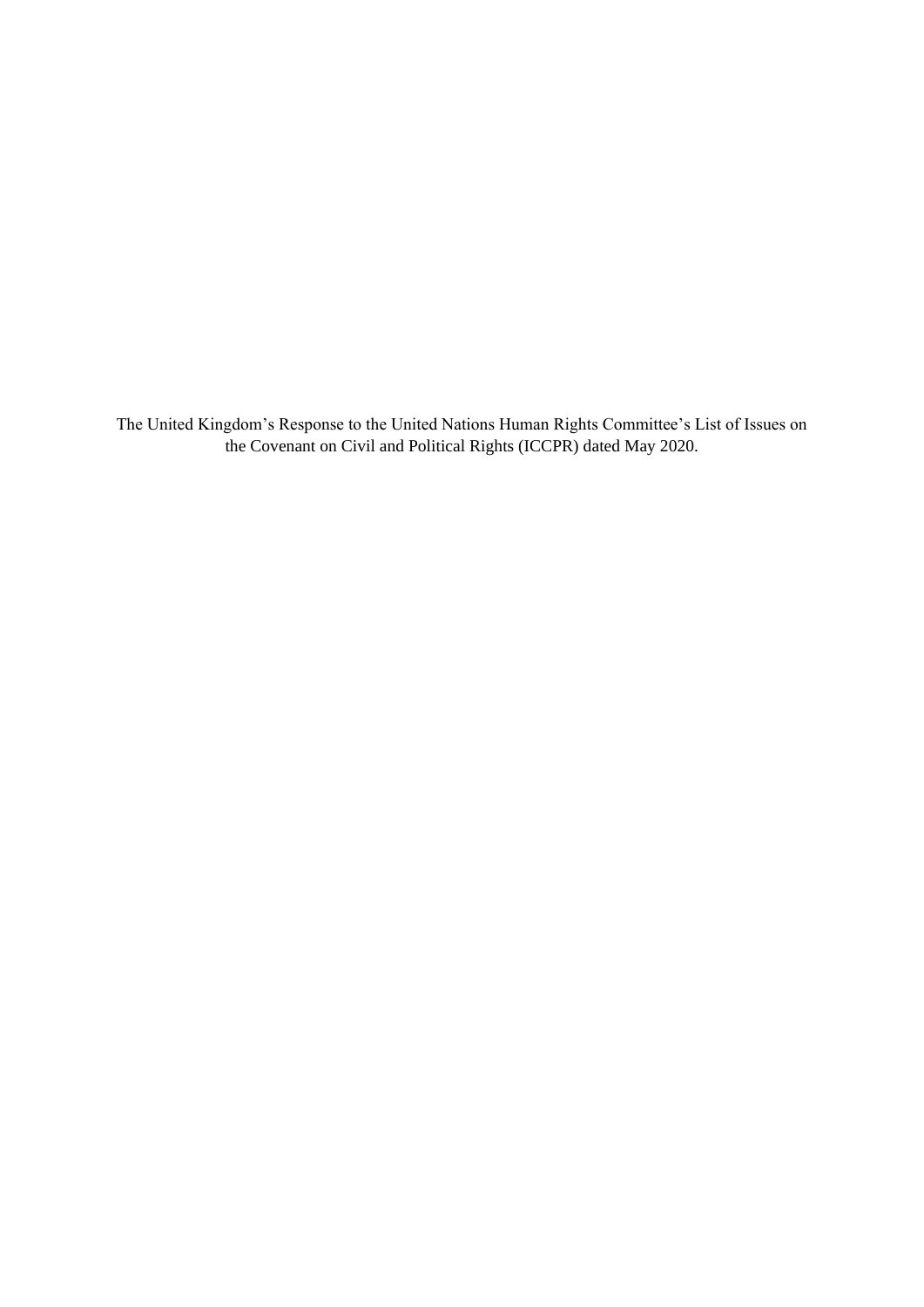# Contents

| General Information on the national human rights situation, including new measures and                                                                                                      |  |
|---------------------------------------------------------------------------------------------------------------------------------------------------------------------------------------------|--|
|                                                                                                                                                                                             |  |
|                                                                                                                                                                                             |  |
|                                                                                                                                                                                             |  |
| Constitutional and Legal Framework within which the Covenant is implemented5                                                                                                                |  |
|                                                                                                                                                                                             |  |
|                                                                                                                                                                                             |  |
| References to the covenant in national courts and other law-applying institutions 6                                                                                                         |  |
|                                                                                                                                                                                             |  |
|                                                                                                                                                                                             |  |
|                                                                                                                                                                                             |  |
|                                                                                                                                                                                             |  |
|                                                                                                                                                                                             |  |
| Intelligence and Security Committee Inquiry into Handling of Detainees overseas and Rendition8                                                                                              |  |
|                                                                                                                                                                                             |  |
|                                                                                                                                                                                             |  |
|                                                                                                                                                                                             |  |
|                                                                                                                                                                                             |  |
|                                                                                                                                                                                             |  |
|                                                                                                                                                                                             |  |
|                                                                                                                                                                                             |  |
| Prohibition of Torture, Inhuman and Degrading Treatment or Punishment, Right to Liberty and                                                                                                 |  |
|                                                                                                                                                                                             |  |
|                                                                                                                                                                                             |  |
|                                                                                                                                                                                             |  |
|                                                                                                                                                                                             |  |
| Consolidated Guidance to Intelligence Officers and Service Personnel on the Detention and<br>Interviewing of Detainees Overseas, and on the Passing and Receipt of Intelligence Relating to |  |
|                                                                                                                                                                                             |  |
|                                                                                                                                                                                             |  |
|                                                                                                                                                                                             |  |
|                                                                                                                                                                                             |  |
|                                                                                                                                                                                             |  |
|                                                                                                                                                                                             |  |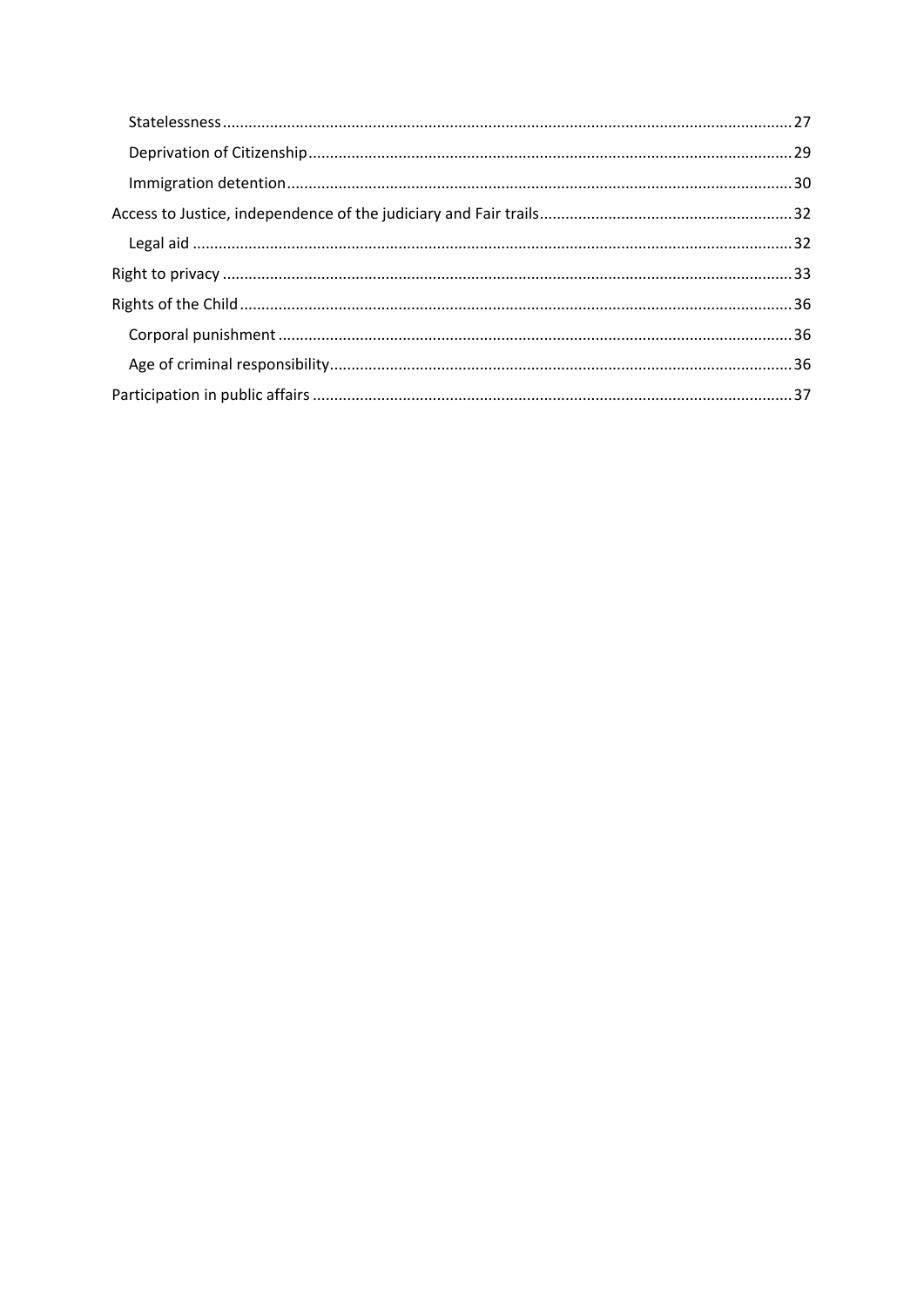The UK government is grateful to the Human Rights Committee for providing its List of Issues prior to the submission of the eighth periodic report. The Committee has asked for general information about the implementation of the recommendations set out in both its last concluding observations report and its follow-up report, and on the implications of the UK's departure from the European Union. It has also asked for specific information on a number of articles of the Covenant.

The UK government is committed to protecting and respecting human rights. The UK has strong human rights protections within a comprehensive and well-established constitutional and legal system, and a longstanding tradition of ensuring rights and liberties are protected domestically and of fulfilling our international human rights obligations.

The UK government strongly supports the work of the United Nations treaty bodies and regards them as central to the broader human rights system.

# <span id="page-3-0"></span>General Information on the national human rights situation, including new measures and developments relating to the implementation of the covenant. Optional Protocol

<span id="page-3-1"></span>The UK government has considered its position on accepting the right of individual petition to the UN treaties, including the ICCPR, beyond the CEDAW and the CRPD. It concluded that the benefits of the communication procedure remain unclear, especially for the applicant. In particular, the UN process is not an appeal mechanism, it cannot reverse decisions of the domestic courts, and it cannot result in an enforceable award of compensation for the applicant.

The UK is party to the European Convention on Human Rights, thus people in the UK already have access to the application process to the European Court of Human Rights after having exhausted the various domestic remedies within the UK.

The UK believes that effective domestic laws already exist, under which individuals may seek enforceable remedies in the courts if their rights have been breached.

### <span id="page-3-2"></span>Withdrawal from the Charter of Fundamental Rights

The UK has a longstanding tradition of ensuring our rights and liberties are protected domestically, and of fulfilling our international human rights obligations. The decision to leave the European Union does not change this. Most of the rights protected in EU law are also protected in other international instruments to which the UK is a signatory, notably the European Convention on Human Rights, which is given further effect by the Human Rights Act 1998 (HRA). This is in addition to other UN treaties ratified by the UK.

The non-incorporation of the Charter of Fundamental Rights into UK law by the EU (Withdrawal) Act 2018 does not affect the substantive rights that individuals already benefit from in the UK, as the Charter was never the source of those rights. Retained EU law will continue to be interpreted by UK courts in a way that is consistent with the rights which the Charter reaffirms, so far as it is possible to do so. Insofar as cases have been decided by reference to those underlying rights, that case law will continue to aid the interpretation of retained EU law.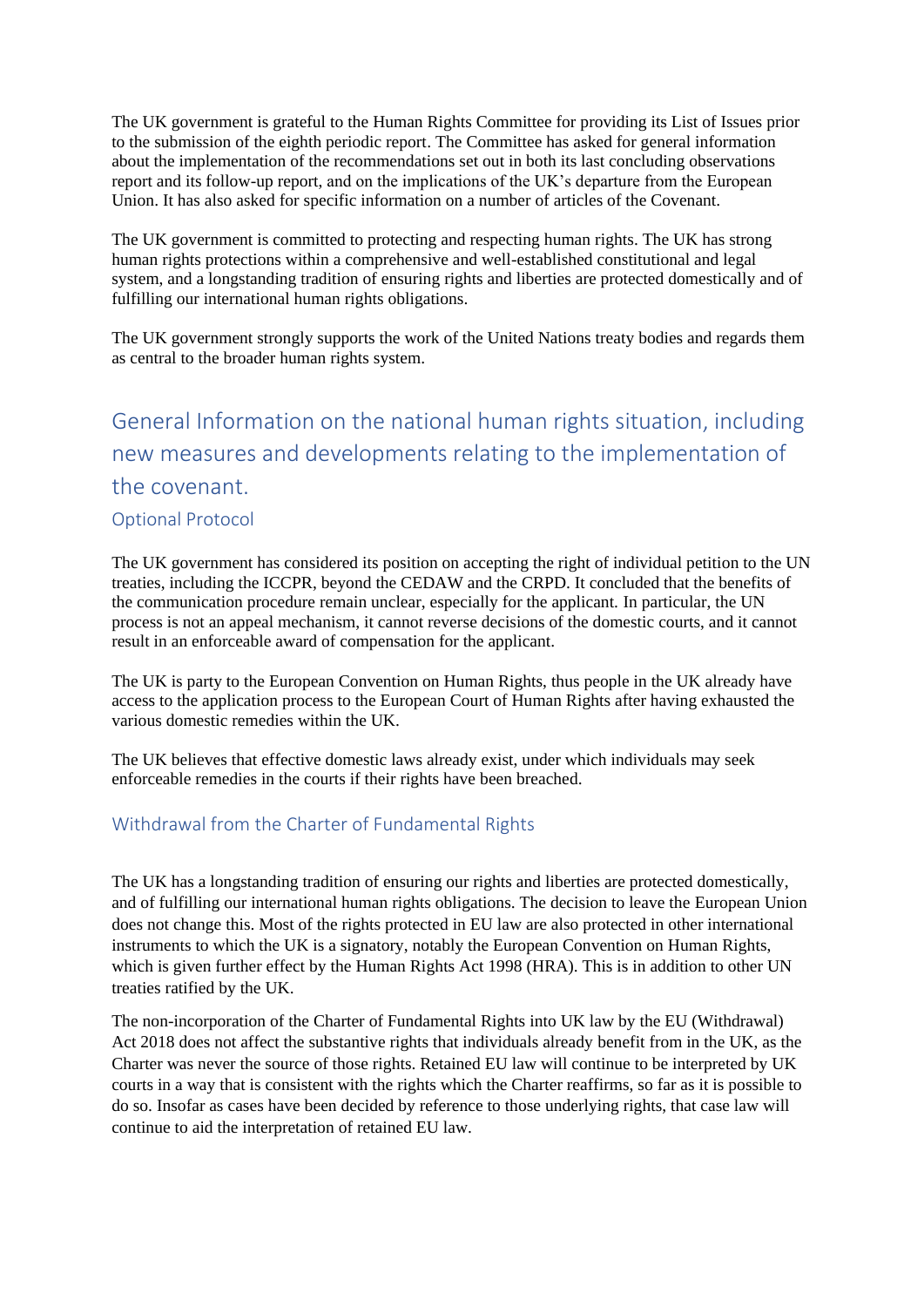### <span id="page-4-0"></span>Funding

It has not yet been decided what funding UK organisations will be able to apply for after the spending framework ends. At time of writing, UK citizens can still apply for funding from the European Instrument for Democracy and Human Rights programme.

# <span id="page-4-1"></span>Constitutional and Legal Framework within which the Covenant is implemented

<span id="page-4-2"></span>Reform of the Human Rights Act

The government has established an independent review to examine the framework of the Human Rights Act 1998 (HRA), how it is operating in practice and whether any change is required. The HRA has been in force for 20 years, it is timely to undertake a review into its operation. The UK's constitutional framework has always evolved incrementally over time, and it will continue evolving. The UK government needs to make sure that our human rights framework, as with the rest of our legal framework, develops and is refined to ensure it continues to meet the needs of the society it serves. The government is committed to remaining a signatory to the European Convention on Human Rights (ECHR).

The review will look at two key themes, which are outlined in the Terms of Reference as follows:

The relationship between domestic courts and the European Court of Human Rights (ECtHR).

The impact of the HRA on the relationship between the judiciary, the executive and the legislature.

The review will consider the approach taken by domestic courts to jurisprudence of the ECtHR. It will also consider whether the HRA currently strikes the correct balance between the roles of the Courts, the government and Parliament, including whether the current approach risks domestic courts being unduly drawn into questions of policy. The panel will then consider whether, and if so what, reforms might be justified.

The panel will report back in Summer 2021 and their report will be published, as will the government's response.

### <span id="page-4-3"></span>Northern Ireland Bill of Rights

The government is firmly committed to upholding the Belfast (Good Friday) Agreement in all its parts, including its successor agreements and the institutions it established, which includes provision for a Bill of Rights in Northern Ireland. Consensus, including between the Northern Ireland parties, is needed before any agreement can be reached on what a Bill of Rights should include for Northern Ireland. This approach was always envisaged in the Belfast (Good Friday) Agreement.

The New Decade, New Approach Agreement on the restoration of devolved government in Northern Ireland contained a commitment to establish an Ad-Hoc Assembly Committee to consider the creation of a Bill of Rights that is faithful to the stated intention of the 1998 Belfast (Good Friday) Agreement. The work of the Committee is underway and ongoing.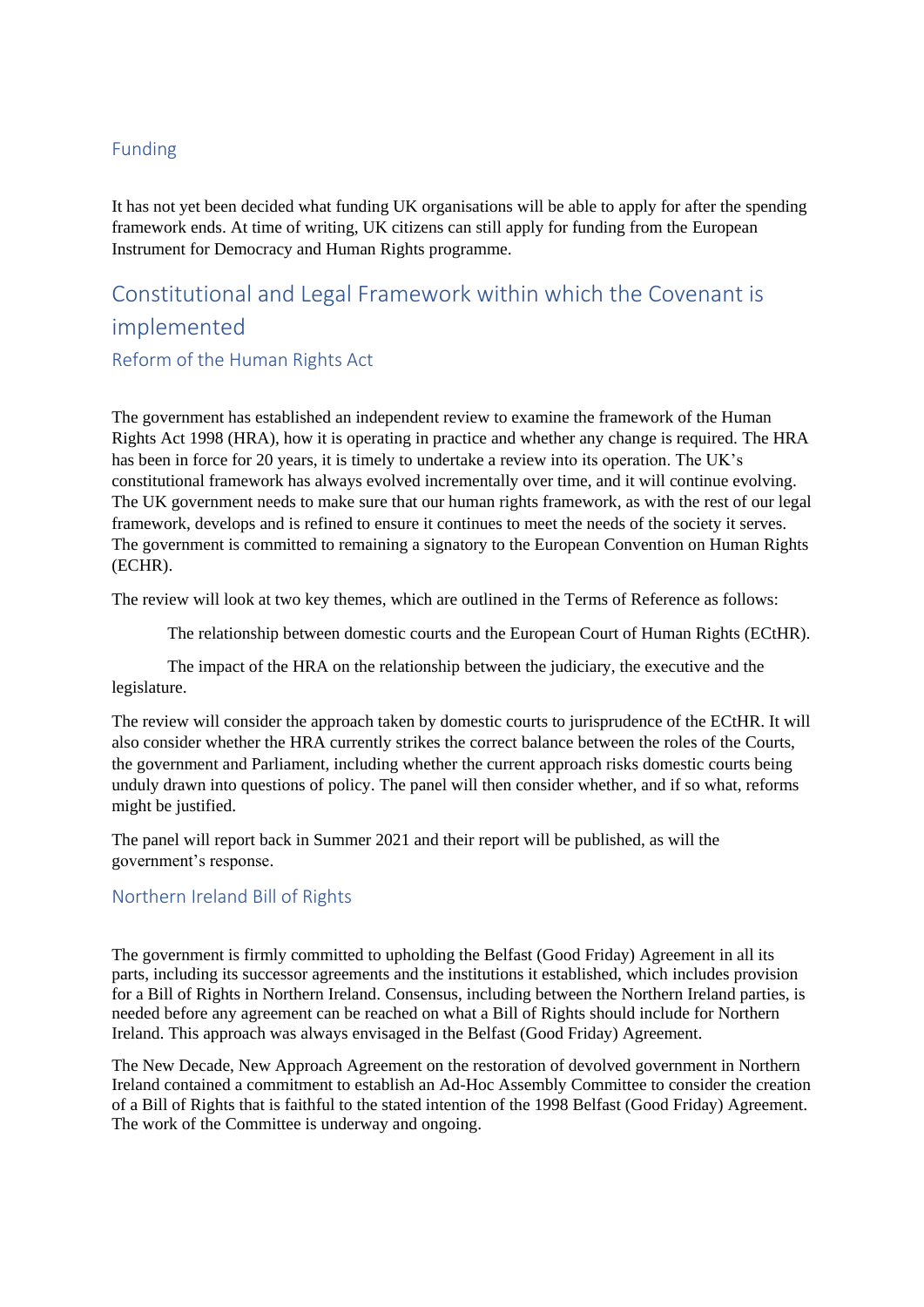### <span id="page-5-0"></span>References to the covenant in national courts and other law-applying institutions

In light of the UK's dualist legal system, unincorporated international conventions will only be considered by the domestic courts in certain circumstances. The ICCPR has been cited in a number of cases in UK courts, including:

- In the matter of an application by Veronica Ryan for judicial review [2020] NIQB 47. The case concerned the application of the miscarriages of justice test in Northern Ireland which gives effect to Art. 14(6) ICCPR.
- Suffolk CC v RD [2020] EWHC 323 (fam) concerned an application (which was granted) for a Female Genital Mutilation Protection Order – in the judgment Mr Justice Newton referred to the words of Baroness Hale in Fornah v SSHD [2006] UKHL 56 at [94] that FGM will "almost inevitably" amount to treatment contrary to, amongst other rights, Art. 8 ICCPR.
- DH (Particular Social Group: Mental Health) Afghanistan [2020] UKUT 00223 (IAC) the ICCPR was referred to when considering that the "family is a socially cognisable group in society". "Article 23(1) of the 1966 International Covenant on Civil and Political Rights states that the family "is the natural and fundamental group unit of society and is entitled to protection by society and the State."

### <span id="page-5-1"></span>Awareness Raising

All public authorities need to comply with the domestic legal framework, including on human rights obligations. The UK considers that framework remains compliant with the covenant. Anyone acting as, or on behalf of a public authority in the UK must act compatibly with the HRA. Individuals who believe their rights under the HRA have been breached can uphold those rights in the domestic courts.

To preserve the independence of the judiciary, training responsibilities are exercised through Judicial College. Judicial College designs and delivers appropriate training to promote awareness and understanding of instruments such as international covenants and conventions, among the judiciary of England and Wales.

Lawyers are regulated by independent regulators.

The College of Policing sets and maintains training standards for policing. In 2014, it introduced the Code of Ethics, which includes a set of principles for policing, including that all officers and staff should take active steps to oppose discrimination and make their decisions free from prejudice.

There is an active network of ethics panels in police forces, engaging at both a regional and national level across England and Wales. The UK Police Ethics Guidance Group provides oversight at a national level and, together, provide the opportunity to discuss ethical dilemmas.

Prosecutors must be fair, objective and independent. When deciding whether to prosecute a criminal case, lawyers must follow the Code for Crown Prosecutors 'The Code'. The Code gives guidance to prosecutors on the general principles to be applied when making decisions about prosecutions. These general principles help to ensure groups, including minority groups, are treated fairly and include a number of provisions to consider when making decisions.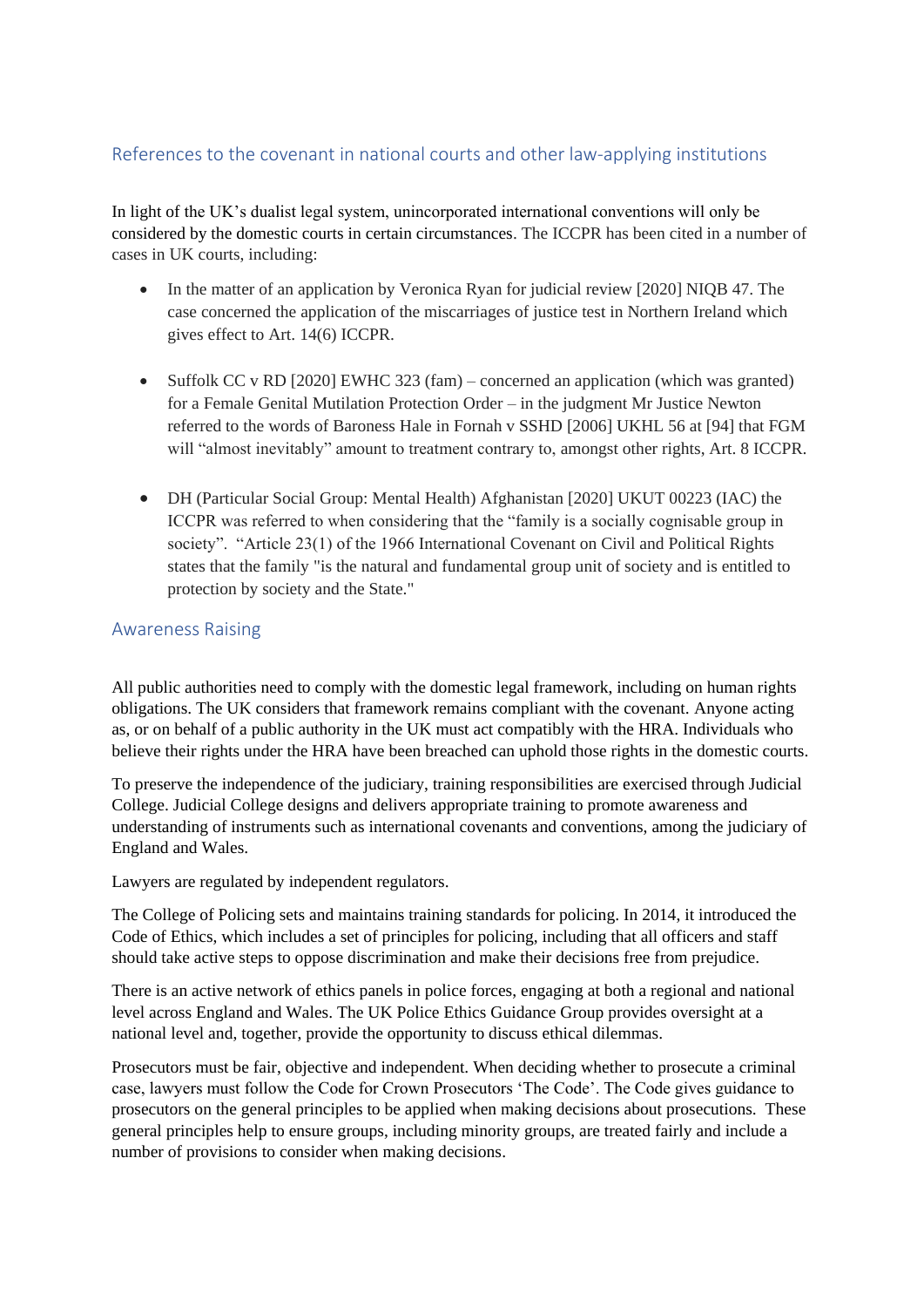Training on the Public Sector Equality Duty is also a mandatory requirement for all lawyers as of February 2020. This is to ensure that prosecutors understand the importance of 'consciously considering' the needs of victims, witnesses and defendants that fall within particular protected characteristics including ethnic minority groups, through the prosecution process.

#### <span id="page-6-0"></span>Extraterritoriality

UK personnel on military operations overseas are subject to the law of England and Wales and are required to act in accordance with applicable human rights law and international humanitarian law.

As set out in the UK's seventh periodic report under the ICCPR, the UK's human rights obligations are primarily territorial and the ICCPR can only have effect outside the territory of the UK in exceptional circumstances. Similarly, the ECtHR has held that the ECHR only applies extraterritorially in exceptional circumstances, although international human rights treaties do not necessarily have the same scope of application. The UK is committed to complying with its human rights obligations in relation to all persons detained by its Armed Forces.

#### <span id="page-6-1"></span>Withdrawal of Reservation Article 10, 14, 24

The remaining reservations and declarations are maintained for the reasons set out in the UK's response to the List of Issues in response to the seventh periodic report. The UK government will review them again as part of its eight periodic report and will update the Committee where the position has changed.

## <span id="page-6-3"></span><span id="page-6-2"></span>Accountability for past Human Rights violations Northern Ireland

The Stormont House Agreement made between the UK and Irish Government and the largest political parties of Northern Ireland has not been implemented and investigations continue to be taken forward by the independent Police Ombudsman Northern Ireland; the Coroners Service Northern Ireland and police forces across the United Kingdom.

The Police Service of Northern Ireland (PSNI) is hierarchically and institutionally independent of the former Royal Ulster Constabulary and military although it is noted that the ability of the police to demonstrate the necessary practical independence to investigate certain deaths remains the subject of litigation in the domestic courts including an appeal to the UK Supreme Court. Where it is determined that PSNI does not have the requisite independence to investigate a particular case powers exist to appoint independent officers from a police service in Great Britain to ensure an effective investigation takes place. As demonstrated by recent referrals (for example to former Chief Constable of Bedfordshire police, Jon Boutcher) investigative teams may be drawn from across UK enforcement services and can explicitly exclude personnel who are serving in, or have prefviously served in, the Royal Ulster Constabulary, Police Service of Northern Ireland, Ministry of Defence or Security Services or who might otherwise have a conflict of interest depending on the specific circumstances of any investigation.

The UK government remains committed to reform and to introducing legislation to address the legacy of the Troubles. The UK government is committed to working with civic society, including victims' groups, the political parties in Northern Ireland and the Irish Government on the way forward on these complex and sensitive issues.

The New Decade, New Approach (NDNA) agreement to restore devolved Government in Northern Ireland was published on 9th January 2020. The UK government has made good progress in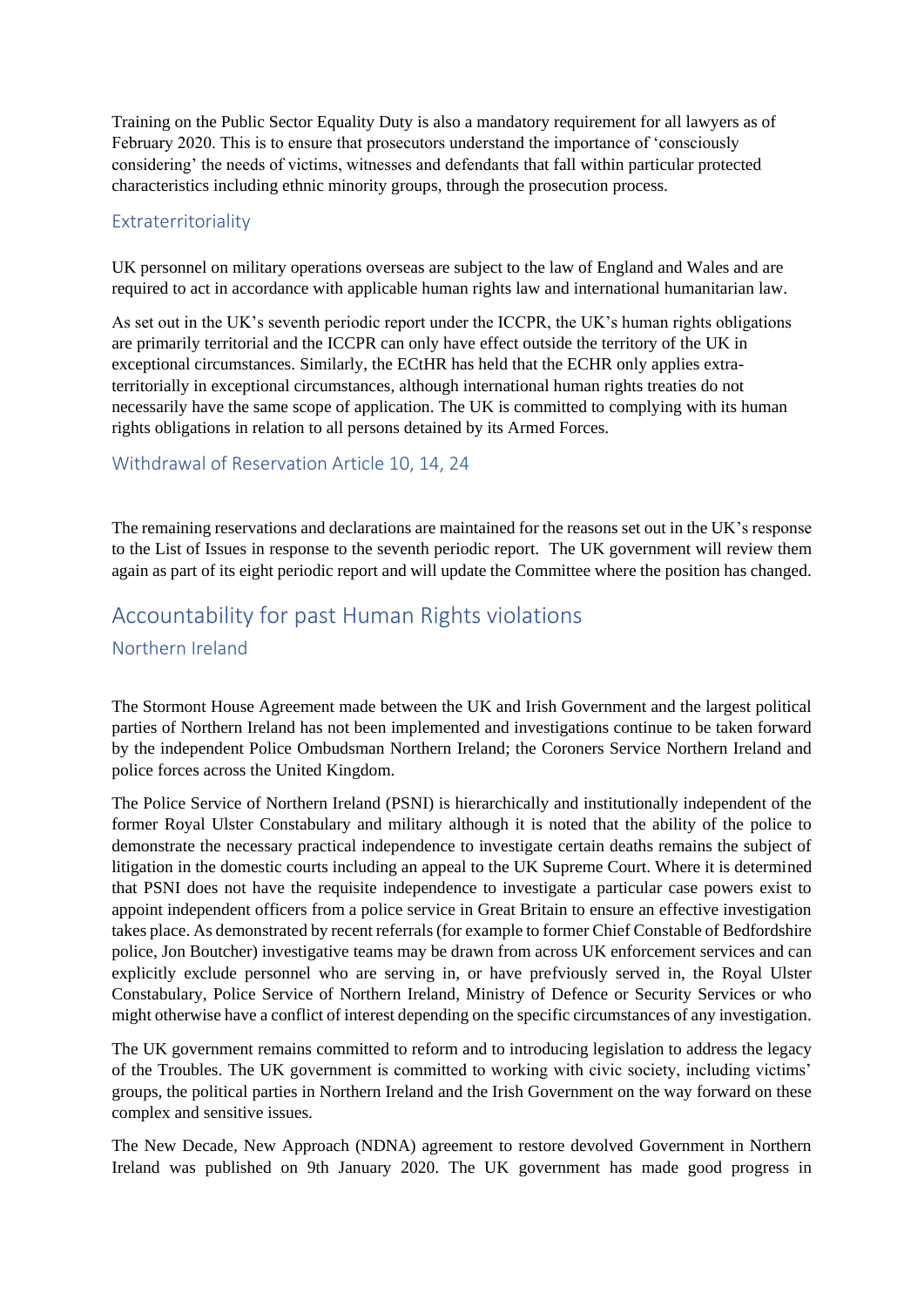implementing its NDNA commitments. £555.9 million of the £2billion of funding agreed in the deal has been released. A Veteran's Commissioner was appointed in August last year, and the immigration rules governing how the people of Northern Ireland bring their family members to the UK also took effect from August 2020. The governance structures underpinning NDNA have been established, with Joint Board and Implementation Review meetings taking place periodically.

The Justice and Security Act 2013 empowers senior courts to apply a "**closed material procedure"** (CMP) in civil cases involving sensitive material, the disclosure of which would be damaging to national security. The process contains various judicial safeguards and its use is closely monitored by the UK government in the form of public annual reports to the UK Parliament. The statistics show that this CMP was used in a very limited number of cases in Northern Ireland in the past three years.

<span id="page-7-0"></span>Intelligence and Security Committee Inquiry into Handling of Detainees overseas and Rendition.

The government set out its position in relation to inquiries into detainee matters in a statement to Parliament on 18 July 2019<sup>1</sup>. This included the provision of evidence to the Intelligence and Security Committee for its 2018 report.

#### <span id="page-7-1"></span>Iraq

Any allegations and investigations that had not been discontinued by the time the Iraq Historic Allegations Team (IHAT) closed on 30 June 2017 transferred to Service Police Legacy Investigations (SPLI). Having worked diligently to complete that allocated caseload as promptly as possible, SPLI are now very close to completing the few remaining cases.

The Armed Forces Act 2006 requires the Service Police to consult the Service Prosecuting Authority before discontinuing investigations in any cases where the statutory test for referral to a prosecutor (sufficient evidence to charge a relevant person with an offence) is not met, and to refer any cases where the statutory test is met for a prosecution decision. In all of the cases referred by IHAT or SPLI, the Director of Service Prosecutions decided – having obtained advice from external senior counsel where appropriate – that the separate tests for prosecution were not met. In all cases where the complainant or next of kin exercised their right (under the victim's right of review) to request reconsideration of the non-prosecution decision, separate external senior counsel upheld that decision.

Service Police are also currently working on a small number of historical allegations that did not form part of the SPLI's allocated caseload. In addition, to meet its wider investigative obligations, the UK Ministry of Defence continues to refer cases to the Iraq Fatalities Investigation (IFI) process as necessary. In November 2020, the IFI Inspector (a retired Court of Appeal judge) was appointed to examine a ninth case.

The government has delivered the *Overseas Operations (Service Personnel and Veterans) Act 2021* to help reduce the uncertainty for our Service personnel and veterans in relation to historical allegations or claims arising from overseas operations. The Act also provides a better legal framework for dealing with allegations or claims arising from any future overseas conflicts, recognising the unique burden and pressures placed on personnel.

The Act received Royal Assent on 29 April 2021. More information about the Act can be found here: [https://www.gov.uk/government/publications/overseas-operations-service-personnel-and](https://gbr01.safelinks.protection.outlook.com/?url=https%3A%2F%2Fwww.gov.uk%2Fgovernment%2Fpublications%2Foverseas-operations-service-personnel-and-veterans-bill%2Foverseas-operations-service-personnel-and-veterans-act-2021-guidance&data=04%7C01%7CPatrick.Boot624%40mod.gov.uk%7Cc2bf5f8c493d4c9db26708d9152630dc%7Cbe7760ed5953484bae95d0a16dfa09e5%7C0%7C0%7C637564076029477242%7CUnknown%7CTWFpbGZsb3d8eyJWIjoiMC4wLjAwMDAiLCJQIjoiV2luMzIiLCJBTiI6Ik1haWwiLCJXVCI6Mn0%3D%7C1000&sdata=yEHOcf9e7JopPqZAD3LsCeULPp8q9K8y17mt%2BFpK6lw%3D&reserved=0)[veterans-bill/overseas-operations-service-personnel-and-veterans-act-2021-guidance](https://gbr01.safelinks.protection.outlook.com/?url=https%3A%2F%2Fwww.gov.uk%2Fgovernment%2Fpublications%2Foverseas-operations-service-personnel-and-veterans-bill%2Foverseas-operations-service-personnel-and-veterans-act-2021-guidance&data=04%7C01%7CPatrick.Boot624%40mod.gov.uk%7Cc2bf5f8c493d4c9db26708d9152630dc%7Cbe7760ed5953484bae95d0a16dfa09e5%7C0%7C0%7C637564076029477242%7CUnknown%7CTWFpbGZsb3d8eyJWIjoiMC4wLjAwMDAiLCJQIjoiV2luMzIiLCJBTiI6Ik1haWwiLCJXVCI6Mn0%3D%7C1000&sdata=yEHOcf9e7JopPqZAD3LsCeULPp8q9K8y17mt%2BFpK6lw%3D&reserved=0)

**<sup>.</sup>** <sup>1</sup> [https://hansard.parliament.uk/Commons/2019-07-18/debates/86F17839-026E-4F7A-9E1C-](https://hansard.parliament.uk/Commons/2019-07-18/debates/86F17839-026E-4F7A-9E1C-06C7219621E5/Detainees)[06C7219621E5/Detainees.](https://hansard.parliament.uk/Commons/2019-07-18/debates/86F17839-026E-4F7A-9E1C-06C7219621E5/Detainees)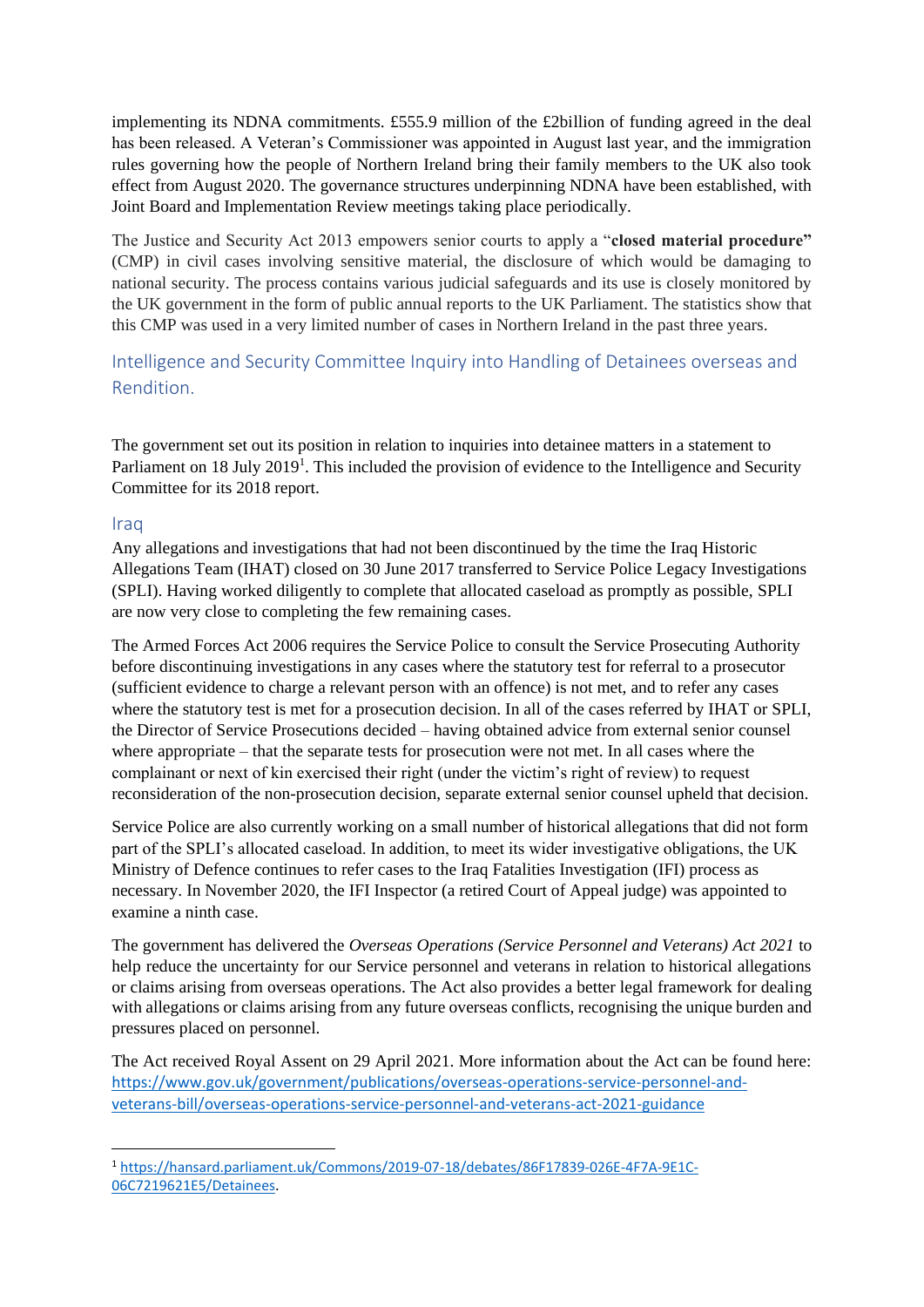## <span id="page-8-0"></span>Non-Discrimination

**.** 

### <span id="page-8-1"></span>Gypsy, Roma and Travellers

We remain committed to delivering a cross-government strategy to tackle the inequalities faced by Gypsy, Roma and Traveller (GRT) communities.

The UK has invested £400,000 into education and training programmes for over 100 GRT children and young people, to receive extra tuition to catch up on lost learning during the pandemic, one-toone support and expert guidance to help them progress in education or find employment. This is in addition to the UK's National Tutoring Programme, worth £350 million, which will increase access to high-quality tuition for the most disadvantaged young people over the 2020-21 academic year.

As part of the £25m Community Champions scheme, we are funding both local authorities and community organisations to improve the reach of official public health guidance and other messaging or communications about the virus into specific places and groups most at risk from COVID-19. The scheme will work with GRT communities in specific areas across the country from small grants to support to develop communications campaigns.

The UK is firmly committed to delivering a cross-government strategy to tackle the inequalities faced by GRT communities. 

The UK will continue to prioritise the understanding and tackling of disproportionality within the youth justice system and recognise that there is a particular over-representation of children from a GRT background in custody.

The UK engages with GRT stakeholders to explore particular challenges facing this group and have published a briefing for practitioners<sup>2</sup> which identifies and proposed opportunities to address key issues. In 2018 the Youth Justice Board amended requirements to follow the 18+1 standard to include 'Gypsy / Irish Traveller'. Within custody, the Youth Custody Service have developed an effective briefing practice for staff on working with GRT children.

This is supplemented by wider work on connecting and understanding the issues for GRT groups more broadly including via the GRT in the CJS stakeholder forum run by the Ministry of Justice's race disparity team and wider initiatives around Gypsy Roma Traveller History Month (such as through events within the youth secure estate).

More broadly, much of the UK's wider work on tackling race disparity is intended to address all inequalities and as such also relevant to GRT groups amongst other BAME communities. In some areas we include a specific focus on GRT groups, for example the Youth Justice Board's COVID pathfinders we have linked Local Authority with the Traveller Movement to assist in accessing GRT communities.

The Planning (Scotland) Act 2019<sup>3</sup> includes new duties for planning authorities in Scotland to set out how they have engaged with Gypsy/Travellers in their local development plan evidence reports. They will also have to report on how they have met the accommodation needs of Gypsy/Travellers. The Scottish government is also currently reviewing national planning policies because they should support a wider range of new and innovative delivery solutions including for Gypsy/Travellers. On publication, National Planning Framework 4 will be a key strand in ensuring that the current and future accommodation needs of Gypsy/Travellers are met.

<sup>2</sup> [https://yjresourcehub.uk/over-representation-and-disproportionality/item/753-working-with-gypsy-roma](https://yjresourcehub.uk/over-representation-and-disproportionality/item/753-working-with-gypsy-roma-traveller-children-and-young-people-effective-practice-for-youth-offending-teams-august-2020.html)[traveller-children-and-young-people-effective-practice-for-youth-offending-teams-august-2020.html](https://yjresourcehub.uk/over-representation-and-disproportionality/item/753-working-with-gypsy-roma-traveller-children-and-young-people-effective-practice-for-youth-offending-teams-august-2020.html) <sup>3</sup> [The Planning \(Scotland\) Act 2019](https://www.legislation.gov.uk/asp/2019/13/enacted)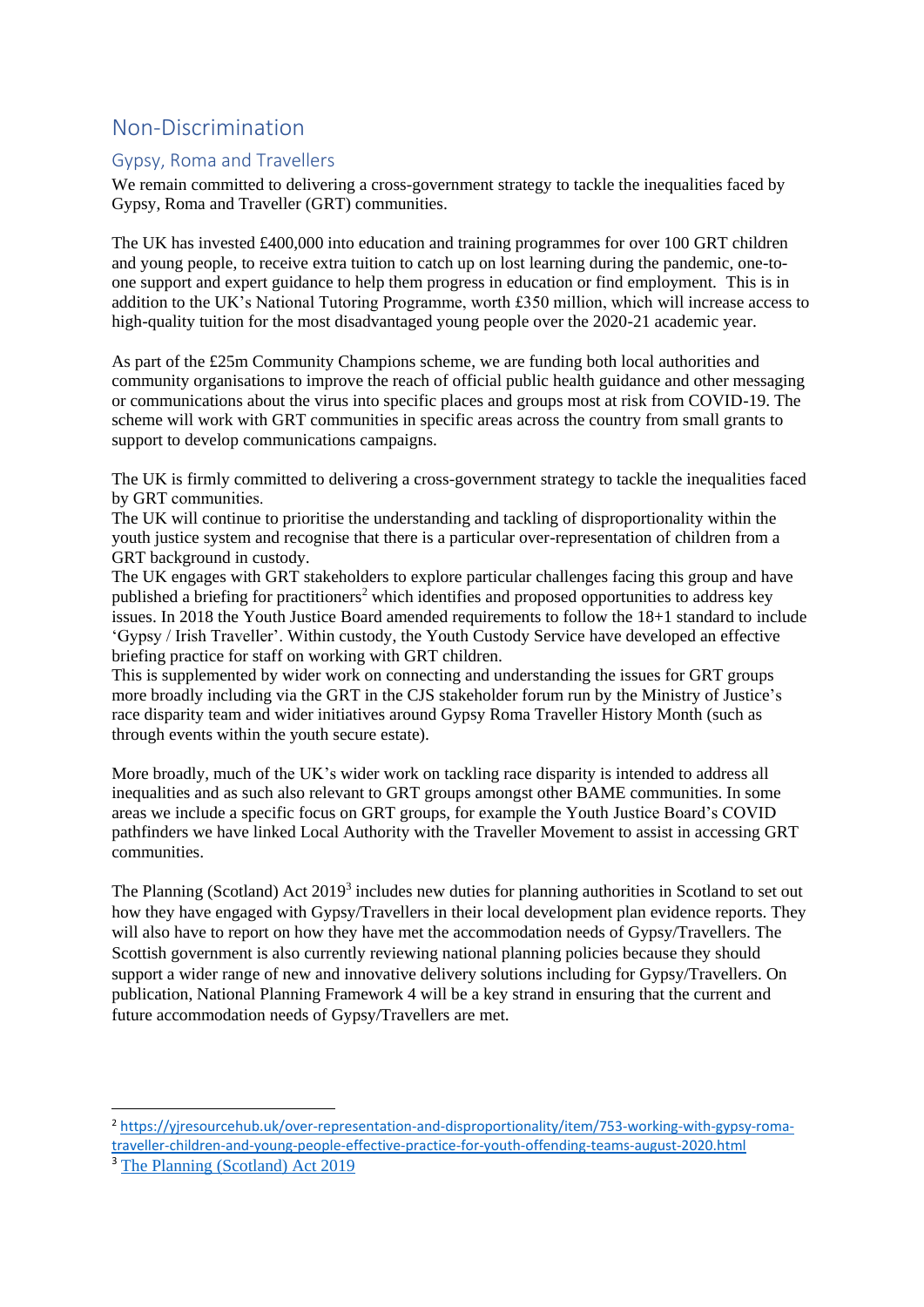### <span id="page-9-0"></span>Racial Discrimination

The UK government launched the Race Disparity Audit (RDA) and its website, Ethnicity Facts and Figures in October 2017. The website is a world first and has been welcomed internationally for its open and data-driven approach to highlighting inequalities of outcomes.

In response to the findings of the RDA, the government has taken action to address disparities in criminal justice, increasing diversity in employment, mental health, school exclusions, and barriers to progress for young people.

To date, the Race Disparity Unit (RDU) has worked across government and with local authorities to co-produce interventions to address disparities. These include:

- Undertaking work to improve trust between police forces and the local communities that they serve, including increasing diversity in the police workforce and developing additional training
- Continuing to provide targeted employment support in twenty areas around the country with high rates of ethnic minority unemployment to boost earning potential
- Launched the Race at Work Charter, giving businesses a clear set of actions to help create greater opportunities for ethnic minorities at work
- Establishing measures to drive change in tackling inequalities between ethnic groups in higher education, and the last 10 years have seen a significant increase in the rates of 18 year olds from ethnic minority groups going to university;
- Considering the drivers of l ethnic disparities in COVID-19 infection and mortality rates, to ensure the government response to the pandemic takes the right steps to protect and minimise the risks to ethnic minority groups.

The independent Commission for Race and Ethnic Disparities was launched by the Prime Minister on 16 July 2020, and was supported by the RDU.

The Commission has reviewed inequality in the UK and focused on areas including education, employment, health and the criminal justice system.

On 31 March 2021 the Commission published its report to the Prime Minister. The report made a series of recommendations covering aspects of change which the Commission believes will be the most effective to meaningfully address disparities and inequalities for all.

The UK government is considering the Commission's recommendations and will respond in due course.

Every young person deserves the opportunity to progress and fulfil their potential, regardless of their ethnic background, and to do so in an environment free from fear, prejudice and hate. Education settings play a vital role in promoting integration, and ensuring the next generation learns the shared values underpinning our society: democracy – the rule of law – individual liberty – mutual respect and tolerance of those with different faiths and beliefs. Under the Equalities Act 2010, schools must not discriminate against a pupil in a number of respects because of a characteristic protected by the Act. State-funded schools are under a duty to have due regard to the need to eliminate harassment, advance equality of opportunity, and foster good relations across all characteristics. Ofsted looks at how a school complies with its statutory duties and holds schools to account for racism or other behaviour issues.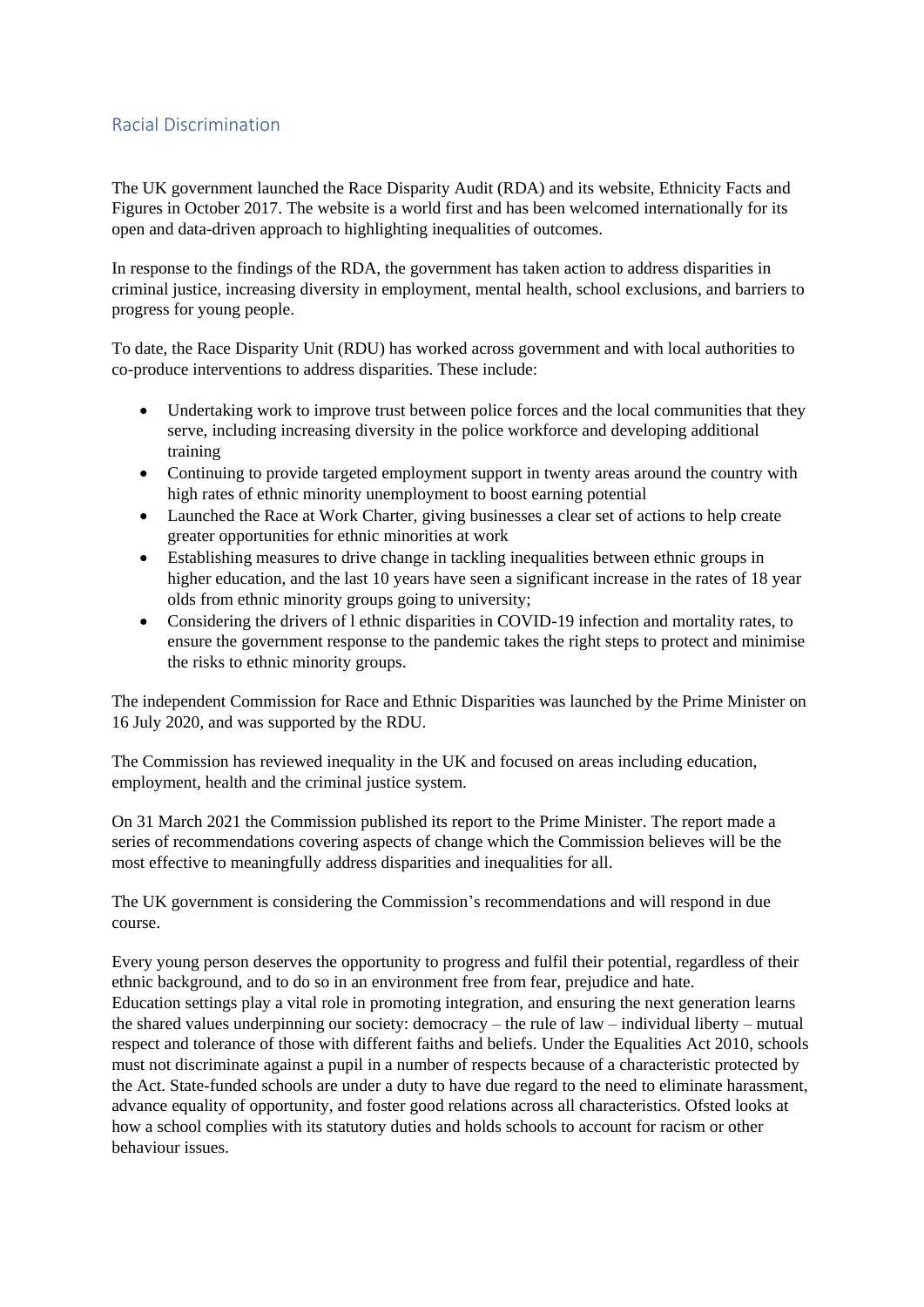### <span id="page-10-0"></span>Profiling

The UK's response to counter-terrorism is built on an approach that unites the public and private sectors, communities, citizens and overseas partners around the single purpose to leave no safe space for terrorists to recruit or act. The UK's strategy, CONTEST, is the framework that enables the organisation of this work to counter all forms of terrorism.

Government and academic research have consistently indicated that there is no single sociodemographic profile of a terrorist in the UK, and no single pathway or 'conveyor belt' leading to involvement in terrorism. Terrorists come from a broad range of backgrounds and appear to become involved in different ways and for differing reasons. The CONTEST strategy is therefore not framed around particular identities – ethnicity and/or religion.

The Prevent programme is a key part of the CONTEST strategy and is fundamentally about safeguarding and supporting vulnerable individuals to stop them from becoming terrorists or supporting terrorism. Prevent safeguards people who are vulnerable to radicalisation in a similar way to safeguarding processes designed to protect people from gangs, drug abuse, and physical and sexual abuse.

The cornerstone of Prevent is local work with communities and civil society organisations. Prevent does not target a specific faith or ethnic group - it deals with all forms of extremism. The government supports civil society organisations across the country to deliver a wide range of projects working with schools, families and in local communities to build their awareness of the risks of radicalisation, their resilience to terrorist narratives and propaganda, and to help them know what to do if they have concerns that someone has been radicalised. The government supports these groups to develop bespoke projects, best suited to tackle the threat from radicalisation in local communities.

The government also ensures that all aspects of our work are properly monitored and evaluated to inform decision-making and future developments of work programmes.

### <span id="page-10-1"></span>Hate Crime

The UK takes hate crime very seriously, which is why the Hate Crime Action Plan (Action Against Hate: The UK government's plan for tackling hate crime) was published in 2016, and refreshed in October 2018. The Hate Crime Action Plan has improved the response to all forms of hate crime and the refreshed publication has ensured a renewed commitment that victims remain at the heart of tackling hate crime.

Some of the UK's proud achievements include providing over 240 grants funding security measures at places of worship across the country in addition to funding for vulnerable faith institutions; funding innovative projects to tackle hate; working with the Crown Prosecution Service (CPS) to produce important guides for victims of hate crime; requiring police forces to disaggregate hate crime data by faith; and commissioning the police inspectorate to undertake a thematic report into police effectiveness in responding to hate crime, as well as engaging directly with over 17,000 young people to challenge hatred and prejudice. The government has also made £3.2 million in funding available to improve security at places of worship at risk from hate crime attacks for 2020-21.

Last year, the Faith, Race and Hate Crime Grants scheme invited established community groups and civil society organisations across England to apply for funding for projects that champion the government's commitment to building a diverse and tolerant society for all faiths and races. £1.8 million was awarded to help organisations deliver interventions that encourage greater integration in their local communities and to tackle discriminatory behaviour.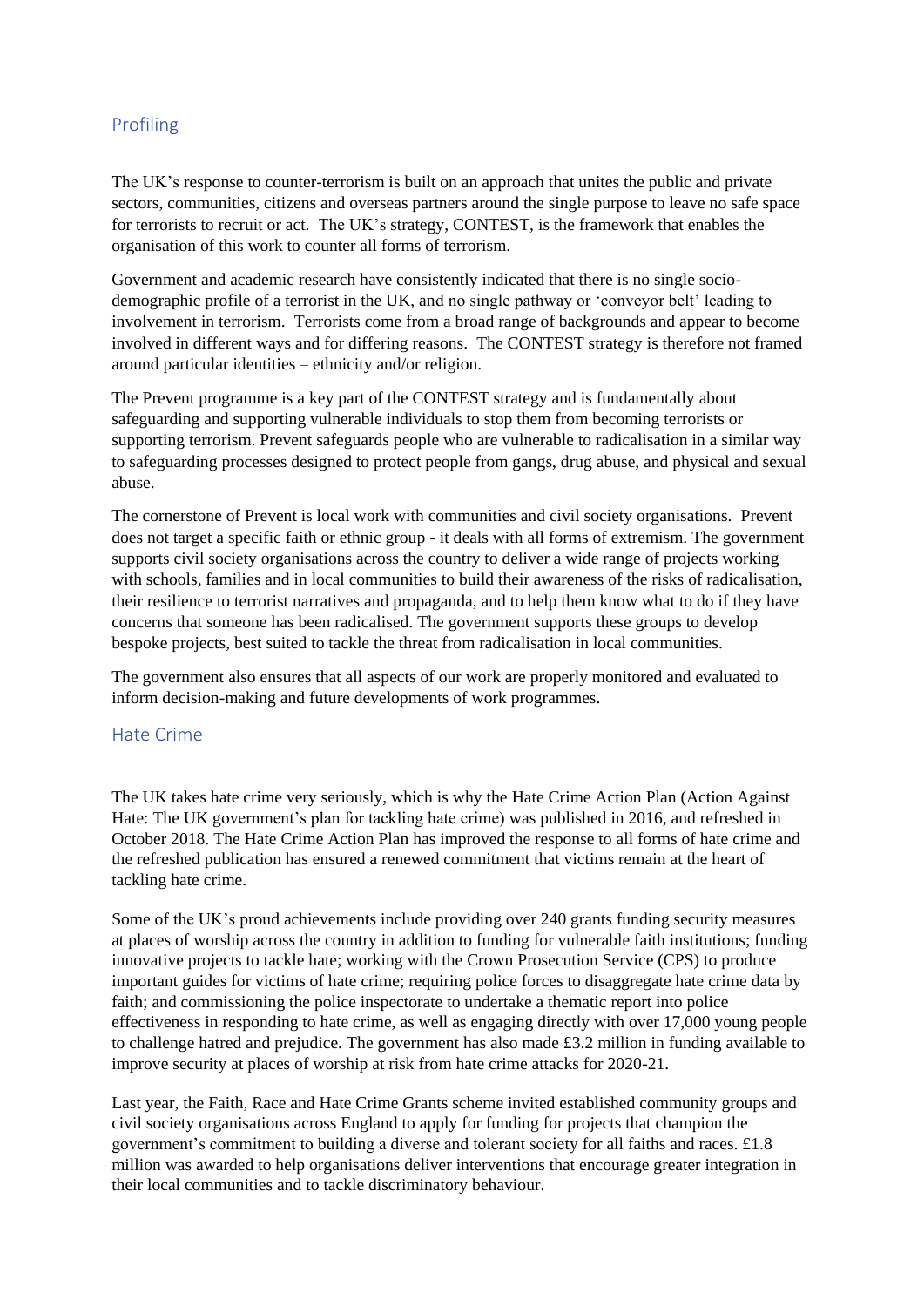The UK government will build on these achievements in the years ahead. This includes supporting the ongoing Law Commission review of the coverage and approach of current hate crime legal provisions, to ensure the criminal law is working effectively.

With regard to recording of hate crime, increases in police recorded hate crime in recent years have been driven by improvements in crime recording and a better identification of what constitutes a hate crime. In contrast, the Crime Survey for England and Wales (CSEW) which is not affected by changes in crime recording, shows a long-term decline in hate crime, with a 38% fall in these incidents between the combined 2007/08 and 2008/09 and the combined 2017/18, 2018/19 and 2019/20 surveys. Overall, 47% of hate crime incidents came to the attention of the police, a higher proportion than for CSEW crime overall (38%). Reporting rates for hate crime have been consistently higher than for CSEW crime overall.

Transport Scotland have committed to launch a Hate Crime Charter on public transport which aims to ensure people can travel without bullying and harassment; challenge hate crime; encourage reporting and provide training to increase knowledge and awareness of hate crime for staff.

In April 2020, the Hate Crime and Public Order (Scotland) Bill was introduced to the Scottish parliament. The Bill provides for consolidating, modernising and extending existing hate crime legislation, ensuring it is fit for 21st century Scotland. The provisions ensure that characteristics currently protected within the hate crime legislative framework continue to be protected to the same extent with updated language, including the definition of sexual orientation and transgender identity.

# <span id="page-11-0"></span>Sexual and Reproductive Rights in Northern Ireland

The Northern Ireland (Executive Formation etc) Act 2019 (NI EF Act), which was passed by Parliament in July 2019, placed a duty on the UK government to reform Northern Ireland's abortion law given the ongoing absence of devolved government by 21 October 2019. The legislative changes resulted in the immediate decriminalisation of abortion through the repeal of sections 58 and 59 of the Offences Against the Person Act 1861 (OAPA), which came into effect on 22 October 2019. At this time a moratorium on abortion-related criminal prosecutions also came into effect, meaning that any police investigations or prosecutions currently underway at that time, in respect of an offence under sections 58 and 59 of the OAPA (regardless of when an offence may have been committed), will not be carried out, and no criminal proceedings may be brought or continued.

The UK government made the Abortion (Northern Ireland) Regulations 2020, which came into effect on 31 March 2020 as the new law on access to abortion services in Northern Ireland. The Abortion (Northern Ireland) (No. 2) Regulations 2020 revoked the earlier regulations but are materially identical in terms of the conditions in which abortions can be provided in Northern Ireland. The Regulations provide access in the circumstances set out in the 2018 Report of United Nations Committee on the Elimination of Discrimination Against Women report, *Inquiry concerning the United Kingdom of Great Britain and Northern Ireland under article 8 of the Optional Protocol to the Convention on the Elimination of All Forms of Discrimination against Women* (CEDAW Report), as required by section 9 of the NIEF Act.

However, the commissioning of full abortion services, consistent with the conditions set out in the 2020 Regulations, has still not taken place. Services have not been formally commissioned, supported or funded by the Northern Ireland Department of Health, and there has been no guidance issued or official support measures put in place. The UK Government therefore made The Abortion (Northern Ireland) Regulations 2021, which came into force on 31 March 2021. These regulations provide the Northern Ireland Secretary with a power to direct a Northern Ireland Minister, a Northern Ireland department and the Health and Social Care Board of the Public Health Agency to take action necessary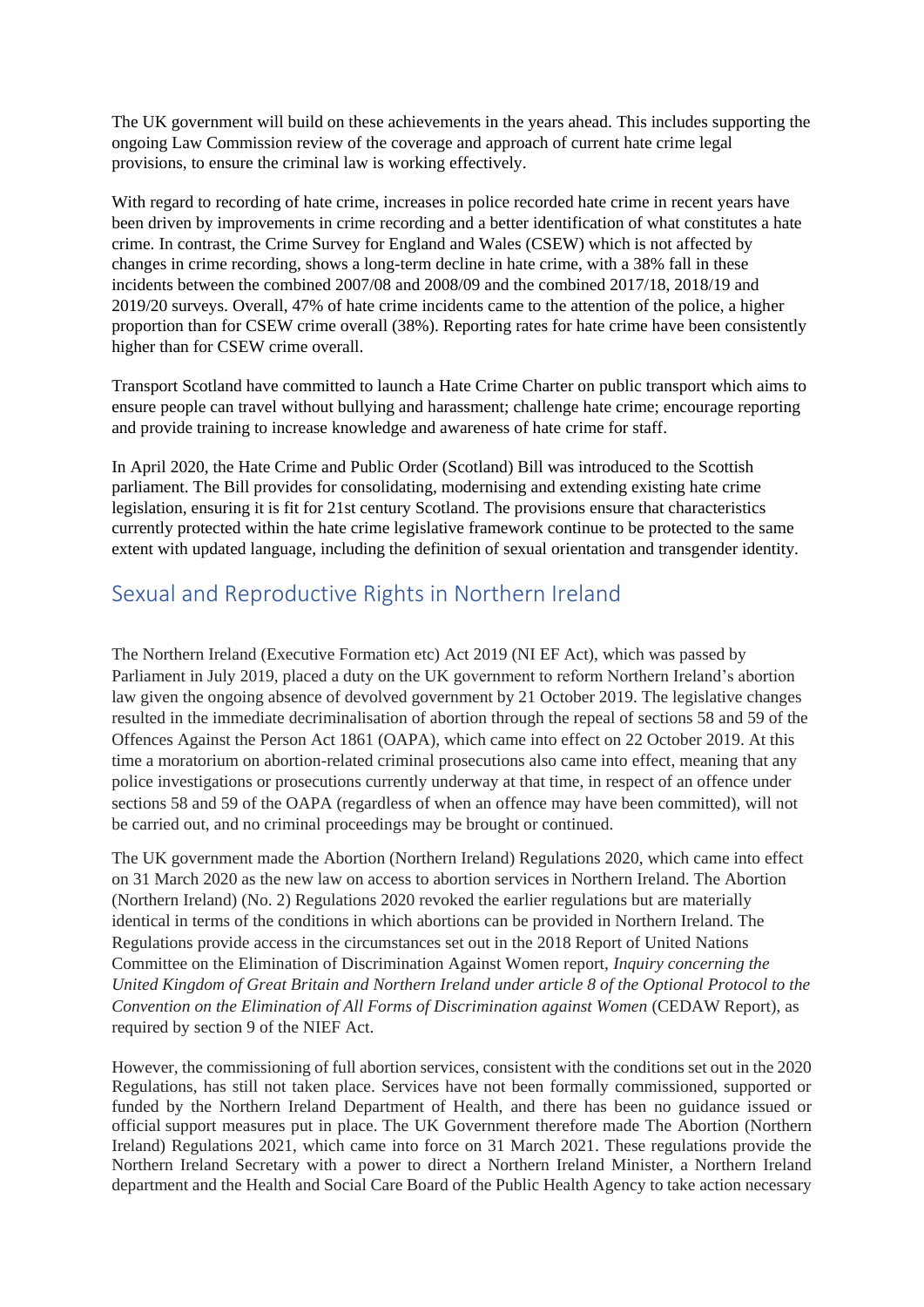to implement all the recommendations in paragraphs 85 and 86 of the CEDAW report. If concrete steps are not made towards the commissioning of services in Northern Ireland before the summer recess, the Northern Ireland Secretary stands ready to issue a direction. It remains the UK Government's preference that the Department of Health drive forward commissioning of abortion services, and officials and ministers will continue to work to see if progress can be made on the ground in Northern Ireland before the Secretary of State has to consider issuing a direction.

# <span id="page-12-0"></span>Prohibition of Torture, Inhuman and Degrading Treatment or Punishment, Right to Liberty and Security, Counter terrorism

#### <span id="page-12-1"></span>Criminal Justice Act

Torture is a criminal offence in the UK under section 134 of the Criminal Justice Act 1988, and it carries a maximum penalty of life imprisonment. The HRA gives further effect in UK law to the ECHR, including Article 3 (prohibition of torture). The HRA places a statutory obligation upon all public authorities to act compatibly with the Convention rights and strengthens a victim's ability to rely upon the Convention rights in civil and criminal proceedings. The UK is also a party to the European Convention on the Prevention of Torture and Inhuman or Degrading Treatment or Punishment (ECPT) and has fully cooperated with Council of Europe's Committee on the Prevention of Torture and Inhuman or Degrading Treatment or Punishment (CPT) visits to its detention facilities.

The UK Government has no plans to reform the offence of torture under s.134 Criminal Justice Act 1988. The rationale for this position was set out in the 4th UK periodic report under the CAT[1].

### <span id="page-12-2"></span>Terrorism Act and Terrorism legislation

The UK's definition of terrorism is set out in [section 1 of the Terrorism Act](https://www.legislation.gov.uk/ukpga/2000/11/part/I) (TACT) 2000. This definition applies equally to UK citizens and residents and non-UK citizens and residents. This definition is kept under regular review to ensure it remains fit for purpose, including by the Independent Reviewer of Terrorism Legislation (IRTL) who has considered the definition in his most recent annual report (published March 2021). TACT 2000 defines terrorism as: the use or threat of action; which is designed to influence the government or an international governmental organisation, or to intimidate the public or a section of the public; and which is made for the purpose of advancing a political, religious, racial or ideological cause. The action used or threatened must involve serious violence against a person, serious damage to property, endangering a person's life, creating a serious risk to public health or safety, or the intention to interfere with or seriously disrupt an electronic system. (N.B. The use or threat of this type of action which involves the use of firearms or explosives is terrorism whether or not it is designed to influence the government or an international governmental organisation, or to intimidate the public or a section of the public.)

This definition of terrorism applies equally to politically, religiously, racially, and ideologically motivated causes. It is designed to counter all forms of terrorism, irrespective of the ideology that inspires them. They are managed on the basis of the threat they are deemed to pose. It is for the police and security services to apply this definition through identifying and investigating individuals and managing their risk. Prosecution is the preferred means of disrupting a terrorist threat and where this is possible it is led by the CPS). The Counter-Terrorism Division of the CPS publishes online summaries of some of its successful prosecutions here: [https://www.cps.gov.uk/crime](https://eur01.safelinks.protection.outlook.com/?url=https%3A%2F%2Fwww.cps.gov.uk%2Fcrime-info%2Fterrorism%2Fcounter-terrorism-division-crown-prosecution-service-cps-successful-prosecutions-2016&data=02%7C01%7CLaurence.Kane%40homeoffice.gov.uk%7C1254fcb5217f4320632f08d864471b7c%7Cf24d93ecb2914192a08af182245945c2%7C0%7C0%7C637369604145724667&sdata=KQ0R64yJnyo999yzDIY8kpMdzBWwrBOr2jcvu6d5AAU%3D&reserved=0)[info/terrorism/counter-terrorism-division-crown-prosecution-service-cps-successful-prosecutions-](https://eur01.safelinks.protection.outlook.com/?url=https%3A%2F%2Fwww.cps.gov.uk%2Fcrime-info%2Fterrorism%2Fcounter-terrorism-division-crown-prosecution-service-cps-successful-prosecutions-2016&data=02%7C01%7CLaurence.Kane%40homeoffice.gov.uk%7C1254fcb5217f4320632f08d864471b7c%7Cf24d93ecb2914192a08af182245945c2%7C0%7C0%7C637369604145724667&sdata=KQ0R64yJnyo999yzDIY8kpMdzBWwrBOr2jcvu6d5AAU%3D&reserved=0)[2016.](https://eur01.safelinks.protection.outlook.com/?url=https%3A%2F%2Fwww.cps.gov.uk%2Fcrime-info%2Fterrorism%2Fcounter-terrorism-division-crown-prosecution-service-cps-successful-prosecutions-2016&data=02%7C01%7CLaurence.Kane%40homeoffice.gov.uk%7C1254fcb5217f4320632f08d864471b7c%7Cf24d93ecb2914192a08af182245945c2%7C0%7C0%7C637369604145724667&sdata=KQ0R64yJnyo999yzDIY8kpMdzBWwrBOr2jcvu6d5AAU%3D&reserved=0)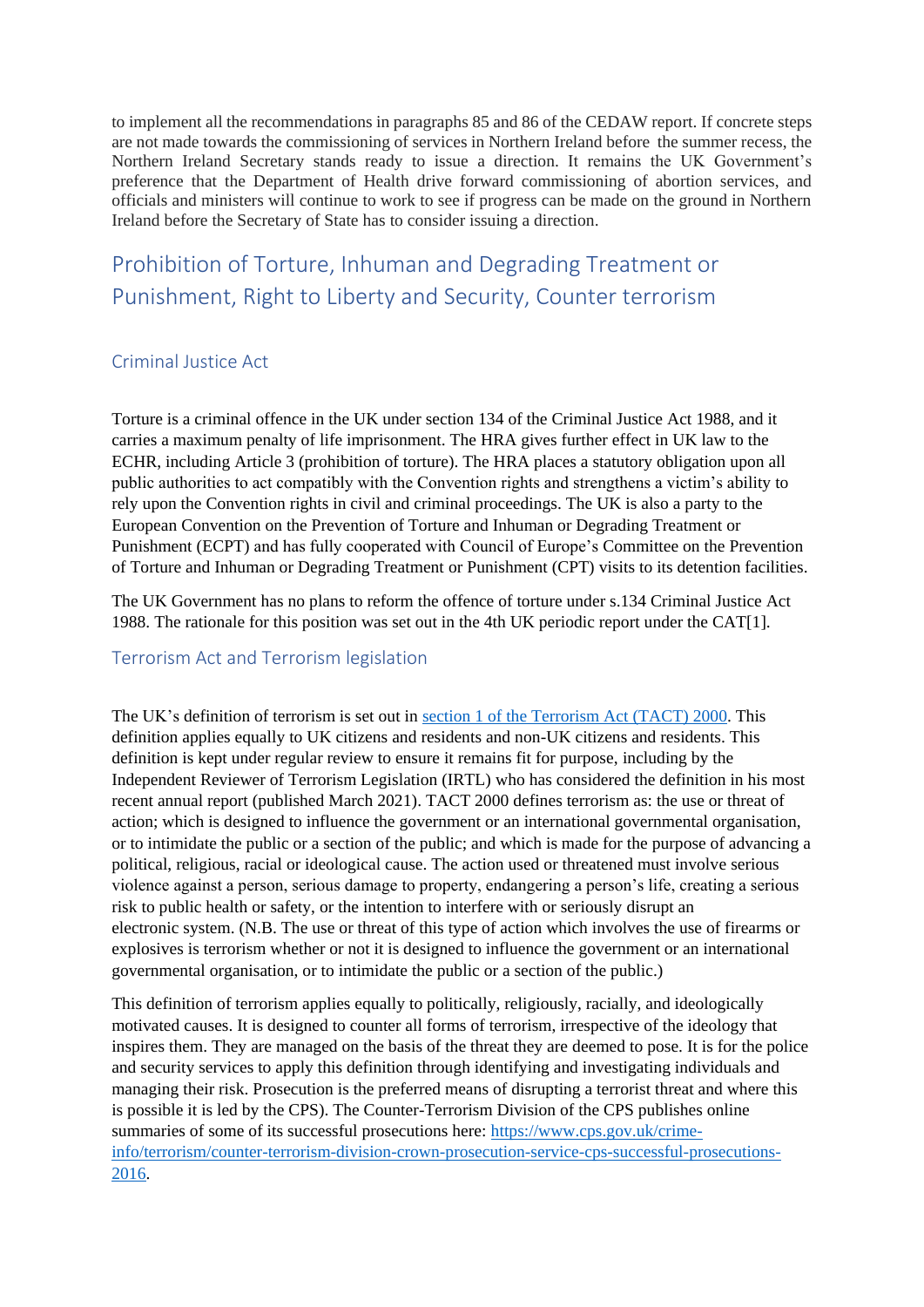Following the terrorist attacks at Fishmongers' Hall and in Streatham, which were committed by known terrorist offenders the UK government introduced the [Counter-Terrorism and Sentencing Bill.](https://services.parliament.uk/Bills/2019-21/counterterrorismandsentencing.html) The Bill has recently completed its passage through Parliament and will shortly receive Royal Assent. The Bill strengthens every stage in the process of dealing with terrorist offenders across the UK, from sentencing and release through to monitoring in the community. It will ensure that serious and dangerous terrorist offenders spend longer in custody and on licence and will also improve our ability to monitor and manage the risk posed by terrorist offenders and individuals of terrorism concern upon release from custody.

Key measures within the Bill include:

- A new 'Serious Terrorism Sentence' for dangerous offenders with a 14-year minimum jail term and up to 25 years spent on licence.
- Ending early release for the most serious terrorist offenders who receive Extended Determinate Sentences – instead the whole time will be served in custody.
- Increasing the maximum penalty for three terror offences (including membership of a proscribed organisation) from 10 to 14 years.
- Ensuring a minimum period of 12 months on licence for all terrorist offenders as well as requiring adult offenders to take polygraph tests.
- Widening the list of offences that can be classed as terror-connected by the Courts at the point of sentencing to ensure they carry tougher sentences.
- Boosting the disruption and risk management tools available to the Security Services and Counter-Terrorism Policing, by strengthening Terrorism Prevention and Investigation Measures, supporting the use of Serious Crime Prevention Orders in terrorism cases, and expanding the list of offences that trigger the Registered Terrorist Offender (RTO) notification requirements.

In March the UK government introduced the Police, Crime, Sentencing and Courts Bill which contain provisions to assist the police with the management of terrorist offenders in the community. These new police powers were recommended by Jonathan Hall QC following his independent review into the effectiveness of Multi-Agency Public Protection Arrangements (MAPPA) when it comes to managing terrorist offenders and other offenders who may pose a terrorism risk. These measures will improve the ability of operational partners to manage the risk posed by offenders of terrorism concern and to safeguard themselves and the public from terrorism-related activity.

Existing treason offences, along with other relevant legislation, are being considered as part of the Home Office's ongoing wider review of legislation related to state threats. This work is ongoing and has not reached conclusions yet.

As part of HMG's recently published consultation on counter state threats legislation, we have asked consultees to submit any additional or reformed tools or powers that could be utilised to address state threats, such as treason reform. Any evidence submitted as part of this consultation will be examined as part of the ongoing review.

The Counter-Terrorism and Border Security Act 2019 was enacted in the context of the UK experiencing five terrorist attacks in London and Manchester from both Islamist and Far Right extremists, between March and September 2017. The terrorist threat was rapidly evolving, with much radicalisation taking place online, and with the operational pace for the police and Security Service faster than seen before. The Act updated and closed gaps in existing counter-terrorism legislation to ensure that law enforcement and intelligence agencies have the powers they need to help keep the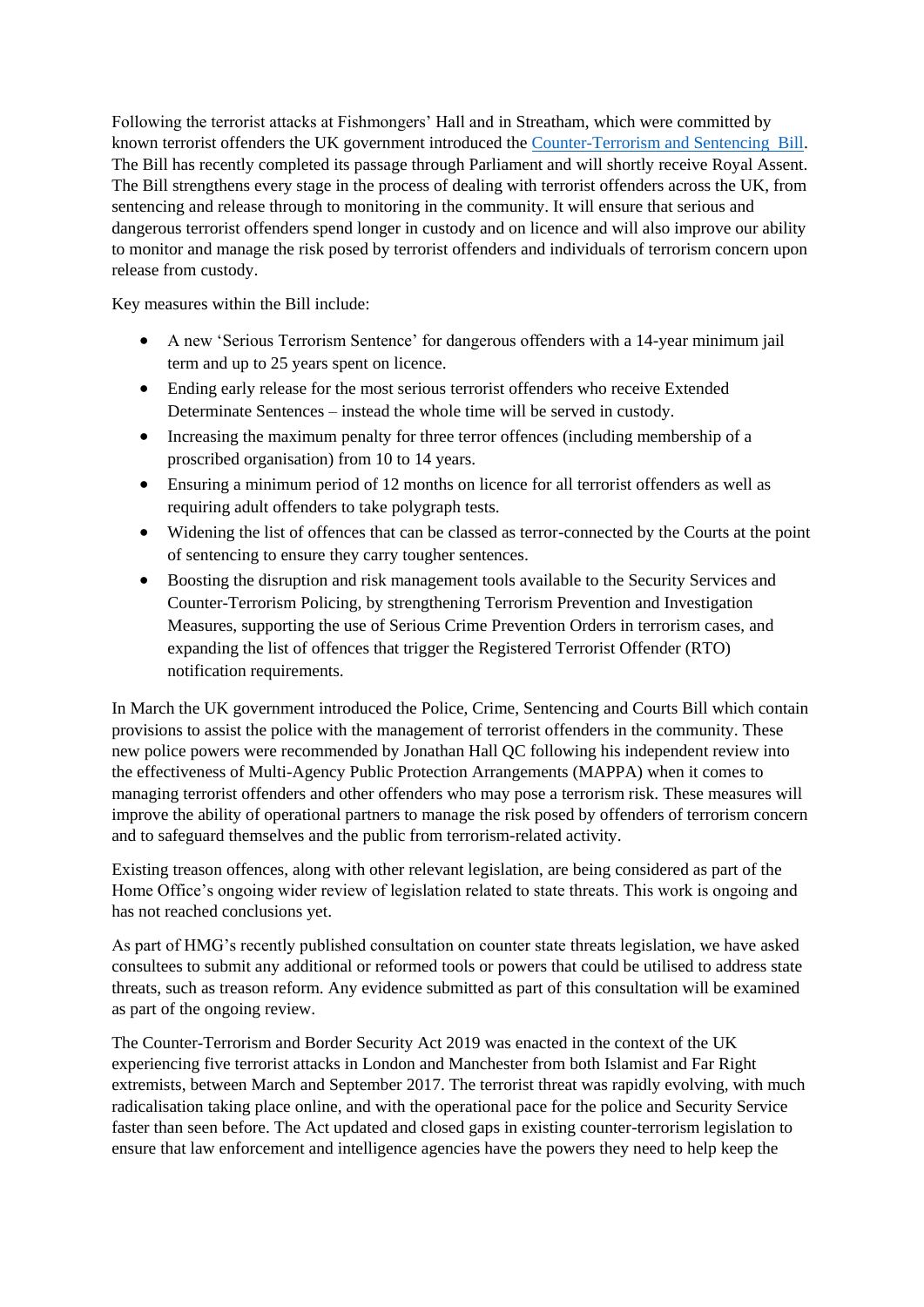country safe. In response to the poisoning of Sergei and Yulia Skripal in Salisbury on 4 March 2018, it also introduced new powers to harden the UK's defences at the border against hostile state activity.

Key aspects of the Act include:

 $\frac{1}{4}$ 

- Amending offences to update them for the digital age and to reflect contemporary patterns of radicalisation;
- Strengthening the sentencing framework for terrorism-related offences and the power for managing offenders following their release from custody;
- Strengthening the powers of the police to prevent terrorism and investigate terrorist offences; and
- Introducing a power to stop, question, search and detain an individual at a port or border area for the purpose of determining whether they are, or have been, involved in hostile state activity.

One specific change made has seen the offence contained in section 12 of the Terrorism Act (TACT) 2000 extended to ensure that the police can act against people who promote proscribed terrorist organisations, by making it clear that it is illegal to make statements in support of a terrorist organisation being reckless as to whether others will be encouraged to support the organisation. The UK government has not made it unlawful to hold a private view in support of a terrorist organisation. But it is right to criminalise those who make clear expressions of support for terrorist organisations, and who are reckless as to whether that will encourage others to support the organisation. This type of activity can lead to a real risk of harm to the public. We are clear that this type of radicalisation should be illegal in order to stop support for these groups and to protect the public.

Measures within the Act were based on the principle that the UK government does not restrict anyone's freedom of speech so long as they do not break the law in doing so. This is part of the UK's core values. However, the government is clear that any group or individual that causes harm to our society and promote hatred and division will not be tolerated. Articles 9 and 10 of the ECHR are qualified rights, which means that restrictions can be imposed that are in accordance with the law and that are necessary in a democratic society, for purposes including protecting national security and public safety.

Once a suspect has been arrested by the police, they may be held for a specified period of time before being charged, giving the police time to investigate and gather evidence related to potential terrorism offences. The current maximum period of pre-charge detention under s.41 of TACT 2000 is 14 days (which reduced from the previous limit of 28 days on 25 January 2011) and the average period between September 2001 and June 2020 was 3.6 days. More information can be found in our published statistics on the operation of police powers under TACT 2000<sup>4</sup>.

Use of arrest powers under section 41 of TACT 2000 is a matter for the police. It is right that it is possible to make an arrest without a warrant of a person whom an officer reasonably suspects to be a terrorist. This strikes the correct balance between civil liberties and public protection, the implications of which in individual cases is appropriately exercised by the police. Where an arrest leads to a need to search or detain a suspect, these scenarios are covered in detail by primary legislation, including TACT 2000, as well as Codes of Practice to guide the police. Furthermore, the IRTL provides oversight of the use of police powers such as this and includes sections on arrest and detention in his published annual reports.

https://assets.publishing.service.gov.uk/government/uploads/system/uploads/attachment\_data/file/918494/ police-powers-terrorism-jun2020-hosb2620.pdf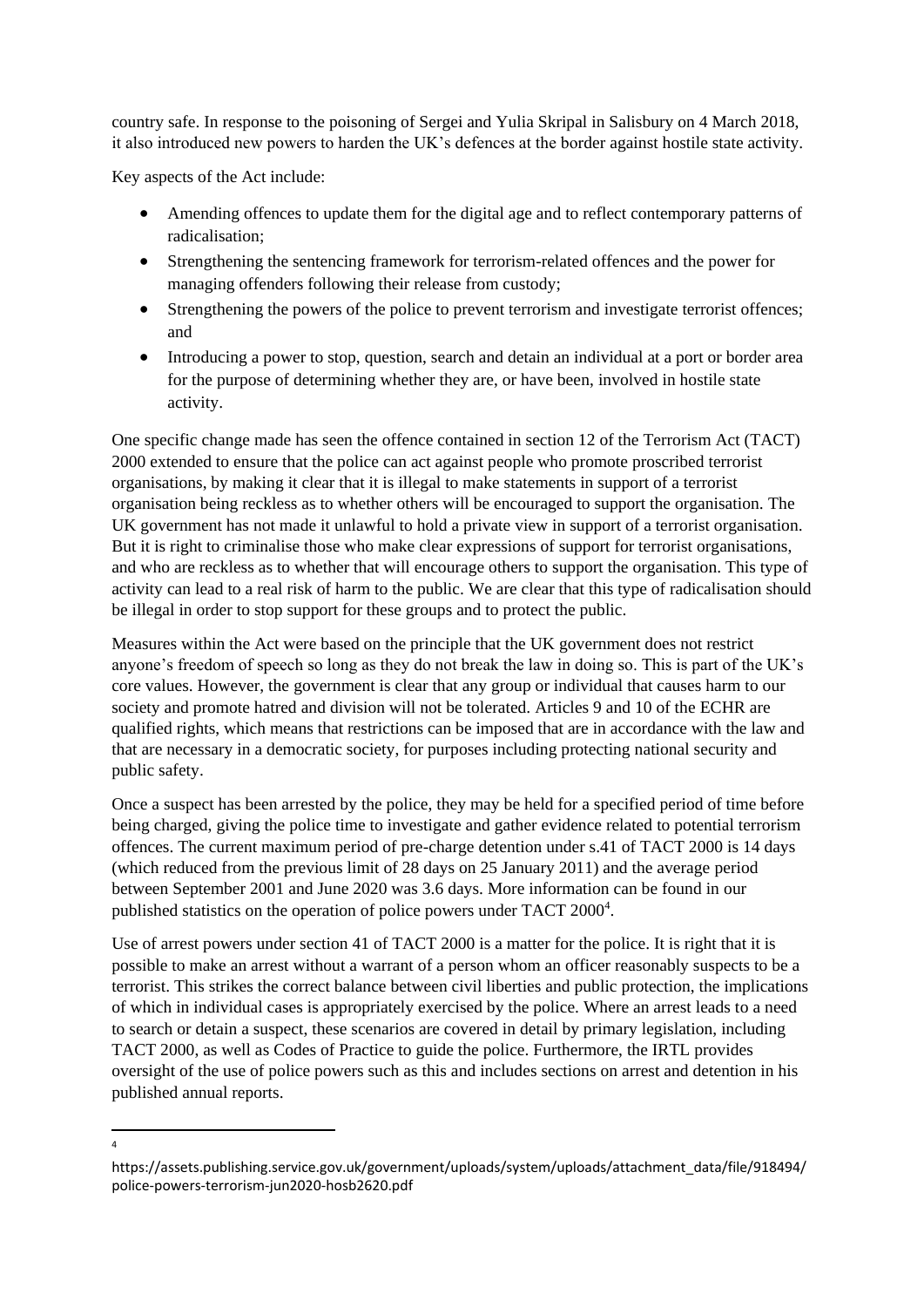A power to grant bail under section 41 TACT 2000 could put the public at risk. The need to charge or release within 14 days provides a clarity and focus to the investigation and is an invaluable lever for demanding the immediate release of resources such as technical assistance. In the immediate aftermath of a section 41 arrest, this enables investigators to command resources from the rest of the counter-terrorism machine in a way that would not otherwise be possible. The timing of arrests, and the management of risk to the public (for example, the tipping off of co-conspirators) following arrest are meticulously planned. The ability to detain for up to 14 days, subject only to obtaining a warrant of further detention, without the distraction of having to consider what bail conditions might be sufficient to safeguard the public and how to manage risk in the event that a court granted conditional bail in spite of police submissions, is extremely useful. In *Magee v United Kingdom*, the ECtHR concluded that the applicants' detention under Schedule 8 of TACT 2000 did not breach Article 5(3) of the convention.

TACT 2000 is fully compatible with article 9 of the Covenant. The UK is clear that everyone has the right to liberty and security of person. This reflects our fundamental values and, in particular, our commitment not only to protect the people of this country and our interests overseas but to do so in a way that is consistent with and indeed advances our commitment to human rights and the rule of law. It is proportionate to the risks we face, and we only engage in activity which is necessary to address those risks. It is transparent: wherever possible and consistent we seek to make more information available in order to help the public to hold the government to account over its policy and spending decisions.

The Convention for the Suppression of the Financing of Terrorism has been extended to Bermuda  $(2014,$  Anguilla  $(2015)$  and to Gibraltar<sup>5</sup>  $(2020)$ .

### <span id="page-15-0"></span>Rendition

The government supports the rule of law and opposes any form of deprivation of liberty that amounts to placing a detained person outside the protection of the law, including so-called extraordinary rendition. The government's policy on rendition was set out by former Foreign and Commonwealth Office Parliamentary Under Secretary of State Tobias Ellwood during an adjournment debate on the UK's involvement in rendition in June 2016

The UK remains fundamentally opposed to rendition and as such we do not use rendition- it is not part of our security apparatus and nor do we support, enable or endorse its use by other states. Since 2010, UK intelligence and security personnel have operated under the published Consolidated Guidance and, since January 2020, its replacement, The Principles. The Principles provide direction for UK personnel and governs their interaction with detainees held by others overseas and the handling of intelligence derived from them and is overseen by the Investigatory Powers Commissioner. The Principles expressly reaffirm UK policy on rendition and extraordinary rendition. The UK government investigates allegations against UK personnel and bring complaints to the attention of detaining authorities in other countries, except where to do so might itself lead to unacceptable treatment.

The UK does not approve nor permit the use of its territory or UK facilities by another state under any circumstances for the purposes of transfers or detention that are not in compliance with international law. Any request for the transit of foreign flights through the UK or overseas territories is considered on a case-by-case basis and are granted only when the purpose of the transit complies with international

**.** 

<sup>5</sup> [https://treaties.un.org/Pages/ViewDetails.aspx?src=IND&mtdsg\\_no=XVIII-](https://treaties.un.org/Pages/ViewDetails.aspx?src=IND&mtdsg_no=XVIII-11&chapter=18&lang=en#8)

[<sup>11&</sup>amp;chapter=18&lang=en#8](https://treaties.un.org/Pages/ViewDetails.aspx?src=IND&mtdsg_no=XVIII-11&chapter=18&lang=en#8)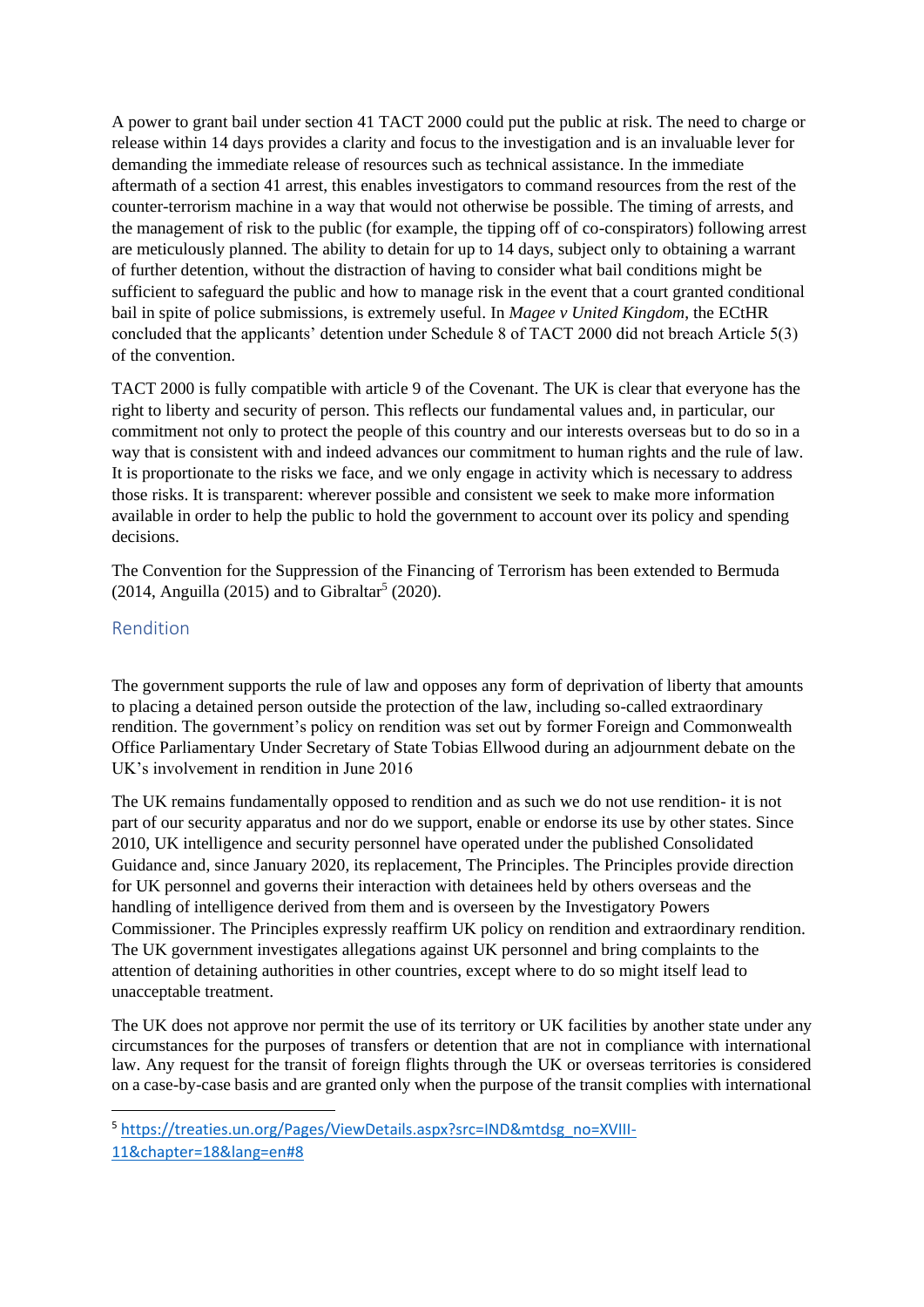law. In the unlikely event that a foreign flight were to land or to pass through the UK airspace unexpectedly for the purposes of transferring a detainee, the government would consider the case on its merits and respond appropriately, in accordance with our policy and obligations under domestic and international law. This position has been made absolutely clear, both publicly and bilaterally to our overseas partners.

There were two previously declared incidents in 2002, where British Territory had been used for this purpose. The transition of two detainees through Diego Garcia was reported to Parliament by the then Foreign Secretary in February 2008.

The UK has since made major improvements to our processes, including, where appropriate, seeking assurances from relevant states about the use of UK territory or airspace for the transfer of detainees. All incoming flight requests through the Diplomatic Flights Clearance process and subsequent decisions are registered electronically on the Foreign Commonwealth and Development Office's (FCDO) records management system and are fully searchable by the FCDO. More generally, all FCDO Departments and Posts are accountable for their record keeping through the Annual Consolidated Certificate of Assurance. This is scrutinised by the Audit and Risk Assurance Committee that reports to the FCDO Management Board. Since those events in 2002, the UK is not aware of any other instances of other countries holding or moving any detainees through the territorial land, air or seas of the UK or our overseas territories.

<span id="page-16-0"></span>Consolidated Guidance to Intelligence Officers and Service Personnel on the Detention and Interviewing of Detainees Overseas, and on the Passing and Receipt of Intelligence Relating to Detainees"

Following publication of the Intelligence and Security Committee of Parliament's (ISC) Detainee Mistreatment and Rendition Reports in June 2018, the Prime Minister invited the (then) Investigatory Powers Commissioner, Sir Adrian Fulford, who had statutory oversight of the Consolidated Guidance, to *"...make proposals to the Government about how the [Consolidated] Guidance could be improved, taking account of the ISC's views and those of civil society"*.

After a public consultation, the Commissioner presented his proposals, which took into account the recommendations made by the ISC, to the government in June 2019. The government accepted them in full and, in July 2019, published new guidance titled *The Principles relating to the detention and interviewing of detainees overseas and the passing and receipt of intelligence relating to detainees*, to replace the Consolidated Guidance. The new guidance was extended to cover the National Crime Agency and SO15 Metropolitan Police Service, in addition to the security and intelligence agencies and the Ministry of Defence and will provide clear direction for UK personnel on supporting overseas detention operations, their interaction with detainees held by others and the handling of intelligence derived from them. Ministers are consulted where a real risk remains. They are provided with full details, including the likelihood of the relevant conduct occurring, possibility of mitigating the risk, the risks of inaction and the circumstances and causality of UK involvement. Consulting Ministers does not imply that action will or will not be authorised. It came into effect on 1 January 2020 and continues to be overseen by the Investigatory Powers Commissioner.

The government's policy is clear: it does not participate in, solicit, encourage or condone the use of torture or cruel, inhuman or degrading treatment for any purpose.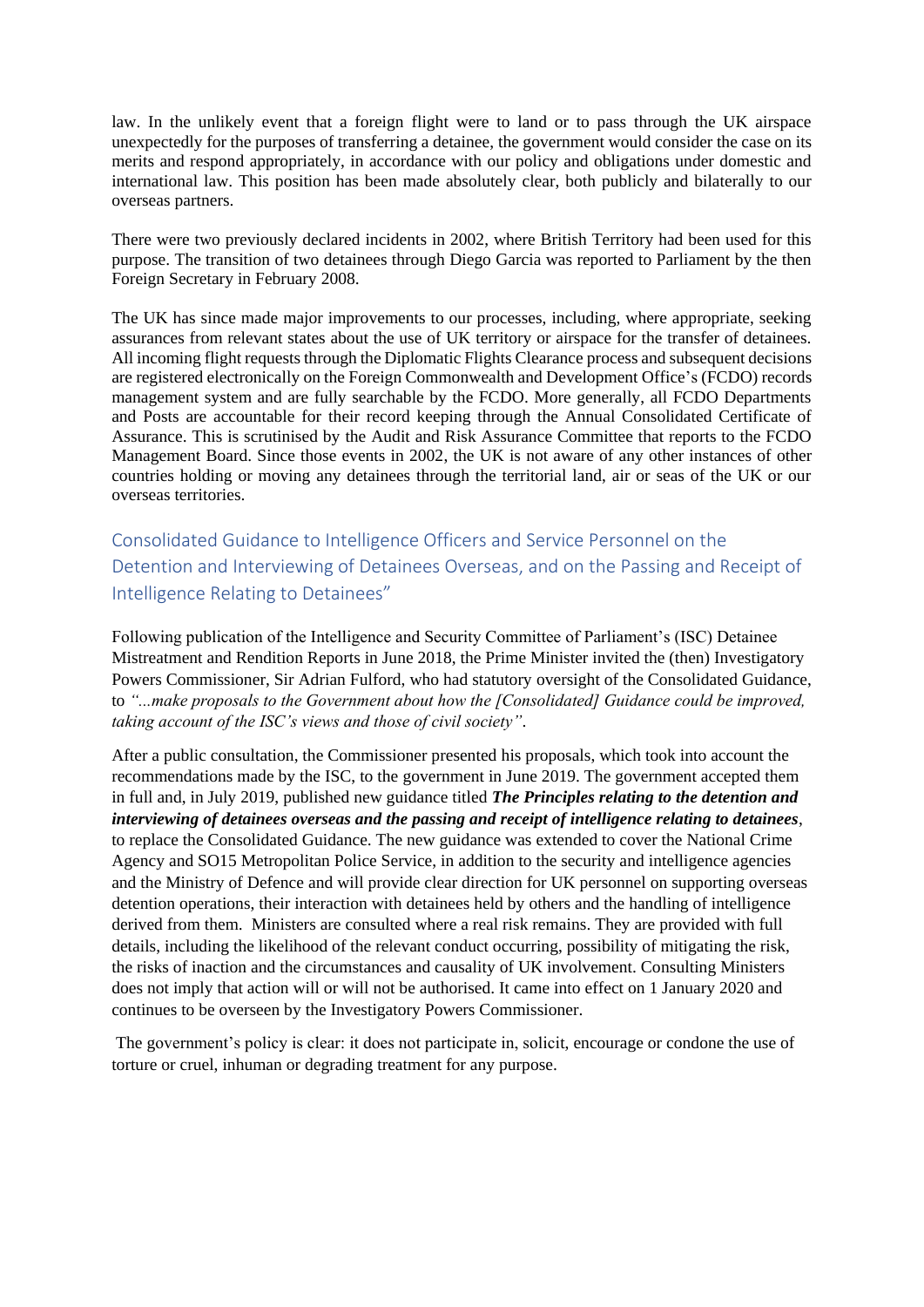# <span id="page-17-0"></span>The Right to Life and conditions of detention

### <span id="page-17-1"></span>Detention conditions and suicide in prisons

Safety in the prison estate is a top priority for the government. Every death in custody is a tragedy and we continue to strive to reduce incidents of self-harm and suicide in the prison estate. A number of measures have been introduced to address this. Introduction to Suicide and Self-Harm Prevention training reached over 25,000 new and existing HMPPS staff between 2017 and 2019, and over 14,000 of those individuals completed all six modules in that period. The measures introduced in response to the pandemic included the suspension of refresher training for existing staff, but the course has been completed by over 2,000 new prison officers since the start of 2020*.* As of 2021, we are currently developing a new safety training package for staff which includes updated content on self-harm and suicide prevention as well as communication skills and enhanced mental health training.

The government has recruited over 3,500 additional prison officers since 2016, and this uptake of more staff has allowed us to improve staff-prisoner relationships through the rollout of the key worker scheme. Within the key worker scheme, we have introduced a key worker role, which allows staff dedicated time to provide one to one, bespoke support to individual prisoners on a regular basis.

We continue to work closely with Samaritans and for 2021-22 we have renewed the grant of £500k for the Listener scheme, through which selected prisoners are trained to provide emotional support to their fellow prisoners. There have been some challenges during the pandemic period, but most local Listener schemes have continued to function throughout, and where attrition in Listener numbers and/or infection control measures have restricted the service, additional efforts have been made to promote the availability of the Samaritans phone service (which has seen an increase in calls from prisons). During 2021-22 we will be providing an additional £190k of grant funding to Samaritans to support the rollout of the postvention service (piloted in 15 prisons in 2019-20) which aims to prevent further suicides – and improve wellbeing more generally – in the period following a self-inflicted death at an establishment by providing additional guidance and support to the Governor.

A review has also been conducted into the case management system used to support people in prison thought to be at risk of suicide or self-harm (ACCT). Changes to ACCT have been piloted extensively and will enable staff to provide more tailored support to individuals, particularly taking into account the diverse risks, triggers and protective factors of people in prison. The changes are being rolled out across the prison estate in 2021, supported by guidance and updated training for staff.

Debt, and particularly drug related debt, is a significant driver of self-harm across the prison estate, and makes individuals vulnerable to extortion, threats, assaults, bullying, and isolation. The issue of debt is closely linked to the availability of drugs in prison but has also required specific, separate action. As a result, the government has developed a Debt Framework for Governors which is designed to assist in the development of a local debt strategy, in addition to working with a number of individual prisons to develop innovative approaches to tackling debt, with the aim of generating wider learning for the estate and to inform policy development.

Prisoners often have complex health and care needs and generally experience poorer mental and physical health than the general population. In order to improve health outcomes and tackle the root causes of offending it is essential we take a whole system approach to healthcare provision for people in the criminal justice system. Health and justice partners have committed to providing a standard of health care in prisons equivalent to that available in the community. The National Partnership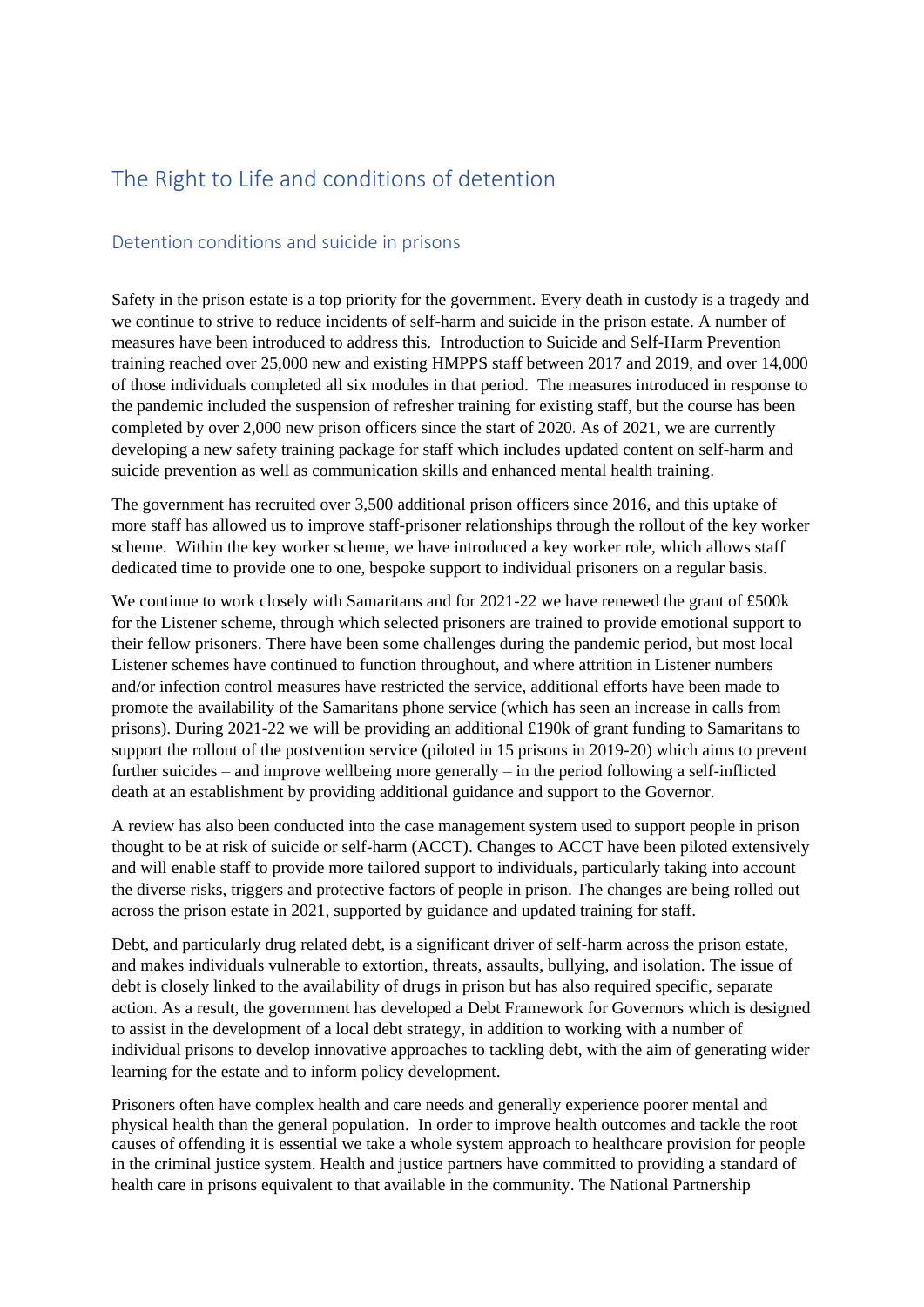Agreement for Prison Healthcare in England has been in place since April 2018. Its associated workplan sets out a detailed programme of work to deliver safe, decent, effective healthcare for prisoners.

In England, standard mental health care is the responsibility of NHS England Health and Justice to fund and commission, based on health needs assessments. The Offender Personality Disorder (OPD) pathway is jointly commissioned between HMPPS and NHS England and through this the appropriate people can access specialist help via several OPD Pathway services. As in all prisons, through OMiC (the Offender Management in Custody model), offender managers have access to psychologically informed advice to help manage those screened into the OPD Pathway who by definition must have complex interpersonal problems. In Wales, mental health care services are commissioned by Local Health Boards.

In August 2018, the Scottish government launched its Suicide Prevention Action Plan: Every Life Matters. This built on and succeeded previous Scottish government strategies, the Choose Life strategy and action plan (2002–2013) and the Suicide Prevention Strategy (2013–2016). Every Life Matters was developed following engagement with people affected by suicide, people in local government, mental health and suicide prevention organisations, academics and members of the public. Every Life Matters sets out ten actions in areas such as training and awareness; groups at heightened risk of suicide; support for suicidal crisis; and local prevention planning. The Suicide Prevention Action Plan describes the target to further reduce the rate of suicide by 20% by 2022 (from a 2017 baseline).

The National Suicide Prevention Leadership Group (NSPLG) was established in September 2018 by the Scottish government to support the delivery of Every Life Matters. Membership reflects a broad range of delivery partners involved in suicide prevention and includes those with lived experience of the impacts of suicide. The ten actions in Every Life Matters have been supplemented by the eleven recommendations made by the NSPLG in September 2019 in its first annual report and by four further recommendations made by the NSPLG in respect of a suicide-prevention response to the COVID-19 pandemic. These additional recommendations cover issues such as data on suicides; review of deaths by suicide; suicidal crisis support; and public awareness campaigns for suicide prevention. Delivery of the work in respect of the Suicide Prevention Action Plan and subsequent recommendations of the NSPLG is taken forward in partnership with public sector and third sector organisations.

The Scottish government has committed through Action 15 of the Mental Health Strategy to increase access to the overall mental health workforce by 800 additional staff in key settings. This will be supported by investment rising to £35 million by 2021-22. This investment has supported the recruitment of 327.5 additional mental health workers in key settings to date, including 19 additional mental health workers recruited in prisons. Funding under the Mental Health Strategy has supported the recruitment of 2 Band 6 Mental Health Nurses at Polmont YOI & Prison in the current year. A plan for further investment in Mental Health Nursing from Action 15 funding has been agreed for 2020/21 and 2021/22.

The Scottish Prison Service (SPS) takes all instances of self-harm and threats to suicide very seriously and robust processes are in place to ensure those at risk are identified and supported effectively. Everyone entering prison is assessed for their risk of suicide by a prison officer and, if there are concerns, a healthcare professional. If a person is deemed to be at risk, an immediate care plan is put in place that sets out issues such as appropriate accommodation and a checking schedule.

SPS review the number of self-harm incidents on a monthly basis and liaise with local Suicide Prevention Co-ordinators in each prison to monitor these incidents. SPS works closely with NHS and other partners to provide the highest level of care and support; and encourages those with thoughts of self-harm to speak to staff so appropriate support can be provided. This has remained the case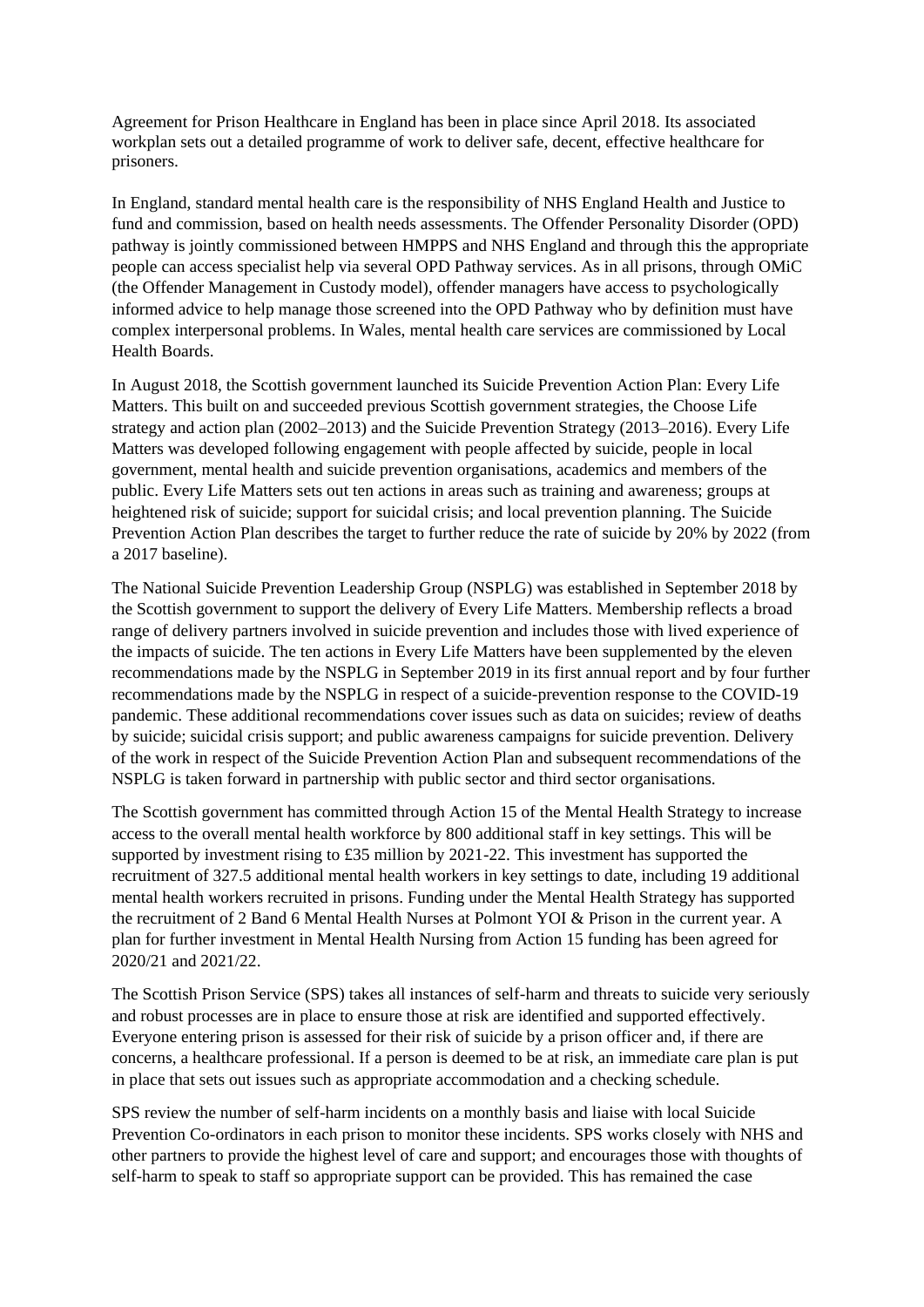throughout the pandemic. Prison and NHS staff have been provided with additional guidance on how to identify those who may be struggling whilst in isolation

Scottish Ministers have enacted two independent reviews to make improvements to the provision of mental health support for young people in custody and to improve transparency in the handling of deaths across the prison estate. HM Chief Inspector of Prisons recently provided an update of the progress of the independent review into the handling of deaths in prison custody. The review will report to the Scottish Cabinet Secretary for Justice next year.

In response to the Expert Review of Mental Health for Young People at Polmont, SPS have commenced work on a new health and wellbeing strategy including a mental health section with a bespoke component for children and young people in custody. SPS are further developing a self-harm policy and a Young People's Estate Learning and Development Strategy which includes sections on mental health. There has been significant investment in staffing and staff training, at HMP YOI Polmont in particular, and suicide prevention processes have been reviewed.

#### <span id="page-19-0"></span>Grenfell Tower disaster

#### Inquiry

On 15 June 2017, the day after the Grenfell Tower fire, the government announced that there would be an independent public Inquiry to examine the circumstances leading up to and surrounding the fire. We remain committed to understanding the causes of the fire at Grenfell Tower and learning necessary lessons to ensure a tragedy of its type and scale can never take place again.

The [Grenfell Tower Inquiry](https://www.grenfelltowerinquiry.org.uk/) (the Inquiry) led by Sir Martin Moore-Bick has been separated in to two phases: Phase 1 focussed on the factual narrative of the events on the night of the fire. The Inquiry published its Phase 1 Report on [30 October 2019.](https://www.grenfelltowerinquiry.org.uk/phase-1-report) The government accepts, in principle, all the recommendations that Sir Martin makes for central government and is committed to ensuring that these recommendations are implemented as soon as is possible. The government response, published on 21 January 2020, outlined how we will be taking forward these important changes. On 2 June 2020, the Secretary of State for Housing, Communities and Local Government published a [statement,](https://questions-statements.parliament.uk/written-statements/detail/2020-06-02/HCWS257) updating Parliament on the government's progress at turning the commitments made in response to the Phase 1 recommendations into real and lasting change to building and fire safety. The Secretary of State published a further [statement](https://questions-statements.parliament.uk/written-statements/detail/2020-11-02/hcws548) on 2 November 2020. On 18 December 2020 the Home Office, in partnership with MHCLG, published the first [quarterly thematic update](https://assets.publishing.service.gov.uk/government/uploads/system/uploads/attachment_data/file/944802/Quarterly_thematic_update_on_progress_against_the_Grenfell_Tower_Inquiry_Phase_1_Recommendations.pdf) on the progress against the Inquiry's Phase 1 recommendations. It includes assurances government has received from relevant public authorities, including the London Fire Brigade, National Fire Chiefs Council and emergency services, on their current progress to address and implement the Phase 1 recommendations directed to them. A [second quarterly update](https://assets.publishing.service.gov.uk/government/uploads/system/uploads/attachment_data/file/978810/Quarterly_Thematic_Update_on_progress_against_the_Grenfell_Tower_Inquiry_Phase_1_Recommendations_-_March_2021.pdf) was published in March 2021.

Phase 2 is currently ongoing and is examining the causes of the fire, including how Grenfell Tower came to be in a condition which allowed the fire to spread in the ways identified under Phase 1. Phase 2 hearings are due to continue through to 2022, following which Sir Martin will prepare his report.

In relation to the Committee's comments on the investigation process, the Grenfell Tower Inquiry is being conducted alongside the Metropolitan Police Service's (MPS's) continuing criminal investigation. The MPS has previously stated that both the police and the Crown Prosecution Service (CPS) agree that the criminal investigation must take into account any findings or reports produced by the Grenfell Tower Inquiry, including the Inquiry's final reports for both Phase 1 and Phase 2.

In July 2017 the government also announced that Dame Judith Hackitt would lead a review into building regulations and fire safety, with the purpose of making recommendations to ensure that a sufficiently robust regulatory system is established and to ensure that residents are safe and feel safe in their homes. The review examined existing building and fire safety regulations and related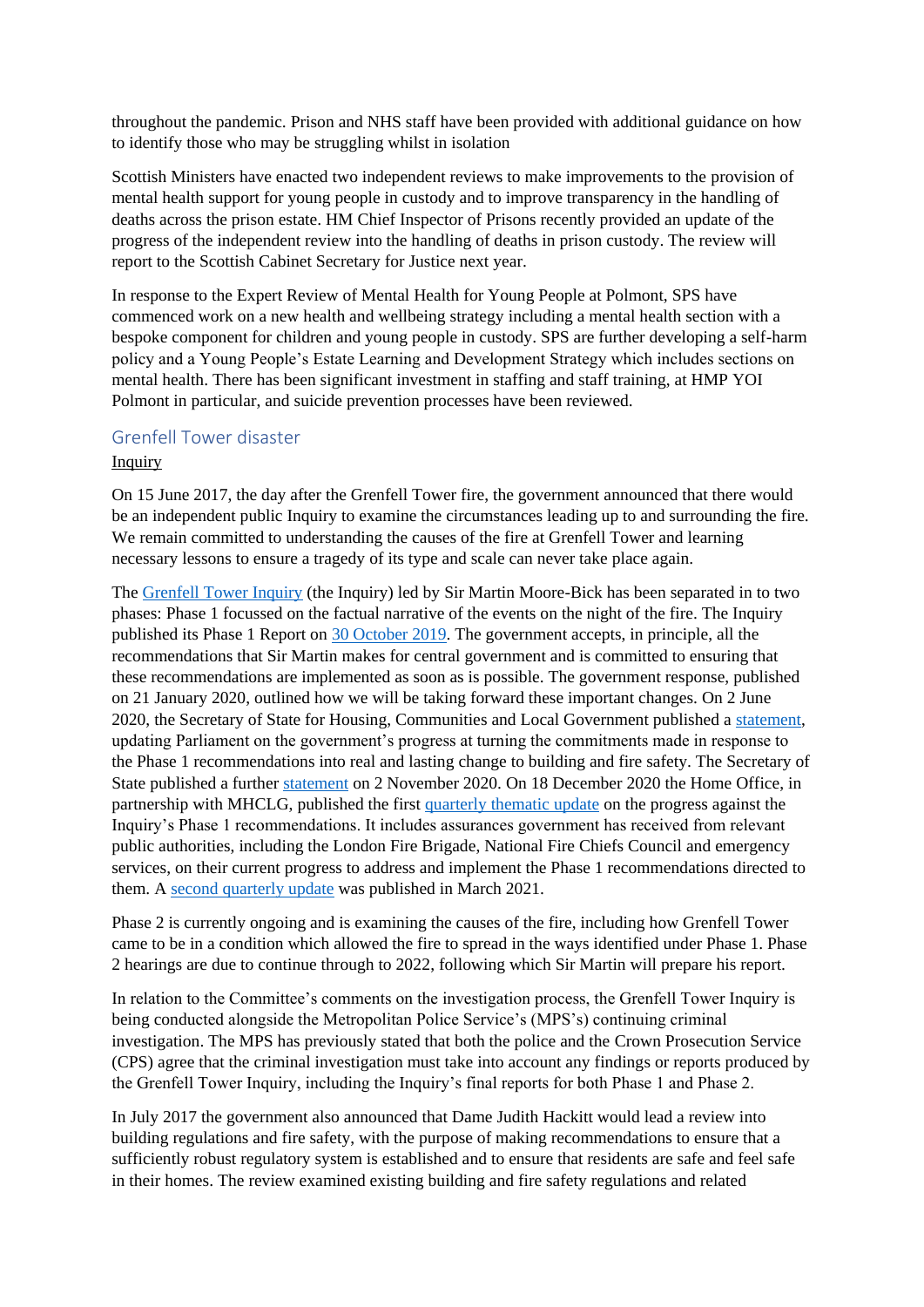compliance and enforcement and was focused on multi-occupancy high-rise residential buildings. Dame Judith's Independent Review of Building Regulations and Fire Safety was published on [17](https://www.gov.uk/government/publications/independent-review-of-building-regulations-and-fire-safety-final-report)  [May 2018.](https://www.gov.uk/government/publications/independent-review-of-building-regulations-and-fire-safety-final-report)

Based on the recommendations of the Dame Judith Hackitt review and the Grenfell Inquiry Phase 1 Report the government is delivering a comprehensive programme of legislative and non-legislative building and fire safety reform to ensure real and long-lasting change.

#### Addressing historic cladding defects

To address historic cladding defects, following the Grenfell fire, the government banned the use of combustible materials in exterior walls of all new high-rise residential buildings. It also appointed an independent [Expert Advisory Panel](https://www.gov.uk/government/collections/building-safety-independent-expert-advisory-panel) to advise on the measures building owners should take. This advice was most recently updated on [21 November 2020.](https://www.gov.uk/government/publications/building-safety-advice-for-building-owners-including-fire-doors)

Although in English law the primary responsibility for the ongoing safety of privately owned buildings fall to the individual building owners, the government has made available a globally unprecedented £5 billion investment in building safety to support building owners, in both the public and private sector, in removing unsafe Aluminium Composite Material (ACM) and non-ACM cladding materials. This includes a commitment by the government to fully fund the cost of replacing unsafe cladding for all leaseholders in residential buildings 18 metres and over in England. In addition, lower-rise buildings, between 11 and 18 metres with a lower risk to safety will gain new protection from the costs of necessary cladding removal, through a long-term, low interest government backed financing arrangement.

The government regularly publishes data on remediation progress for both [unsafe ACM](https://www.gov.uk/housing-local-and-community/building-regulation) and [non-](https://www.gov.uk/guidance/remediation-of-non-acm-buildings?=6#building-safety-fund-registration-statistics)[ACM cladding](https://www.gov.uk/guidance/remediation-of-non-acm-buildings?=6#building-safety-fund-registration-statistics) (via the £1 billion Building Safety Fund). On progress towards remediating unsafe ACM cladding, at the end of April 2021, 92 per cent of all identified high-rise residential and publicly owned buildings in England had either completed or started remediation work to remove and replace unsafe ACM cladding. Within this, the percentage of social sector buildings which have either completed or started remediation, rises to 98 per cent. Ministers have made clear to building owners their expectation that remedial works on unsafe ACM cladding should have completed by the end of 2021. Regarding the remediation of unsafe non-ACM cladding, as of 30 April 2021, the Building Safety Fund registration statistics show that 685 buildings have been approved as eligible for the funding and are proceeding with an application. The total amount of funding allocated is £359 million (including for social sector buildings) as of the 30 April 2021.

The government is continuing to work with local authorities, fire and rescue authorities and the Health and Safety Executive (HSE) - the home of the future Building Safety Regulator - and has supported existing regulators to take enforcement action whenever appropriate. Enforcement action has been, or is being, taken against at least 61 buildings with unsafe ACM cladding.

#### Introducing a new regime for fire and building safety

The government is in the process of introducing new legislation to reform the building and fire system through the Fire Safety Act (which gained Royal Assent on 29<sup>th</sup> April 2021) and the draft Building Safety Bill which has undergone pre-legislative scrutiny by the Housing, Communities and Local Government select committee and was announced in the Queen's speech for introduction in 2021. This legislation will help remedy the systemic failings that resulted in the Grenfell Tower tragedy.

The Fire Safety Act clarifies the scope of the Fire Safety Order (FSO) in multi-occupied residential buildings. In particular it places beyond doubt that in multi-occupied residential blocks the FSO applies to the structure, external wall systems and flat entrance doors, ensuring that Fire and Rescue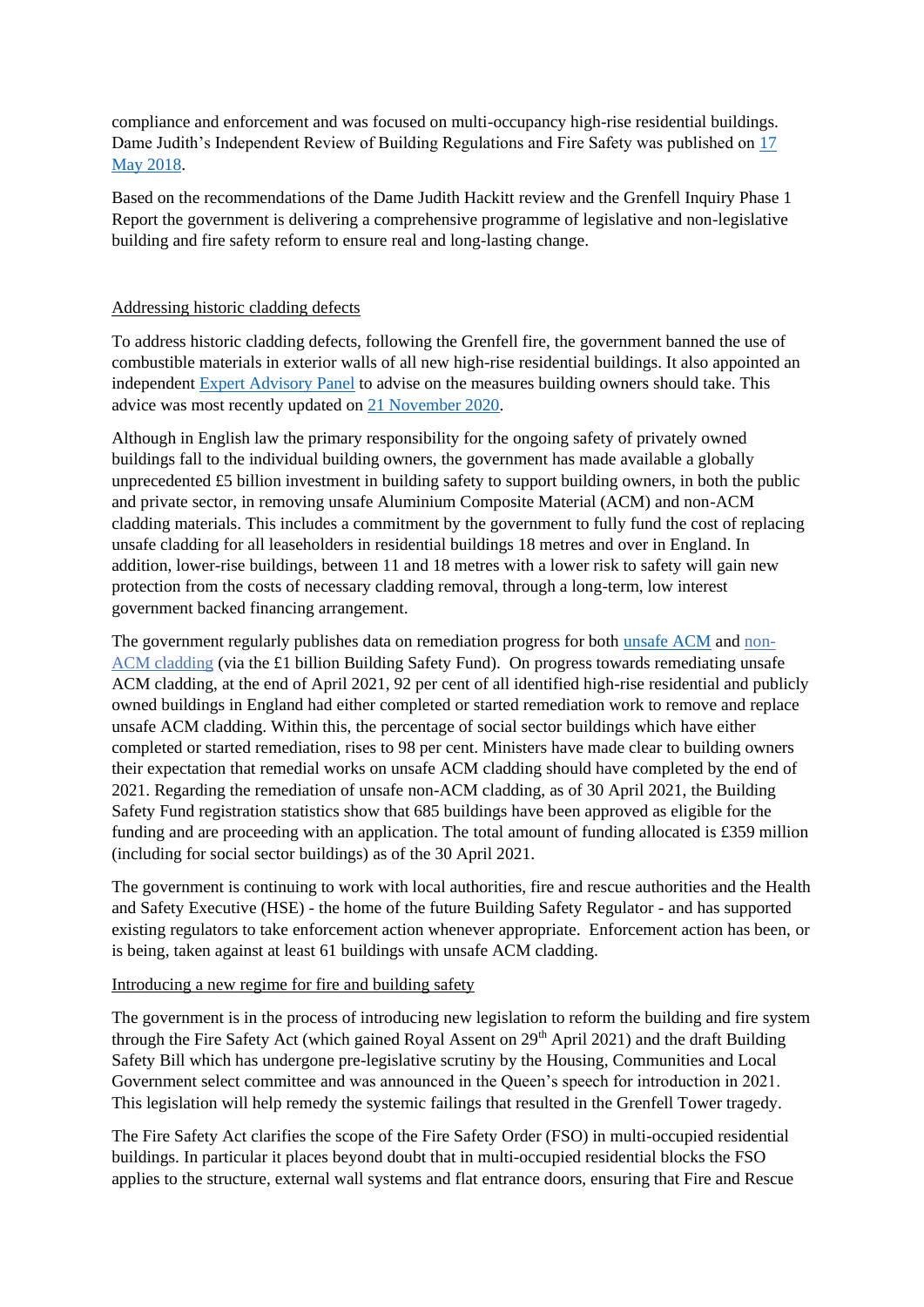Authorities can confidently take enforcement action where building owners or managers are not compliant.

The Fire Safety Act paves the way for secondary legislation which we propose to make after the commencement of the Fire Safety Act in 2021. The Fire Safety Consultation held in 2020 set out government proposals to strengthen fire safety in regulated buildings in England to ensure that people are safe from fire regardless of where they live, stay or work. These proposals are a practical and effective approach to address the risks the Inquiry identified in Phase 1. They will provide residents with greater assurance and deliver fire safety improvements in their buildings and hold Responsible Persons, including building owners and managers, to account.

The government will also be introducing the Building Safety Bill in 2021, as announced in the Queen's speech. The Bill will provide a new framework to ensure there is greater accountability on those responsible for managing building safety risks in all buildings and particularly for those responsible for high rise residential buildings throughout their life cycle.

The new building safety and performance regime will be overseen by a new Building Safety Regulator, based in the Health and Safety Executive. The Regulator will implement the more stringent regulatory regime for high rise residential buildings, oversee the safety and performance of other buildings, and support work to improve the competence of building control and industry professionals. The Regulator began operating in shadow form in 2020 and is playing an increasingly prominent role in the government's building safety programme. It is already advising the government on the new regime and will over the coming months develop guidance to ensure that residents, industry and other regulators understand how the new regime will operate, and what they need to do to prepare for it.

We are also committed to further strengthening the regulation of construction products. Our draft Building Safety Bill includes provisions for a new stronger and clearer regulatory framework for construction products to ensure products meet specified performance standards and are safe. The Bill will strengthen the powers available to local regulators, while paving the way for a new national regulator with robust enforcement powers to spearhead the new approach. In January 2021 the government announced that the new national regulator for construction products will be established within the Office for Product Safety and Standards (OPSS), who will enforce the rules, provide vital market surveillance so that safety concerns can be spotted and dealt with earlier and remove from the market products that pose a safety risk. It will work with the Building Safety Regulator and Trading Standards to encourage and enforce compliance.

As a result of evidence from the Grenfell Public Inquiry relating to manufacturers of construction products gaming the system for testing construction products, in January 2021, the government commissioned an independent review of the construction products testing regime. This is being jointly led by former government Chief Construction expert Paul Morrell OBE and construction legal expert Anneliese Day QC. The review will undertake a critical assessment of the system for testing and certifying construction products. It will examine how the current system can be strengthened, to provide confidence that construction products are safe and perform as labelled and marketed as well as how abuses of the system can be prevented. The review will submit a report to the Secretary of State for Housing, Communities and Local Government later this year with its recommendations. 

In addition, building on the changes delivered through the Fire Safety Act, a number of additional enhancements will be made to the Fire Safety Order via the Building Safety Bill to further strengthen fire safety in premises regulated by the FSO. These include new requirements for anyone completing a fire risk assessment under the Order to be competent, provisions for sharing fire safety information with residents and an increased level of fine for three offences under the order such as impersonating or obstructing an inspector.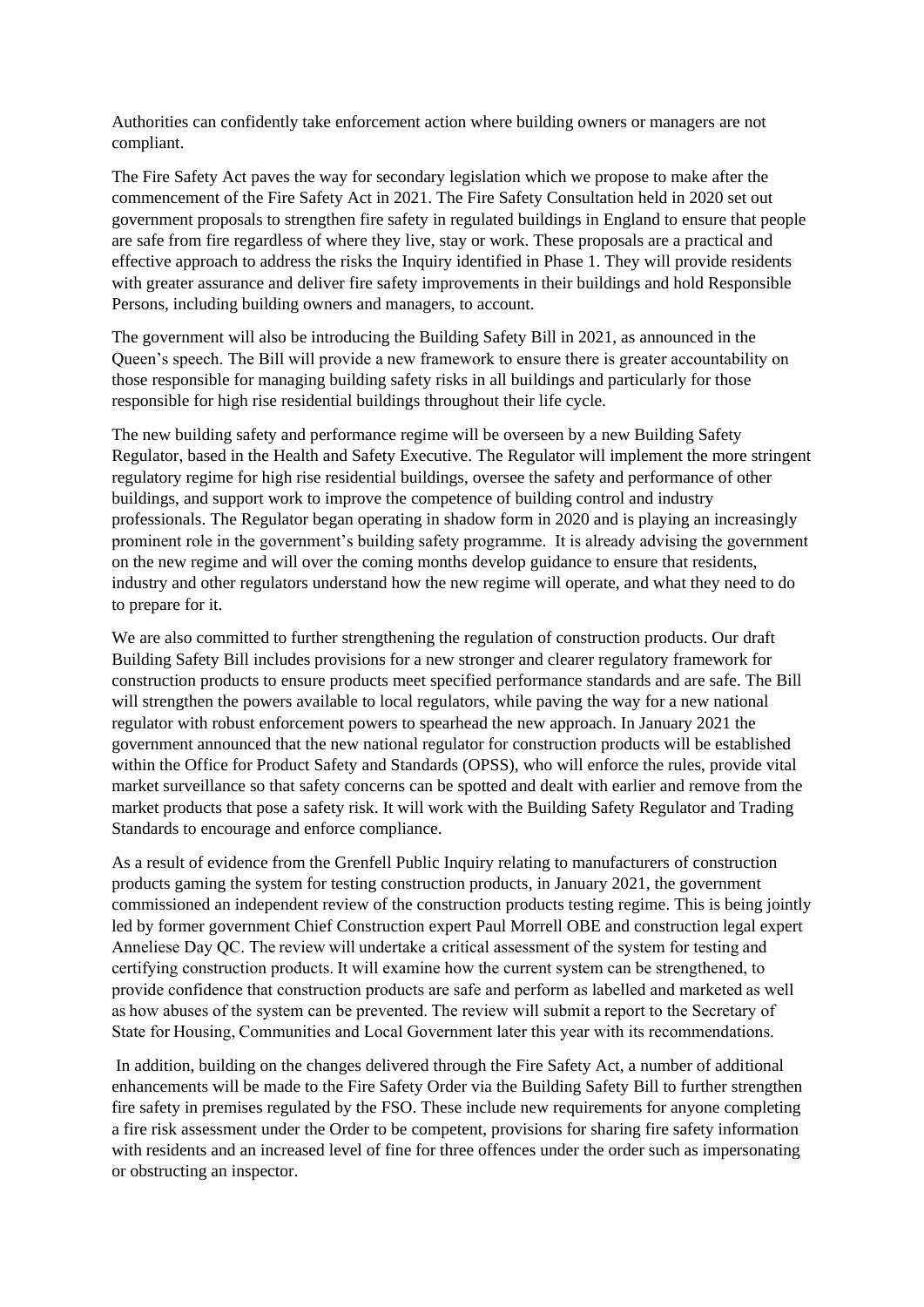Together, the measures in the draft Building Safety Bill, Fire Safety Act, and Fire Safety Order consultation will improve safety standards. Stricter regulations for high-rise buildings will make sure those living in them can feel safe and be safe in their homes – as is their right. All the work conducted by the Building Safety Programme in the UK is driven by a shared determination to prevent the recurrence of a tragedy like Grenfell.

# <span id="page-22-0"></span>Elimination of slavery, servitude and the trafficking in persons

The National Referral Mechanism (NRM) is the UK's system for identifying and supporting victims of modern slavery.

To establish whether a person is a victim of any form of modern slavery (including trafficking) identified in England and Wales or a victim of trafficking in Scotland and Northern Ireland, a twostage approach is taken.

The NRM is a civil process designed to make it easier for the agencies involved in a modern slavery case, including police, local authorities and Non-Governmental Organisations (NGOs), to cooperate and share information about potential victims, to enable their identification and facilitate their access to advice, accommodation and support. For adults, entry into the NRM is voluntary and therefore consent to enter must be provided by the individual. As children cannot give informed consent all child cases must enter the NRM.

Support for potential and confirmed adult victims in England and Wales is provided through a mixture of mainstream and/or specialist support. Support for adult victims referred into the NRM may include:

- Access to government-funded support through the Victim Care Contract (including accommodation, material assistance, financial support, translation and interpretation services, information and advice)
- Outreach support if already in safe, secure and appropriate accommodation (which may include local authority accommodation or asylum accommodation)
- Access to legal aid for immigration advice
- Medical care and counselling
- Assistance to return to their home country if not a UK national

First Responder Organisations (including the police, local authorities and some NGOs) identify potential victims and submit referrals to the Single Competent Authority (SCA) within the Home Office. Following referral, the NRM is a two-stage decision making process, as anticipated under European Convention Against Trafficking.

Where possible, within five working days the SCA will make a Reasonable Grounds (RG) decision determining whether it 'suspects but cannot prove' the person is a potential victim.

Following a positive RG decision, adult victims will be provided with a 'recovery period' of at least 45 calendar days. This period begins on the day the Reasonable Grounds decision is made and ends when a Conclusive Grounds decision is made. During this period, support and assistance will also be provided on a consensual basis and potential victims will not be removed from the UK.

The test to use for the Conclusive Grounds decision is whether, 'on the balance of probabilities', there are sufficient grounds to decide that the individual being considered is a victim of human trafficking or slavery, servitude, and forced or compulsory labour.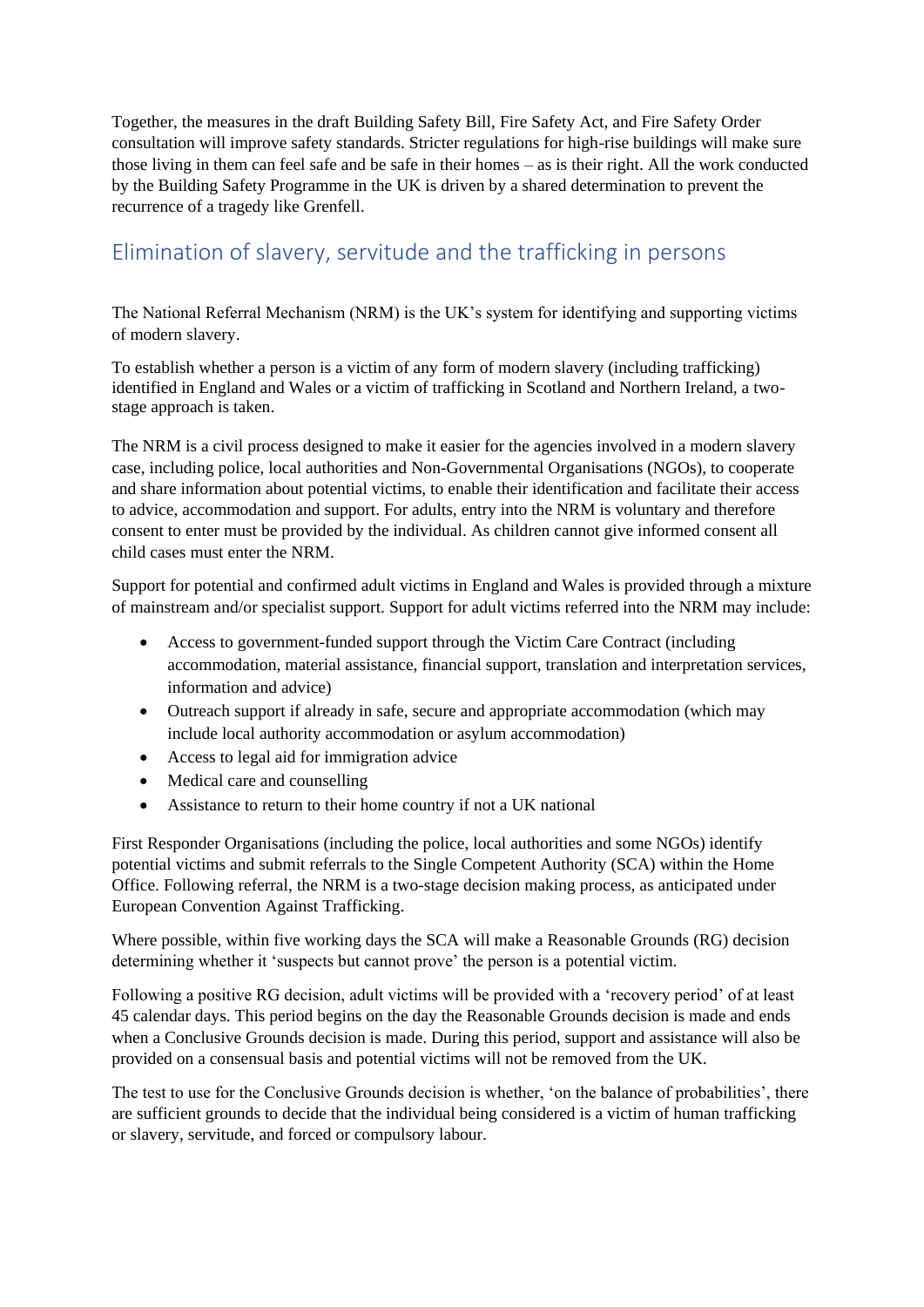If a victim receives a positive CG decision, a Recovery Needs Assessment (RNA) takes place, to ensure that ongoing support is tailored to the individual recovery needs of the confirmed victim. The RNA informs a tailored move-on plan which is at least 45 days long, with the aim of establishing longer-term stability by helping victims to transition out of Victim Care Contract support and back into a community, as appropriate.

Where children are found to be potential victims of human trafficking or modern slavery their safety and welfare are addressed as the priority. Support for child victims of modern slavery is provided through local authorities in England (p55 [here\)](https://www.gov.uk/government/publications/modern-slavery-how-to-identify-and-support-victims). Local authorities are the primary service provider for safeguarding and responding to the needs of child victims of modern slavery, regardless of their nationality or immigration status. Relevant child protection procedures, as set out in statutory guidance 'Working Together to Safeguard Children 2018' must be followed if modern slavery or trafficking is suspected.

In October 2017, the government announced an ambitious package of reforms to the National Referral Mechanism (NRM).

To achieve quicker and more certain decision-making:

- A new Single Competent Authority (SCA) was launched on 29 April 2019 to handle all NRM cases and provide high quality, timely decisions for victims.
- Independent Multi-Agency Assurance Panels of experts (MAAPs) have been set up to review all negative conclusive grounds decisions on cases referred directly to the SCA, adding a third level of scrutiny to such cases.
- A new digital system has been built to support the NRM process and was successfully launched on 13 January 2020. In August 2019, the digital referral form was launched following a successful closed-beta testing with a group of First Responders.
- This new integrated digital system is now used by all caseworkers in the Single Competent Authority when they make decisions on potential victims of modern slavery referred to the NRM. The system makes it easier for those on the front line to refer victims into support by providing a single point for referrals across the UK and seeks to support an effective and efficient case management process in enabling the identification of victims. It aims to provide richer data to better understand referrals to inform future needs for the NRM system and our wider understanding of the threat from modern slavery.

To improve identification of victims of modern slavery:

- The UK government has worked with stakeholders to review the role of First Responders, looking at who should be First Responders, how non-statutory organisations can apply to be a First Responder Organisation and how First Responders should be trained. We continue to examine how to best take the recommendations of the review forward.
- We have produced e-learning to help First Responders to identify potential victims of modern slavery and make referrals into the NRM when appropriate to do so. The e-learning is available through the MSOIC website here: [https://www.policingslavery.co.uk/transforming-our-response/training-delivery/first](https://www.policingslavery.co.uk/transforming-our-response/training-delivery/first-responder-training/)[responder-training/](https://www.policingslavery.co.uk/transforming-our-response/training-delivery/first-responder-training/)

To improve support for adult victims before, during and after the NRM:

- We published statutory guidance under Section 49 of the Modern Slavery Act 2015 in March 2020, providing a clear framework of support for some of the most vulnerable people in our society. The guidance clarifies the roles and responsibilities of frontline staff and local stakeholders and sets out the support victims are entitled to and how this is accessed.
- We recognise that modern slavery remains a rapidly evolving area and it is important that the guidance is continually updated to ensure it is reflective of current policy and practice. We have therefore set up the Statutory Guidance Reference Group which consists of permanent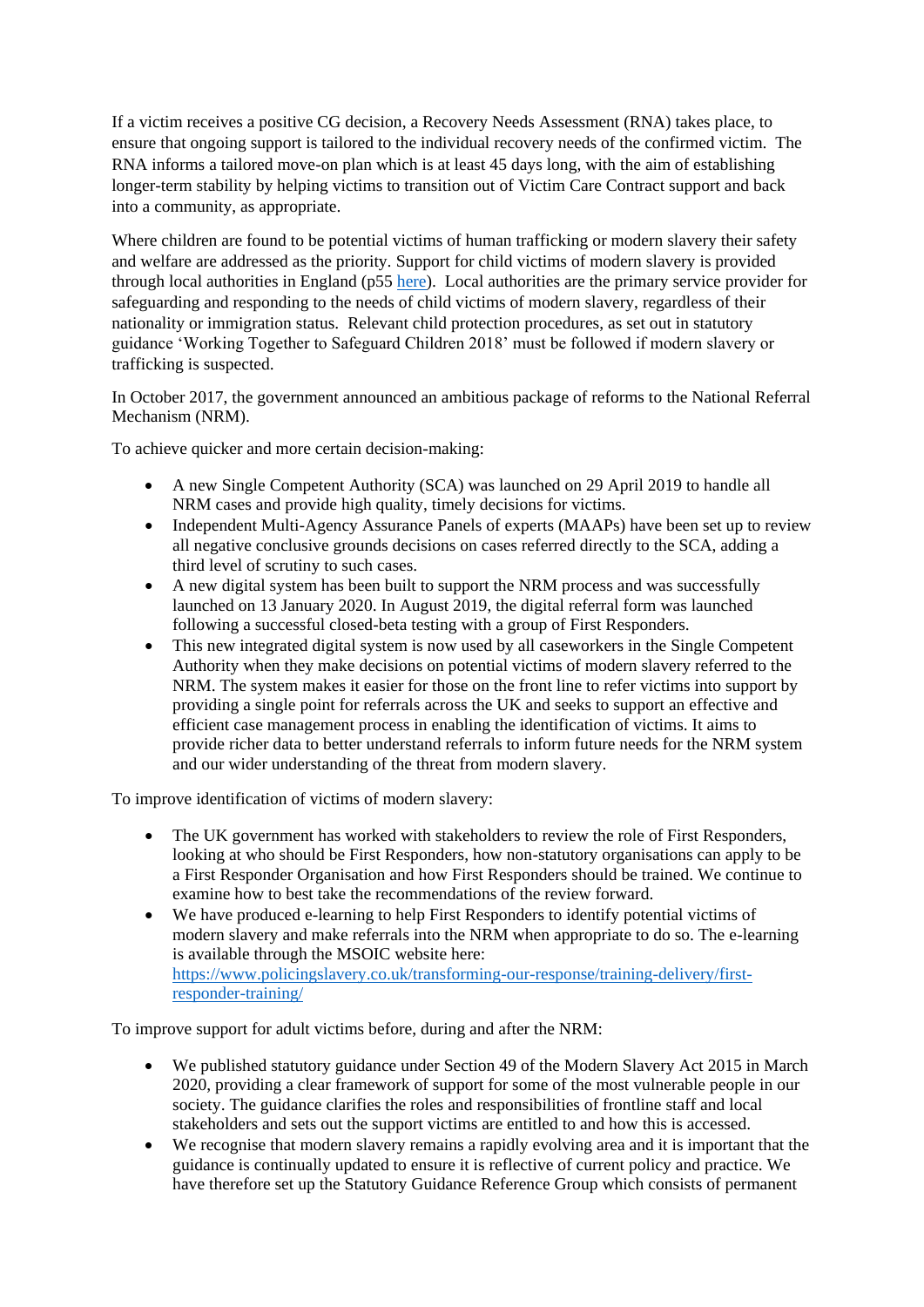representation from stakeholders with direct interest in the guidance to provide expert advice and opinion in their field. The group met for the first time in July 2020 and will continue to do so quarterly.

- We have been working with six Local Authorities to develop and disseminate best practice for supporting victims to transition into communities and access local services. The evaluation was published in October 2020.
- We have worked with the Care Quality Commission (COC) to develop an inspection regime based on the Human Trafficking Foundation's updated Slavery and Trafficking Survivor Care Standards. We are currently in the process of working with CQC and support providers to launch this inspection regime. The regime aims to drive up quality standards and highlight best practice in the support provided to victims of modern slavery.

To improve support for child victims:

• In addition to the statutory support available for children, Independent Child Trafficking Guardians (ICTGs) are now available in one third of local authorities in England and Wales. ICTGs are an additional source of advice and support for all potentially trafficked children, irrespective of nationality, and somebody who can advocate on their behalf. The ICTG service model provides one-to-one support for children who have no one with parental responsibility for them in the UK via an ICTG Direct Worker and an expert ICTG Regional Practice Co-ordinator for children where there is someone with parental responsibility for them in the UK. The continued national roll-out of ICTGs will be progressed as part of the recently established NRM Transformation Programme. The next phase of ICTG rollout targets the areas with the highest need. Throughout the rollout, we will continue to review how the needs of individual children are best met at local level through the programme.

The Scottish Parliament unanimously passed the Human Trafficking [and Exploitation \(Scotland\) Act](https://www.legislation.gov.uk/asp/2015/12/contents/enacted)  [\(2015\)](https://www.legislation.gov.uk/asp/2015/12/contents/enacted) to consolidate and strengthen existing criminal law against human trafficking. The Act established a single offence of 'human trafficking' to cover all types of exploitation and trafficking in human beings and an offence of slavery, servitude and forced or compulsory labour. Both offences came into force on 31 May 2016.

The 2015 Act also raised the maximum penalty for trafficking to life imprisonment, and placed support for victims on a statutory basis. Further, it required Scottish Ministers to prepare and publish a Trafficking and Exploitation Strategy. This was published in May 2017 having been developed in partnership with a range of interests, including listening to victims themselves. The Strategy sets a clear vision to eliminate human trafficking and exploitation.

The Strategy sets out three Action Areas that will focus work towards the vision:

- Identify victims and support them to safety and recovery:
- Identify perpetrators and disrupt their activity; and
- Address the conditions, both local and global, that foster trafficking and exploitation

The Strategy also identified a fourth key area of work around child victims of trafficking and exploitation.

Further information setting out progress implementing the Trafficking and Exploitation Strategy is detailed within annual progress reports published by the Scottish government in 2018 and 2019. As required by the 2015 Act, a review of the Strategy was published in 2020 alongside the latest annual progress report.

Section 9 of the Human Trafficking and Exploitation (Scotland) Act 2015 empowers Scottish Ministers to specify the period during which the Scottish Ministers must secure for the adult the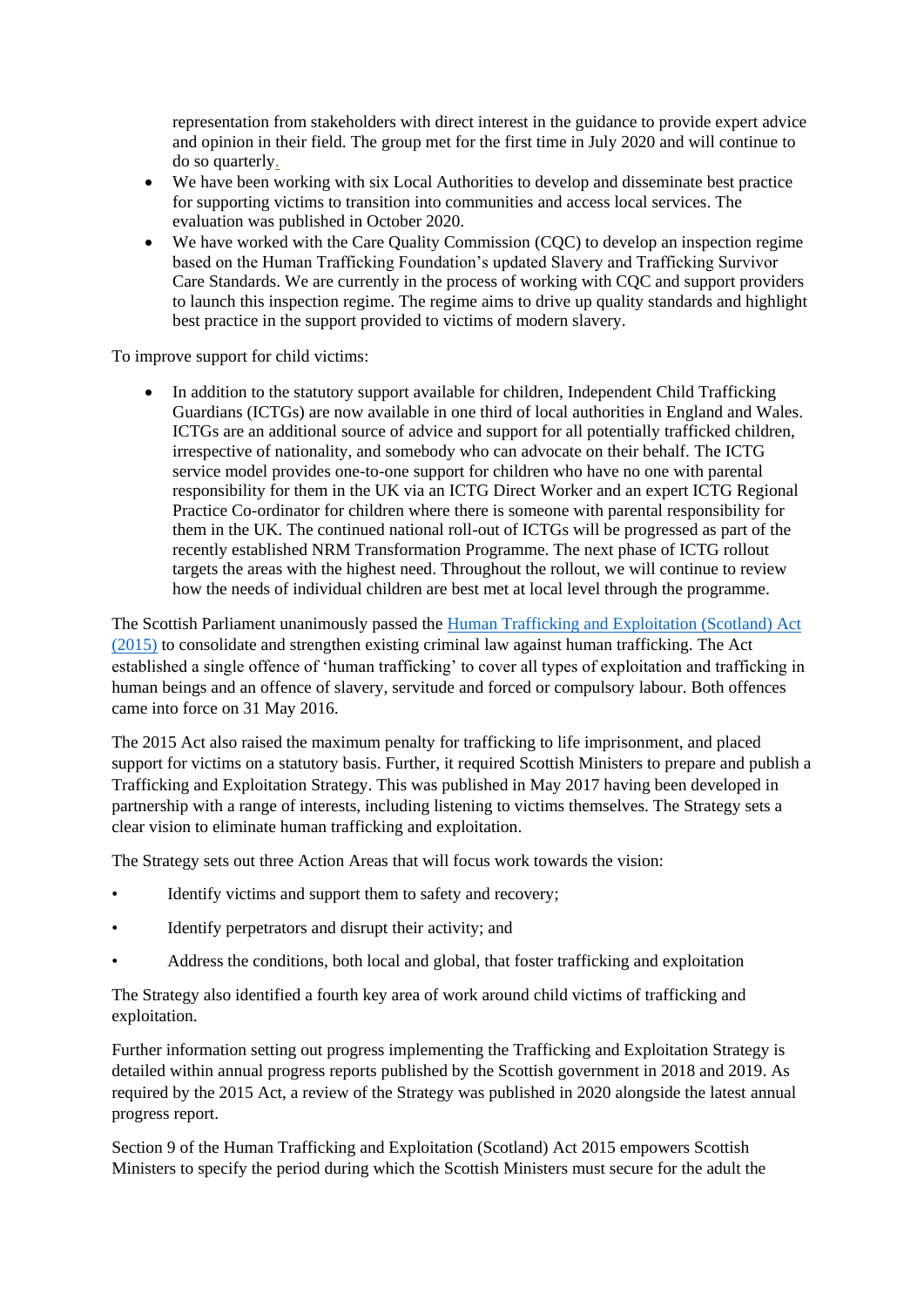provision of such support and assistance as they consider necessary given the adult's needs, where there are reasonable grounds to believe that an adult is a victim of an offence of human trafficking and exploitation, an offence under section 1 of the Act. Regulations came into force on 1 April 2018 setting this period of support to be the earlier of 90 days or until such times as a Conclusive Grounds (CG) decision is reached.

Section 10 of the 2015 Act contains powers for Scottish Ministers to make regulations about the support and assistance which may be provided to an adult who is, or appears to be, a victim of an offence under section 4 of the 2015 Act; namely slavery, servitude and forced or compulsory labour. Regulations came into force on 1 April 2018 setting out the process for determining whether an adult is a victim of an offence under section 4; the support and assistance to be provided to the victim; and the period for which it is provided, which is identical to that for a victim of an offence of human trafficking and exploitation.

NRM referrals in Scotland have risen each year since 2013 and have increased from 150 in 2016 to 512 in 2019. The increase in human trafficking referrals in Scotland reflects in part ongoing work with partners to raise awareness and improve training and practice.

Section 12 of the 2015 Act states that where a relevant authority has reasonable grounds to believe that a person may be a victim of an offence of human trafficking, and the authority is not certain of the person's age but has reasonable grounds to believe that the person may be a child, then until an assessment of the person's age is carried out by a local authority, or the person's age is otherwise determined, the relevant authority must assume that the person is a child for the purposes of exercising its functions under the relevant enactments. The Scottish government published refreshed [Age-Assessment Practice Guidance](https://www.gov.scot/publications/age-assessment-practice-guidance-scotland-good-practice-guidance-support-social/) in March 2018 to reflect these changes. Section 40 of the 2015 Act, a child is defined as a person under 18 years of age in relation to the crime of trafficking. Support and protection for child victims of trafficking and sexual exploitation should be provided within the context of Scotland's child protection system and the national [Getting It Right For Every Child](https://www.gov.scot/policies/girfec/)  [\(GIRFEC\)](https://www.gov.scot/policies/girfec/) approach to improving outcomes for children and young people.

Work is underway to enact Section 11 of the 2015 Act which places a duty on Scottish Ministers to provide an Independent Child Trafficking Guardian for all unaccompanied asylum seeking children in Scotland, where there is reason to believe they might have been or are at risk of being trafficked, and for whom no-one in the UK has parental rights and responsibilities. The Scottish Guardianship service, which is funded by Scottish government, will continue to provide guardians to this cohort of children until the new service is in operation.

## <span id="page-25-0"></span>Treatment of aliens, including migrants, refugees and asylum seekers

### <span id="page-25-1"></span>Deportation with assurances

No removals under deportation with assurances have taken place since 2013. Any future cases would require new agreements to be negotiated with the Receiving States.

Returns are only undertaken when the UK government and courts deem it is safe to do so. Those returned are, by definition, foreign nationals who have been found as a matter of law not to need the UK's protection, and who have no legal basis of stay in the UK. It would be inappropriate for the UK to assume any ongoing responsibility for foreign nationals when they return to the country they are a national of. The UK is under no obligation to monitor those who are returned and therefore no routine monitoring takes place.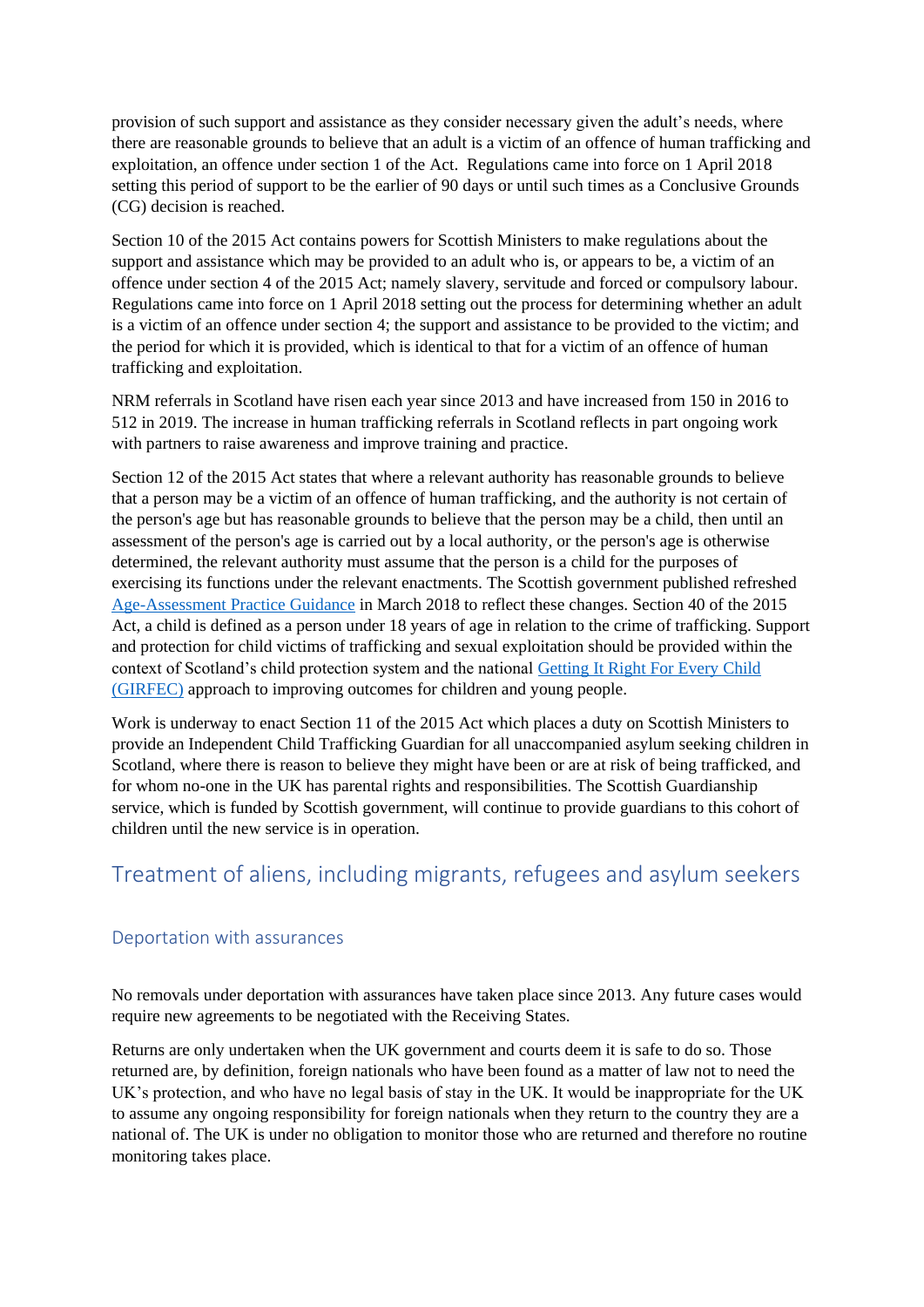Should the UK government receive any specific allegations that a returnee has experienced illtreatment on return to their country of origin, these would be investigated.

The UK has a long and proud tradition of providing protection to those who need it. None of this has changed now the Transition Period has ended.

The Joint Political Declaration on Asylum and Returns agreed with the EU in December 2020 took note of the UK government's intention to engage in bilateral discussions with the most concerned Member States to discuss suitable practical arrangements on asylum, family reunion for unaccompanied minors or illegal migration, in accordance with the parties' respective laws and regulations.

This declaration aligns with the commitment the UK government already made in Parliament during the passage of the Immigration and Social Security Coordination (EU Withdrawal) Act 2020, to pursue bilateral negotiations on post-transition migration issues with key countries with whom we have a mutual interest, including on the family reunion of unaccompanied asylum-seeking children and on returns of asylum seekers. The UK and EU Member States will continue to work closely together on shared migration objectives.

Our existing Immigration Rules already provide routes for people to reunite with eligible family members in the UK. These routes have not been affected by our exit from the EU or the end of the Transition Period.

During the passage of the Immigration and Social Security Coordination (EU Withdrawal) Act 2020, the government also committed to review of safe and legal routes to the UK for asylum-seekers, refugees and their families. We also introduced important statutory commitments in Section 3 of the Act, specifically to:

- review legal routes by which protection claimants who are in the EU can enter the UK including for family reunion of unaccompanied asylum-seeking children;
- publicly consult on legal routes for family reunion for unaccompanied asylum-seeking children in the EU;
- lay a statement providing further details of the aforementioned review and consultation before Parliament by 10 February 2021, which is now complete; and
- prepare a report on the outcome of the review, publish that report and lay it before Parliament.

Given the Act's scope as a piece of EU withdrawal legislation, the UK government's amendment was required to focus on those in EU Member States. However, we will review legal routes for asylum seekers, refugees and their families from all countries, not just EU Member States. This is in line with our new, global approach to the future immigration system.

**Gibraltar**. Under the Governor's Emergency Powers Act 2017, the Governor of Gibraltar may make regulations to provide for or enable the detention of persons and the deportation or exclusion of persons from Gibraltar, where he has made a Proclamation of Emergency under section 4 (1) of this Act and certain conditions are satisfied.

#### <span id="page-26-0"></span>Statelessness

The stateless leave route has been in operation in the UK since Part 14 of the Immigration Rules was laid in April 2013. Applications for the route are made online at [https://www.gov.uk/stay-in-uk](https://www.gov.uk/stay-in-uk-stateless)[stateless.](https://www.gov.uk/stay-in-uk-stateless)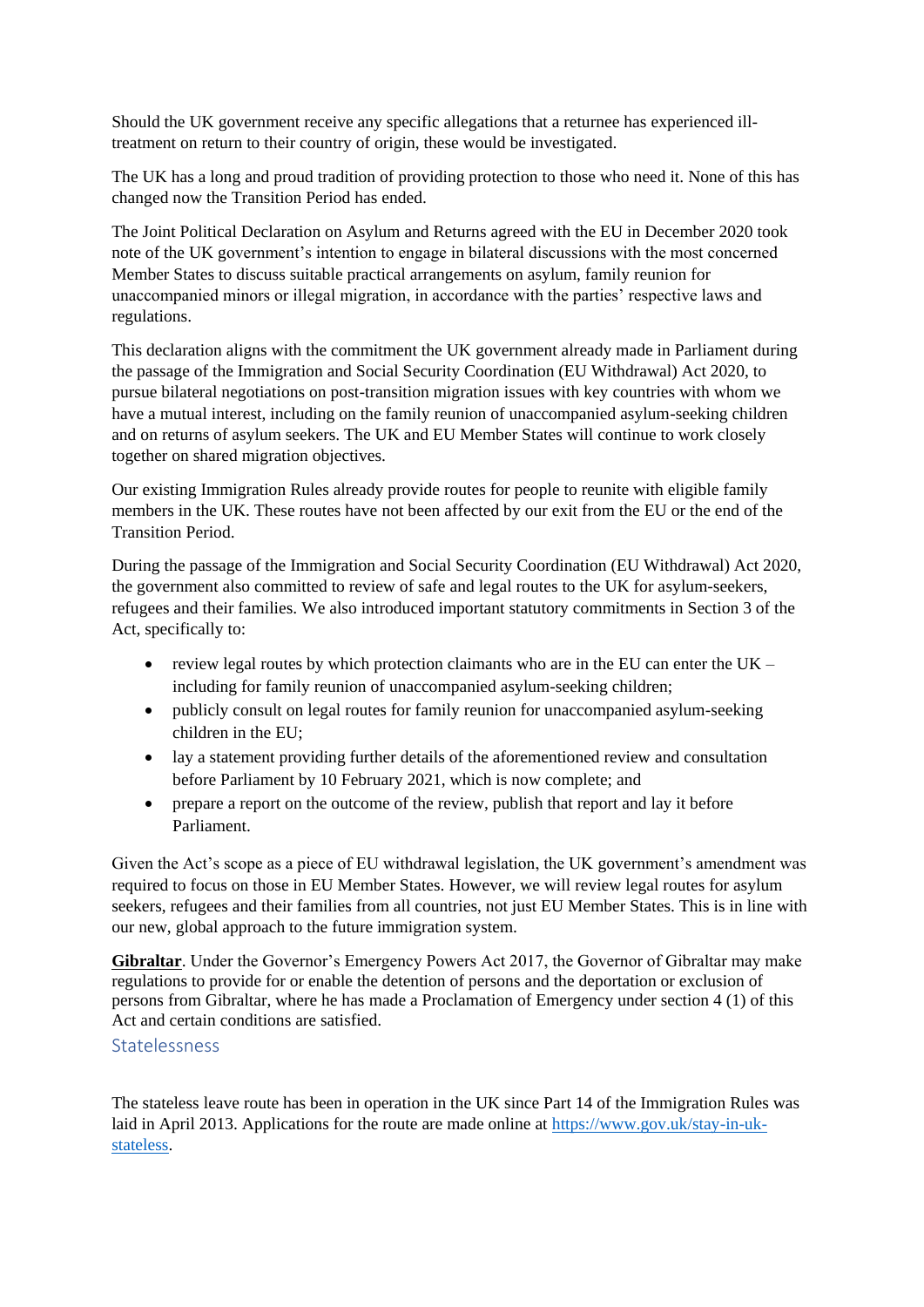Legal aid is not routinely available for statelessness applications, except for applications by separated migrant children, who are in scope of legal aid funding. Otherwise, legal aid funding for stateless leave applications may be available via the Exceptional Case Funding (ECF) scheme. ECF is provided where the legal services are out of scope of the legal aid scheme (as defined by LASPO 2012) but where failure to provide legal aid would breach or risk breaching the individual's rights under ECHR or retained EU enforceable rights. All applications for legal aid, including ECF, are subject to the statutory means and merits tests. More detail on the UK's legal aid system is set out below, [in response to paragraph 22 Legal Aid.]

Applicants who qualify for stateless leave are granted five years leave to remain, after which they can apply to stay in the UK permanently (indefinite leave to remain). Those who do not qualify for stateless leave will have their applications refused and they will have a right to administrative review. More information about administrative reviews can be found at [https://www.gov.uk/government/publications/administrative-review.](https://www.gov.uk/government/publications/administrative-review)

UK Visas & Immigration (UKVI) have a dedicated team – the Statelessness Determination Team – who make decisions on stateless leave applications. The guidance which the decision-makers followed is published at [https://www.gov.uk/government/publications/stateless-guidance.](https://www.gov.uk/government/publications/stateless-guidance) All decision-makers are trained in line with the published guidance when they join the team and whenever there are any changes to policy. Training is also undertaken continuously, for example where other training needs have been identified through quality assurance practices. All UKVI decision-makers also must complete regular mandatory training on thematic issues such as data protection and safeguarding.

The standard of proof applicable to stateless leave applications is a balance of probabilities. This was confirmed by the Court of Appeal in AS (Guinea) v SSHD [2018] EWCA Civ 2234.

In all cases, the burden of proof rests with the applicant, who is expected to cooperate and provide sufficient evidence to demonstrate that they are stateless and that there is no country to which they can be removed for purposes of permanent residence. Where applicants have taken reasonable steps to obtain the required information in support of their application, but have been unable to do so, for example because they do not have the resources or knowledge to obtain information about the nationality laws of a given state, then decision-makers will assist the applicant by interviewing them to elicit further evidence, undertaking relevant research and, if necessary, making enquiries directly with the relevant authorities and organisations.

There are two scenarios in which a person who claims to be stateless could be detained, they are:

• A person who is unlawfully present in the UK may be lawfully detained in order to ascertain their identity and nationality. Identity checks are appropriate in cases of those who claim to be stateless, as the results of those checks may reveal evidence of the person's nationality. Once appropriate identity checks have been completed (including biometric and security checks), detention will be further reviewed in accordance with published guidance, for example detention and adults at risk, which can be found at:

[https://www.gov.uk/government/publications/offender-management.](https://www.gov.uk/government/publications/offender-management)

• Where a person is unlawfully present in the UK, detention may be used to enforce return when alternatives have been exhausted. The preferred means of return is a voluntary one. Where voluntary return has been refused and/or is not appropriate, the lawful power to detain to enforce return may be utilised. An individual will only be detained if there is a realistic prospect of return within a reasonable period of time – this is where return has been agreed in advance by the receiving country (or in the alternate, that agreement is foreseeable within a reasonable period of time). Where the person is a national of the receiving country, a valid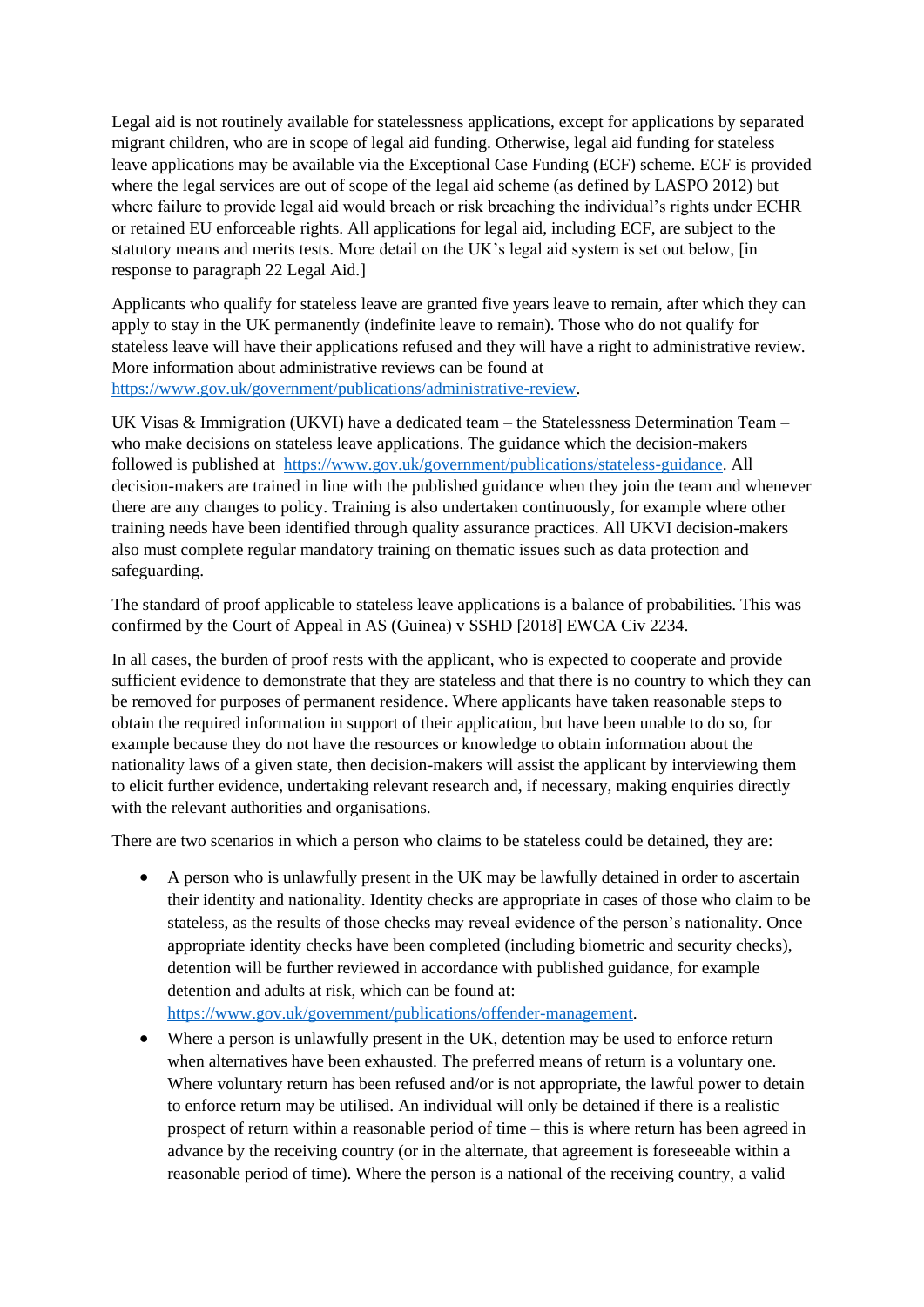travel document or passport will be used to facilitate return. A receiving country may also be a third country that has granted the person permission to remain or is otherwise responsible for determining the person's case.

In Scotland, people applying for legal aid funding via the Scottish legal aid system are not subject to a residency test and the Scottish Ministers have no plan to introduce one. The legal aid system in Scotland is flexible in the way that it operates and if an individual does not have a bank account or financial records, this would not necessarily mean that legal aid would be denied. SLAB would only look for evidence that could reasonably be provided, depending on the circumstances.

### <span id="page-28-0"></span>Deprivation of Citizenship

The Secretary of State for the Home Department may deprive an individual of their British citizenship if satisfied that such action is 'conducive to the public good' or if the individual obtained their British citizenship by means of fraud, false representation or concealment of material fact.

The government considers that deprivation on conducive grounds is an appropriate response to activities such as: national security, including espionage and acts of terrorism directed at this country or an allied power; war crimes; and serious and organised crime.

When seeking to deprive a person of their British citizenship on the basis that to do so is 'conducive to the public good', the law requires that this action only proceeds if the individual concerned would not be left stateless (no such requirement exists in cases where the citizenship was obtained fraudulently).

The UK is committed to tackling the threat posed to us by high harm individuals, and the deprivation power is one of a number of vital tools to protect the UK. It will only be used when it is necessary and proportionate to do so.

Any individual who is served notice of a deprivation decision and subsequent order depriving him or her of British citizenship has a right to appeal that decision. In some instances that appeal will be certified into the Special Immigration Appeal Commission (SIAC) by the Secretary of State if the decision was taken wholly or partly in reliance on information which in his/her opinion should not be made public.

- Since 2011, the FCDO has advised against all travel to Syria. All services of the British Embassy in Damascus are suspended.
- Those individuals who remain in the conflict zone include some of the most dangerous, choosing to stay to fight for or otherwise support Daesh. These individuals pose a greater threat to the UK than individuals who returned earlier in the conflict. As such, the government's assessment remains that risks posed by those who travelled to Syria to align with Daesh are generally best managed outside the UK, although each case is considered on its own merits. Where individuals do return, they will be investigated and, where there is evidence that crimes have been committed, they should expect to face prosecution.
- It is essential that we do not make judgements about the national security risk someone poses based on their sex or age. Women who travelled to join Daesh can, and in many cases do, pose as significant a risk to our national security as returning male fighters
- The government is sympathetic to the plight of British unaccompanied minors and orphans in Syria and will seek to facilitate the return of those children to the UK where feasible, subject to national security concerns and on a case-by-case basis. As the UK Foreign Secretary has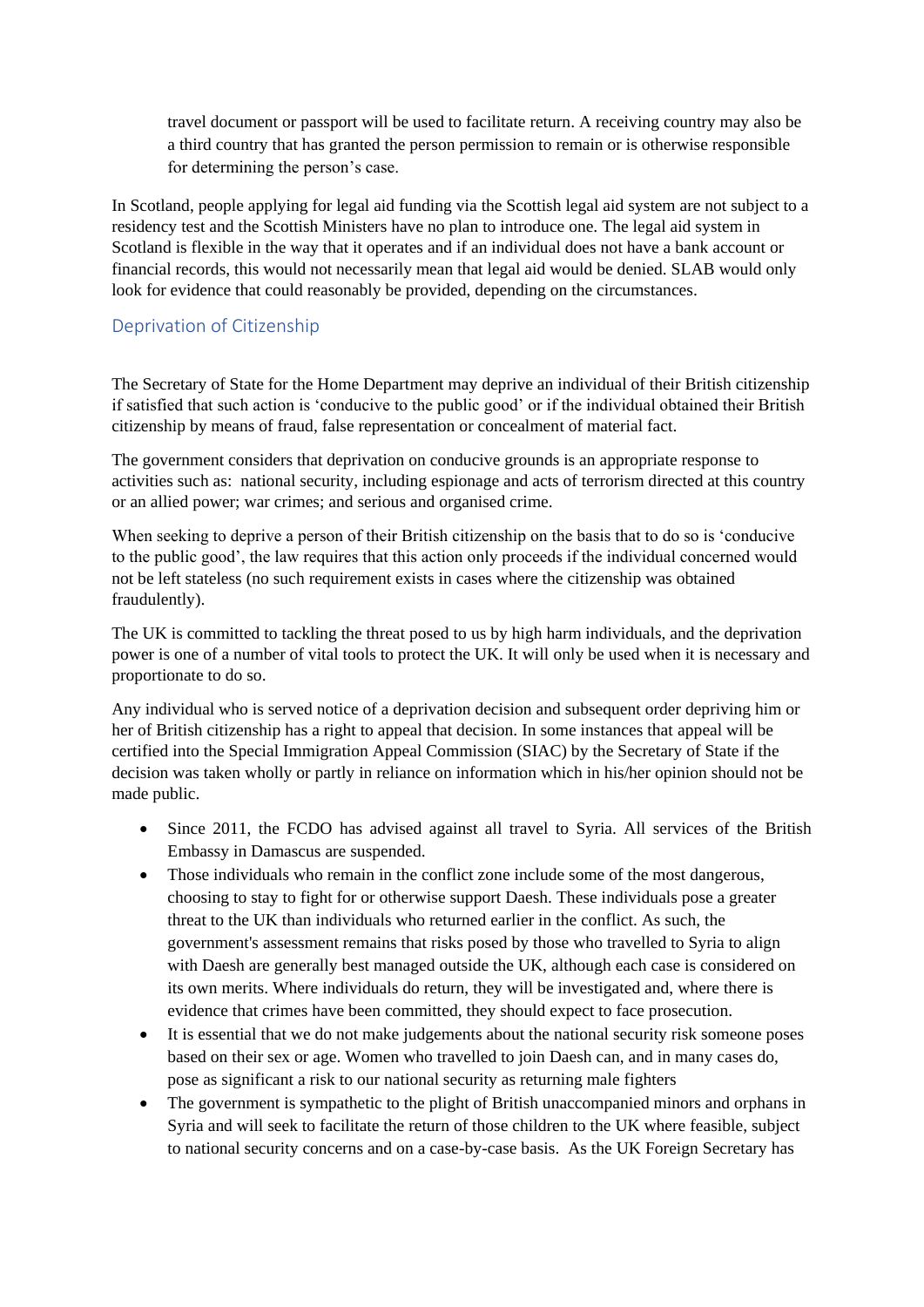previously stated: Safely facilitating the return of orphans or unaccompanied British children, where possible, is the right thing to do.

- In line with this policy, the government has already facilitated the return of a small number of orphaned and unaccompanied British children to the UK.
- The process is far from straightforward, however, not least because the UK has no consular presence within Syria from which to provide consular assistance as well as the difficulties posed by COVID-19.

People applying for legal aid funding via the Scottish legal aid system are not subject to a residency test and the Scottish Ministers have no plan to introduce one. The legal aid system in Scotland is flexible in the way that it operates and if an individual does not have a bank account or financial records, this would not necessarily mean that legal aid would be denied. SLAB would only look for evidence that could reasonably be provided, depending on the circumstances.

### <span id="page-29-0"></span>Immigration detention

The UK does not have any formal time limit on the detention of individuals. However, we do not detain indefinitely. In order for detention to be lawful, there must be a realistic prospect of removal within a reasonable timescale. Once a person is in detention, regular reviews are undertaken to ensure their detention remains lawful, appropriate and proportionate. Where barriers to removal are raised after an individual has been detained and it is no longer possible to enact that removal within a reasonable timeframe, continued detention may be unlawful. The government is held to account on this by the courts, and by a series of safeguards that ensure proper and continuing scrutiny of decisions to detain.

In the year ending March 2021, the overwhelming majority of people who left detention (95 percent) were detained for less than 4 months, and 79 percent were detained for 28 days or less. It is only in the most complex cases, almost always where serious and/or persistent criminality is involved, or if they have subsequently claimed asylum while in detention, that detention exceeds these timescales. In the year ending March 2021, less than one per cent of people were detained for more than six months, clearly demonstrating the government's commitment to detaining for the shortest necessary period.

Initial bail hearings for all detained people are usually listed within three to six days. Subsequently, a detained person can apply for immigration bail at any point of their choosing. Automatic bail referrals ensure that where an individual does not make a bail application themselves, they will still have independent judicial oversight of their ongoing detention. They provide an additional safeguard and do not affect the rights of all detained persons to apply for bail at any time, regardless of the timeframe for automatic referrals.

To facilitate this process there is provision within Immigration Removal Centres (IRCs) to provide those who are detained with access to legal advice should they require it.

Detained individuals must be advised of their right to legal representation, and of how they can obtain such representation, within 24 hours of their arrival at the centre. The Legal Aid Agency (LAA) operates free legal advice surgeries in IRCs in England. Individuals who are detained are entitled to receive up to 30 minutes of advice regardless of financial eligibility or the merits of their case. There is no restriction on the number of surgeries an individual may attend. If an individual who is detained requires substantive advice on a matter which is in scope of legal aid, full legal advice can be provided if the statutory legal aid means and merits criteria are met.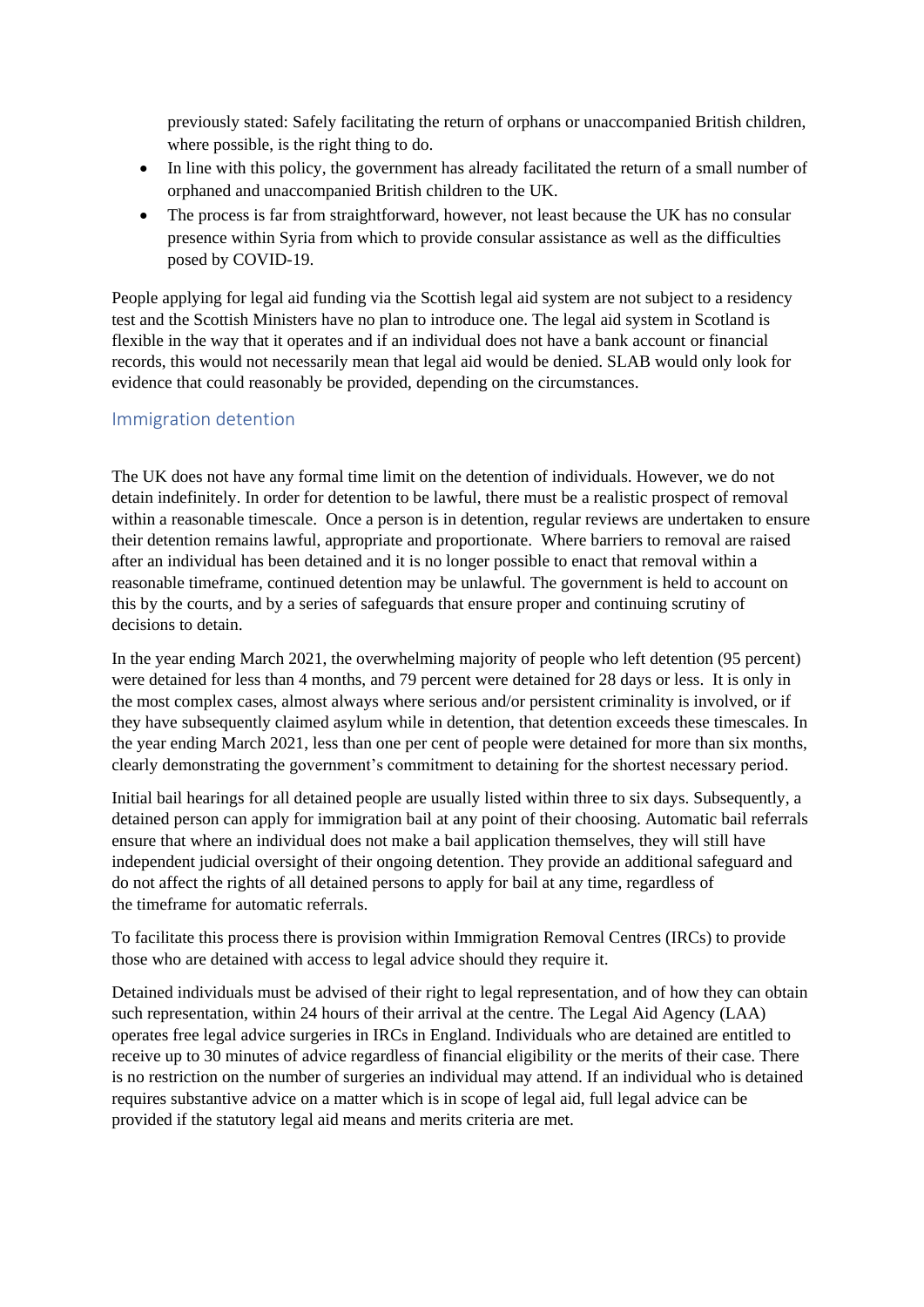At all IRCs, individuals who are detained and who already have legal representation may receive visits from their advisors by appointment. These visits take place in private, in designated interview rooms within sight (but not earshot) of detainee custody officers.

In light of the COVID-19 pandemic, restrictions have been introduced on visitations to IRCs. However, legal representatives may be able to visit an IRC if no other means of contact is possible, or to visit individuals facing removal from the UK within 7 days. Safe systems of work are in place to ensure the safety of detained individuals, onsite staff and visitors during these visits.

To ensure detained individuals are able to make and maintain contact with legal representatives during this time, all IRC residents receive £10 weekly mobile phone credit (paid directly to their phone or through top-up cards) and have access to landline telephones on request, fax machines, email and video calling facilities.

Following a recommendation made in Stephen Shaw's 2016 Review into the Welfare in Detention of Vulnerable Persons, the Detention Gatekeeper was introduced in June 2016 to assess a person's suitability for detention and consider any vulnerabilities on a case-by-case basis before detention is authorised. It operates independently from all referring teams and detained casework commands to ensure decisions to detain are made only where there are no other options available to enforce the return of individuals who refuse to leave voluntarily and who continue to remain unlawfully in the UK.

Once initial detention has been authorised, this decision is reviewed on a regular and ongoing basis at increasing levels of seniority. Case Progression Panels evaluate detention at three-month intervals, and automatic bail referrals take place for non FNOs at four months.

Case Progression Panels operate as an additional safeguard, introduced in 2017, to scrutinise the use of ongoing detention and provide advisory recommendations to casework teams. Following the success of a recent pilot to introduce independent members onto Case Progression Panels, our intention is to immediately begin to formalise the presence of permanent independent panel members within the CPP process.

With regard to detention of parents of young children, we do not routinely detain children. However, family groups can be held for up to 72 hours pending their removal from the UK in specially certified accommodation, on the advice of an independent family returns panel. In exceptional circumstances and Ministerial clearance, this may be extended to 1 week. They will receive additional welfare support whilst detained.

Section 55 of the Borders, Citizenship and Immigration Act 2009 make clear the duty to conduct all immigration functions with regard to the need to safeguard and promote the welfare of children who are in the United Kingdom.

When immigration powers are used to detain or remove a family, the underpinning principle within article 8 of the ECHR, is that members of the family remain together wherever possible. UK guidance is clear that separating families for detention and removal purposes must always be justified as being necessary and proportionate and must have regard to the need to safeguard and promote the welfare of any children concerned.

The guidance provides that nursing mothers must not be separated from the child they are nursing, and that a child must not be separated from both adults for immigration purposes, or from one, in the case of a single-parent family, if the consequence of that decision is that the child is taken into care.

The separation of children from their parents for immigration purposes can only be justified in exceptional circumstances for safeguarding reasons where the welfare of the child is compromised by their remaining with a parent, for example to prevent children from being at risk of, or witnessing,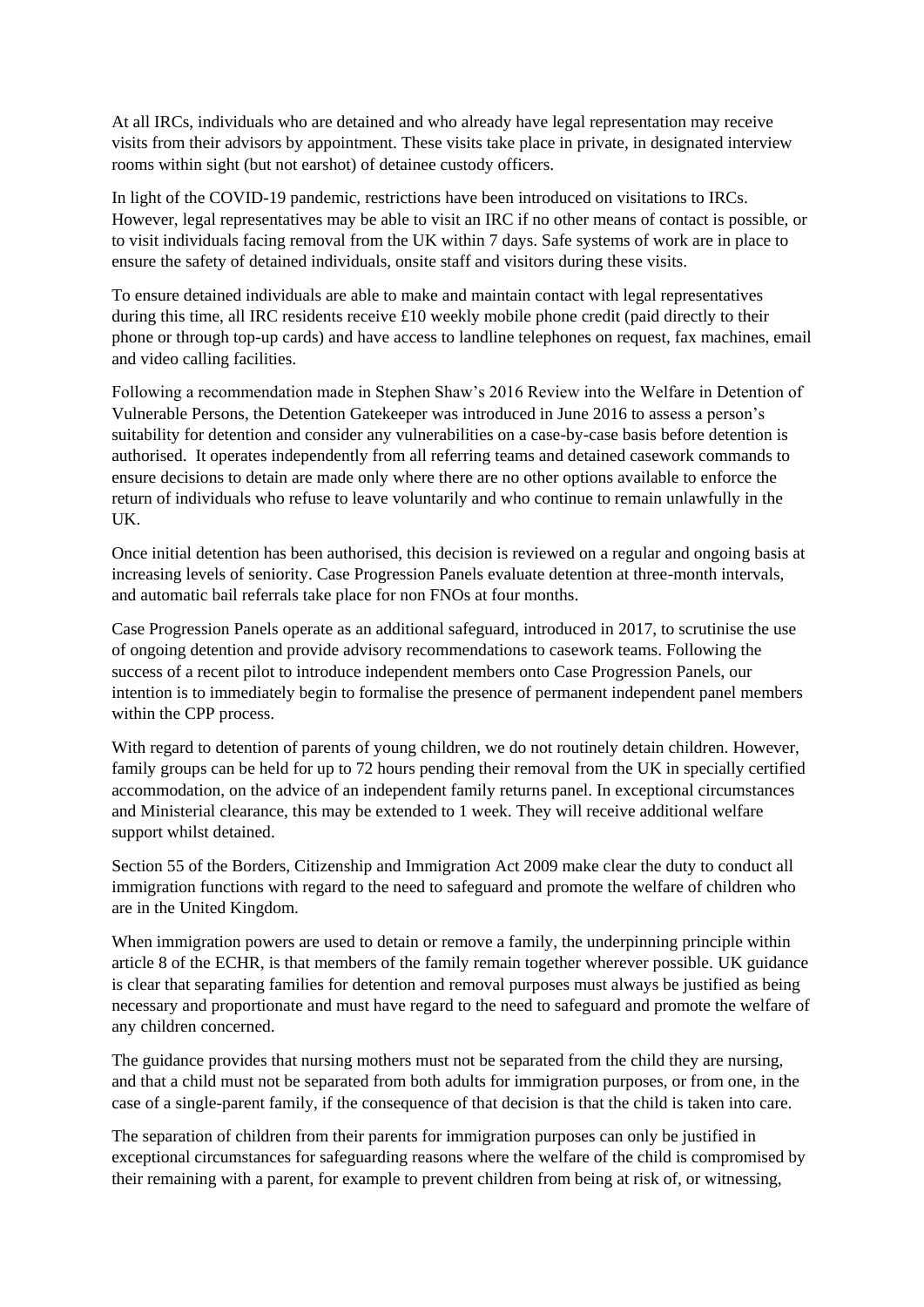disruptive or violent behaviour, or when the Independent Family Returns Panel (IFRP) advises that a separation is in a child or the children's best interests.

Separation of individuals from their family unit may sometimes be required, when it is necessary and proportionate to do so, to enable immigration functions to be effectively carried out. However, where children are involved, the primary consideration must be their best interests. All factors must be fully considered when deciding whether to separate a child from their parents, and the welfare of the child must be safeguarded at all times.

With regard to the Adults at Risk in Immigration Detention Policy, following Stephen Shaw's follow up review of the welfare of vulnerable people in immigration detention in 2018, the UK has carried out a considerable amount of work aimed at establishing the viability of options for implementing his recommendations relating to the adults at risk in immigration detention policy. Initial proposals were discussed with representatives of non-governmental organisations on 10 August 2020. Since then, however, this work has been paused to allow further consideration of the likely operational impact in the light of the reforms to the immigration system on which we intend to introduce a Bill next year.

Alongside this, work on amending the Detention Centre Rules 2001 has also been paused. In the meantime, we intend to proceed with work on rationalising the policy on the detention of victims of modern slavery and on putting in place standards in respect of the submission of external medical reports.

With regard to the use of alternatives to detention with regard to migrants at risk of detention, in accordance with Article 5(1) of the ECHR the immigration detention system operates with a presumption of liberty and therefore with a presumption in favour of a grant of Immigration Bail. The vast majority of people (95 per cent) liable to be removed from the UK already reside within the community following a grant of Immigration Bail, clearly demonstrating the use of alternatives to detention as our primary avenue for managing those without status in the UK. People residing in the community are managed by Immigration Enforcement teams, and we are introducing new satellite tracking devices to provide more efficient electronic monitoring of foreign national offenders on immigration bail.

As part of the UK's immigration detention reform programme, we are conducting a series of pilots exploring alternatives to detention, with the first pilot being 'Action Access'. Now in its second year, Action Access has provided women who would otherwise be detained with a programme of support in the community, including case management support. In June 2020 we signed a contract with the King's Arms Project in Bedford for the second pilot in the series, the Refugee and Migrant Advisory Service, which is supporting both men and women. The first participants joined this second pilot at the end of August, and it is now at around three quarters of full capacity, with recruitment ongoing.

We are working with the United Nations High Commissioner for Refugees (UNHCR) on these pilots and they have appointed the National Centre for Social Research (NatCen) to independently evaluate this work. These evaluations will be published, with the evaluation report of the 'Action Access' pilot scheduled for Summer 2021.

# <span id="page-31-1"></span><span id="page-31-0"></span>Access to Justice, independence of the judiciary and Fair trails Legal aid

Legal aid is available for asylum cases, for victims of domestic abuse and modern slavery, for separated migrant children and for immigration cases where someone is challenging a detention decision. All applications for legal aid are subject to statutory means and merits tests.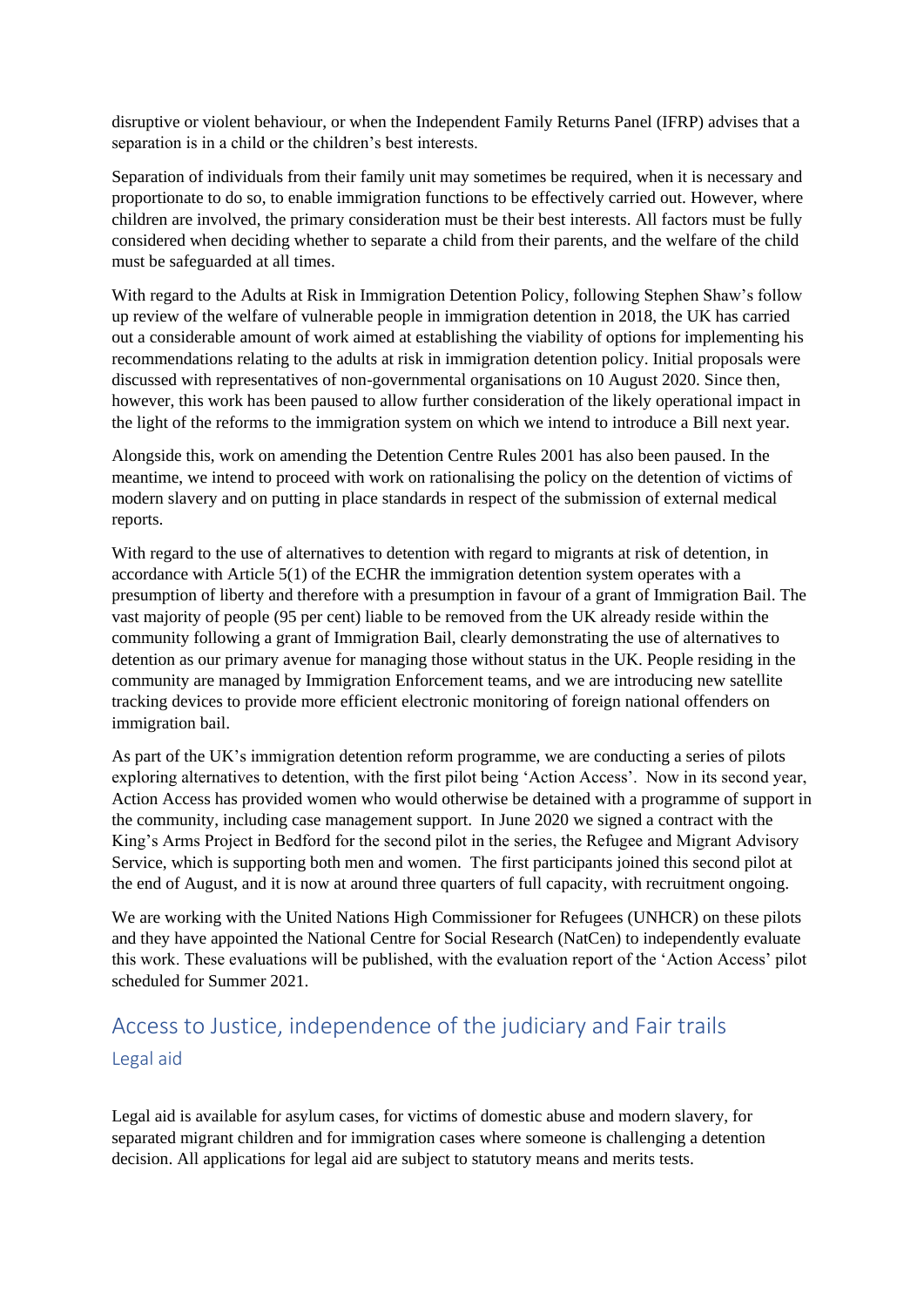Exceptional Case Funding scheme (ECF) is available for any matter where failure to provide legal aid funding would breach, or risk breaching, the European Convention on Human Rights or enforceable retained EU law, subject to the statutory means and merits tests. The Ministry of Justice are working with the Legal Aid Agency to update the Exceptional Case Funding process to ensure this is as simple and easily accessible as possible. The review intends to:

- Improve online and offline signposting to the scheme so that people who may be eligible are made aware and can find the scheme quickly.
- Give clear and straightforward information on requirements for each stage of the ECF process, so that it is easy to navigate the application process effectively and efficiently.
- Review the application forms and questions.
- Review the evidence requirements and explain what is needed, why it is required and offer alternatives when producing the required evidence is not possible.
- Enable charities and lawyers to share knowledge and build networks around ECF, exchanging best practices and establishing partnerships.
- Review the customer service offering to create a service that works for both internal and external users.

The current ECF grant rate is 65%, the highest on record, showing the ECF scheme is providing support for those who need it.

As part of the Legal Support Action Plan, we announced a review of the means test for legal aid. It was previously stated that the review would conclude in Summer 2020. However, due to COVID-19, we now plan to conclude the review in Spring 2021. At this point we will publish a full consultation paper setting out our future policy proposals and seek to implement any final recommendations as soon as practicable following public consultation. The review is considering the full range of meanstesting criteria and assessing the effectiveness with which the means test protects access to justice, particularly for those who are vulnerable.

The Scottish government consulted with the public on proposals for reform of Legal Aid in Scotland in 2019. The consultation sought views on developing a user-centred public service, that would be flexible to adapt to user need and emerging priorities. In the consultation, the Scottish government reaffirmed that it currently has no intention to reduce the wide scope of actions for which legal aid is presently available. Analysis of the consultation responses was published on 16 June 2020. Overwhelmingly, consultation respondents supported not only retaining the current scope of legal aid but also widening it; specifically for legal aid provision for group actions, tribunals and issues related to Human Rights. Consultation respondents also supported more targeted provision of legal aid as well as improved access to legally aided services in certain geographical areas or for groups with specific legal needs, such as domestic violence. It is intended that this developing programme of reform will be taken forward in the next Parliamentary session.

## <span id="page-32-0"></span>Right to privacy

The Investigatory Powers Act 2016 (IPA) governs the powers available to the state to obtain communications and communications data. (IPA) introduced unprecedented transparency and world leading privacy, redress, and oversight arrangements which strengthen previous safeguards, such as those set out in the Regulation of Investigatory Powers Act 2000 (RIPA), applying to the use of investigatory powers. The IPA makes clear the circumstances in which various investigatory powers may be used and the strict safeguards that apply, ensuring that any interference with privacy is strictly necessary, proportionate, authorised, and accountable. Those exercising the powers are subject to the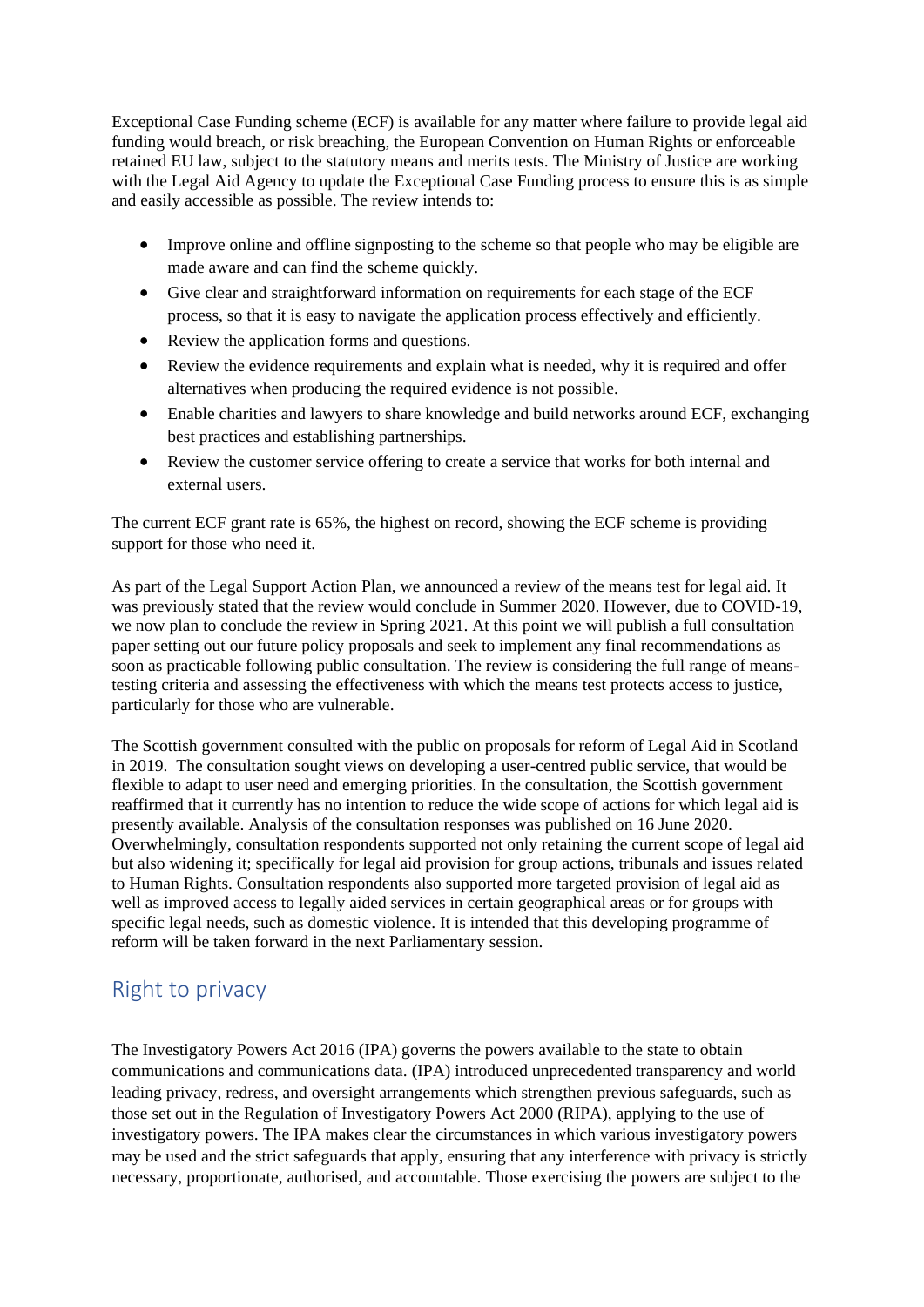requirements of the ECHR. The Act requires that the use of investigatory powers must always be justified on the grounds of both necessity and proportionality: it must be necessary for the purpose specified; and the action authorised must be proportionate to the outcome sought to be achieved. This means that:

- if an interference with privacy is not necessary, it cannot be lawful; or
- if some level of interference is necessary, but the actual interference being proposed would be disproportionate to that end, then it would also be unlawful.

The IPA sets out general duties regarding privacy<sup>6</sup> to make clear that the protection of privacy is at the heart of this legislation. Public authorities must have regard to:

- whether the same effect could reasonably be achieved by less intrusive means;
- whether a higher level of protection is required because targeted information is particularly sensitive (e.g. legally privileged material, journalistic material including that identifying a source, communications of members of Parliament);
- the public interest in the integrity and security of telecommunications systems.

Lord Anderson QC, the former Independent Reviewer of Terrorism Legislation – supported by an expert team of his own choosing – concluded in a report in 2015 which set out the operational case for these powers and the need to update such legislation that:

"Whether a broader or narrower definition is preferred, it should be plain that the collection and retention of data in bulk does not equate to so-called "mass surveillance". Any legal system worth the name will incorporate limitations and safeguards designed precisely to ensure that access to stores of sensitive data is not given on an indiscriminate or unjustified basis. Such limitations and safeguards certainly exist in the [Investigatory Powers] Bill."<sup>7</sup>

The IPA's legislative framework is supported by statutory codes of practice on each of the eight key investigatory powers, providing a transparent and comprehensive explanation of how powers are to be used by public authorities. The public authorities using investigatory powers are required to have regard to the codes of practice when carrying out conduct under the IPA.

The IPA introduced a double lock mechanism, whereby a decision by the Secretary of State, (or Scottish Minister and in certain circumstances, a law enforcement chief) is required to authorise specific use of the most intrusive powers and is also subject to mandatory review and approval by an independent Judicial Commissioner before it can have legal effect. The Investigatory Powers Commissioner (IPC) is also responsible for post hoc oversight of the activities of public authorities and is assisted in this function by the Judicial Commissioners, by a team of experienced inspectors, and by a panel of technology advisers. The IPC, who is a former High Court judge, and his inspectors have unfettered access to all locations, documentation and information systems as necessary to carry out their full functions and duties, with public authorities obliged to comply under the IPA. The IPC is obliged to make an annual report to the Prime Minister on the use of investigatory powers under the IPA. This report must be published and laid before Parliament.

**.** 

<sup>6</sup> Section 2 of the IPA

<sup>7</sup>https://www.gov.uk/government/publications/investigatory-powers-bill-bulk-powers-review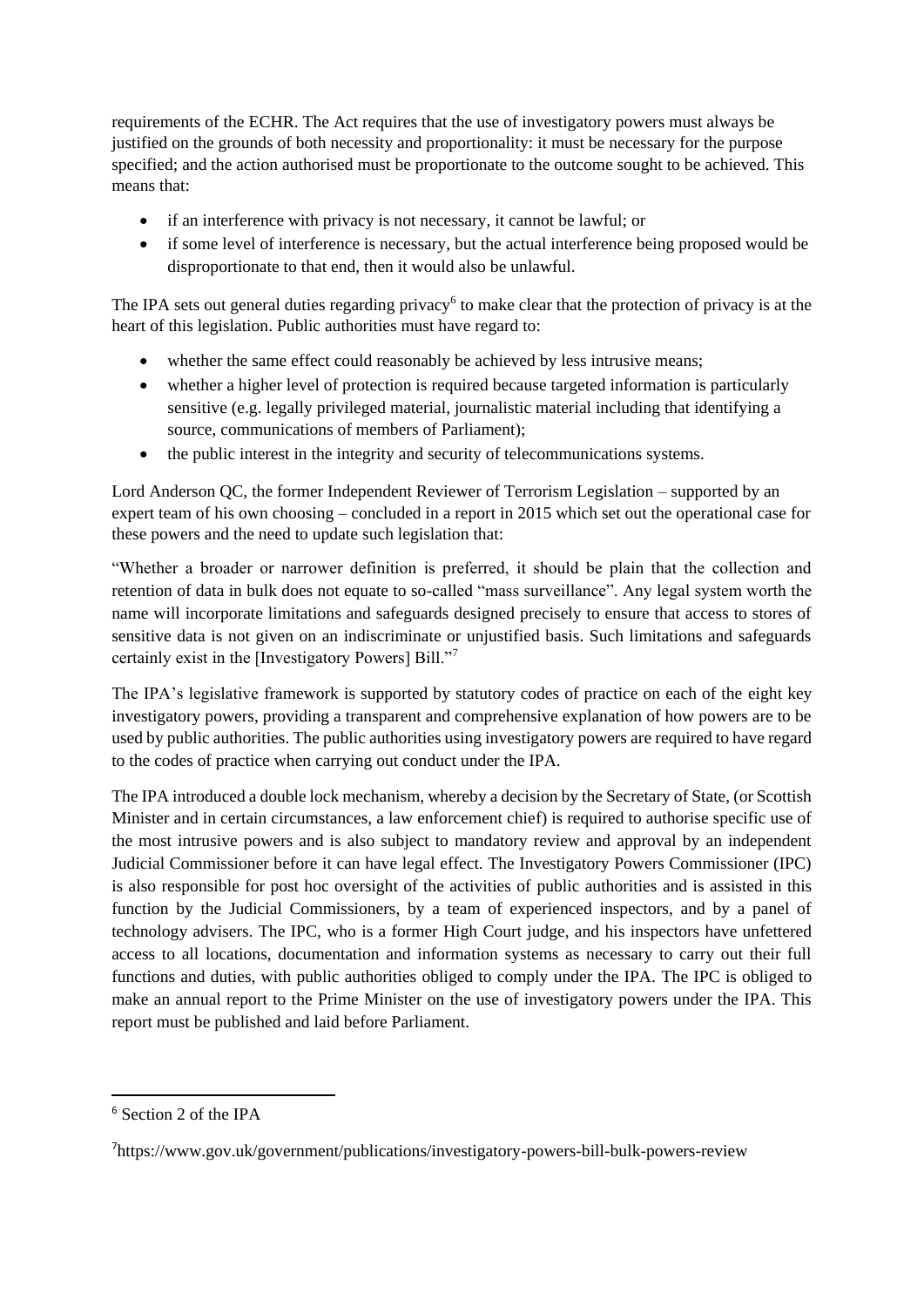Moreover, individuals who believe themselves to have been subject to unlawful surveillance have the right to redress by bringing a case before the Investigatory Powers Tribunal (IPT).

The IPT is a court independent of government that has powers to investigate complaints and, if upheld, direct suitable redress.

Amendments to the communications data regime under the IPA were made in response to the Court of Justice of the European Union rulings on data retention and acquisition. Consequently, a serious crime threshold for events data (such as call histories and location information) has been implemented and independent authorisation of most communications data requests is provided by the Office for Communications Data Authorisations (OCDA) which operates under the authority of the IPC.

#### **Bulk Communications Data**

Part 6, Chapter 2 of the IPA provides for the bulk acquisition of Communications Data by the UK's Intelligence Community (UKIC). UKIC have the power to acquire this information when a bulk acquisition warrant is granted, and the stringent safeguards set out in the Act are met. The collection of large volumes of data is essential to enable that data to be filtered and search criteria applied so that fragments of intelligence can be gathered together during the course of an investigation.

Key limitations and safeguards on the use of bulk powers include the following points:

- Bulk powers can only be used when a warrant has been issued and the use of bulk warrants is limited to UKIC.
- Warrants for the use of these powers are only issued where it is both necessary and proportionate to do so:
	- o At least one of the grounds for issuing a bulk communications data warrant must always be that the warrant is necessary in the interests of national security.
	- o Each warrant must be clearly justified and balance intrusions into privacy against the expected intelligence benefits.
- The 'double lock': all warrants must also be approved by a Judicial Commissioner, who must review the Secretary of State's conclusions about the necessity and proportionality of the notice.
- Bulk warrants must also specify the more detailed operational purposes for which material acquired under those warrants may be examined. An operational purpose may not be specified on an individual bulk warrant unless it is a purpose that is specified on the central list maintained by the heads of the UKIC agencies. This central list of operational purposes must be approved by the Secretary of State, reviewed on an annual basis by the Prime Minister, and shared every three months with the Parliamentary Intelligence and Security Committee.
- Selection for examination of any data acquired and retained under a warrant must always be necessary and proportionate for at least one of the operational purposes specified on the warrant.
- A record of the reasons why it is necessary and proportionate to examine bulk data for the applicable operational purpose(s) must be created before the data is examined. These records must by retained by UKIC and are subject to external audit by IPCO.
- Deliberate selection for examination of bulk data in breach of the safeguards of the IPA has been made a criminal offence and may be subject to criminal prosecution.
- Further guidance on how the necessity and proportionality tests must be applied in practice is provided in the relevant Codes of Practice published alongside the IPA.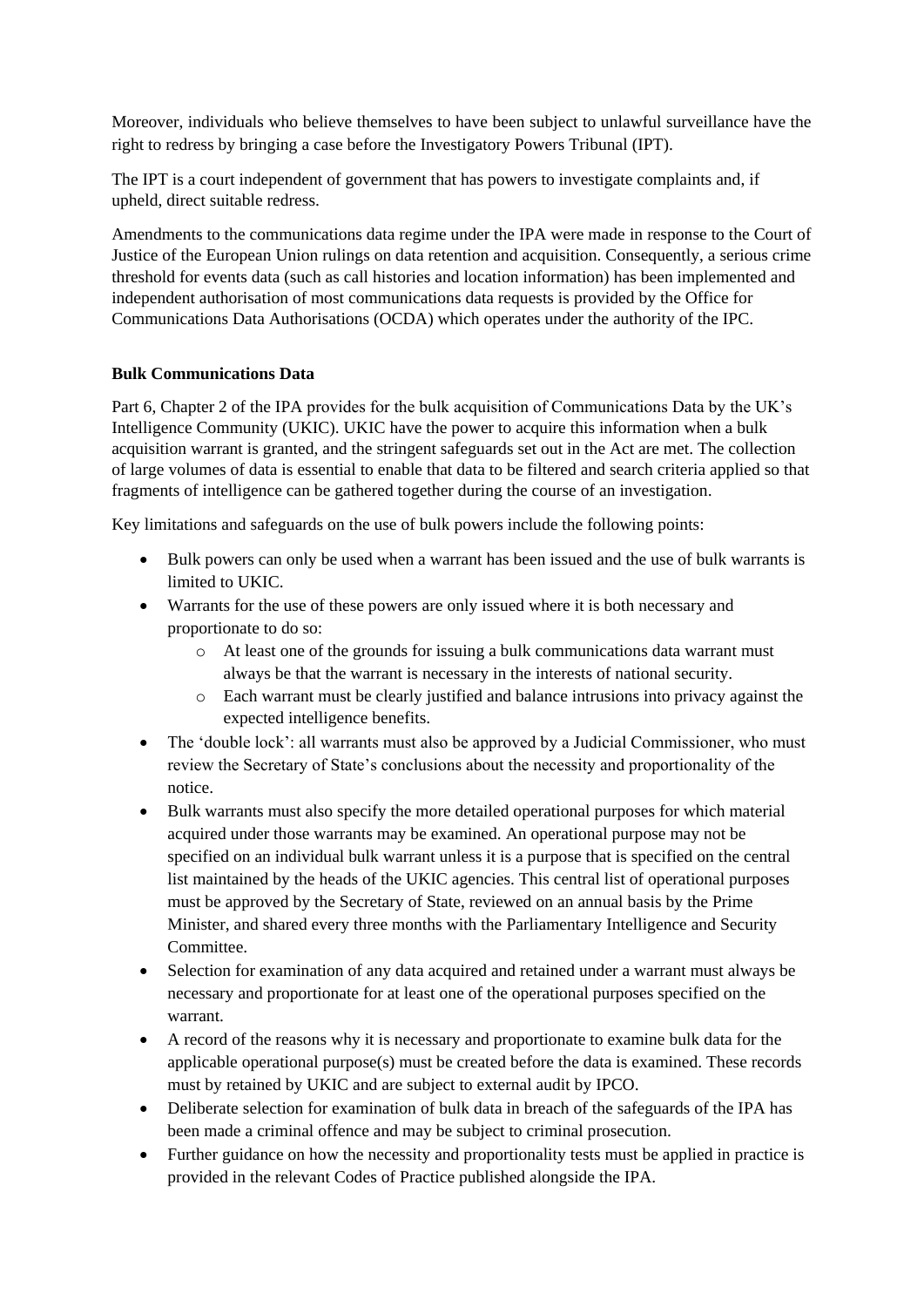Overseas Data Sharing under the Investigatory Powers Act 2016

The UK government neither confirms nor denies whether or not data is shared by UK agencies with either foreign liaison partners or law enforcement agencies. If such activity were to be undertaken UK authorities would:

- Follow the principles and approaches to data sharing set out in respective handling arrangements and policy guidance, including the approach taken by any other domestic agency which may have shared data with the receiving party, having regard to any protocols/understanding that the other agencies may have used or followed
- Consider the nature of the data due to be disclosed.
- Consider the nature/remit of the body to which the data was due to be disclosed.
- Depending on the individual circumstances, seek assurances that the data would be handled in accordance with IPA safeguards.
- If relevant to the particular circumstances, seek assurances that its use was in accordance with the UK's international obligations.

Any data shared with an organisation would be shared on the basis that it must not be shared beyond the recipient organisation unless explicitly agreed in advance or by approved mechanisms.

# <span id="page-35-1"></span><span id="page-35-0"></span>Rights of the Child Corporal punishment

The UK government does not condone any violence towards children and has clear laws to deal with it. Corporal punishment is already prohibited in all schools, children's homes and registered early years settings.

### <span id="page-35-2"></span>Age of criminal responsibility

The UK government has no plans to raise the minimum age of criminal responsibility in England and Wales. We have provided further details in the UK's Mid Term Report 2019. The UK government believe that children aged 10 can differentiate between bad behaviour and serious wrongdoing, and it is right that they should be held accountable for their actions.

The UK government believes that setting the age of criminal responsibility at 10 years provides flexibility in dealing with children and allows for early intervention in a child's life, with the aim of preventing subsequent offending.

Not all crimes committed by children result in prosecution - the age and maturity of a child is always taken into account when considering the most appropriate response to offending. Serious crimes committed by children are rare, there are a range of alternatives to prosecution available to the police to resolve less serious offences and prevent further offending. Most children aged 10-14 are diverted from the youth justice system or receive an out of court disposal.

The age of criminal responsibility is currently eight in Scotland.

Scotland has two rules which relate to the age at which a child can be held criminally responsible. The first is the age below which a child is deemed to lack the capacity to commit a crime. This age is currently eight by virtue of the rule contained in section 41 of the Criminal Procedure (Scotland) Act 1995 which states that it "shall be conclusively presumed that no child under the age of eight years can be guilty of an offence". The second is the age of prosecution. This is currently age 12. Children